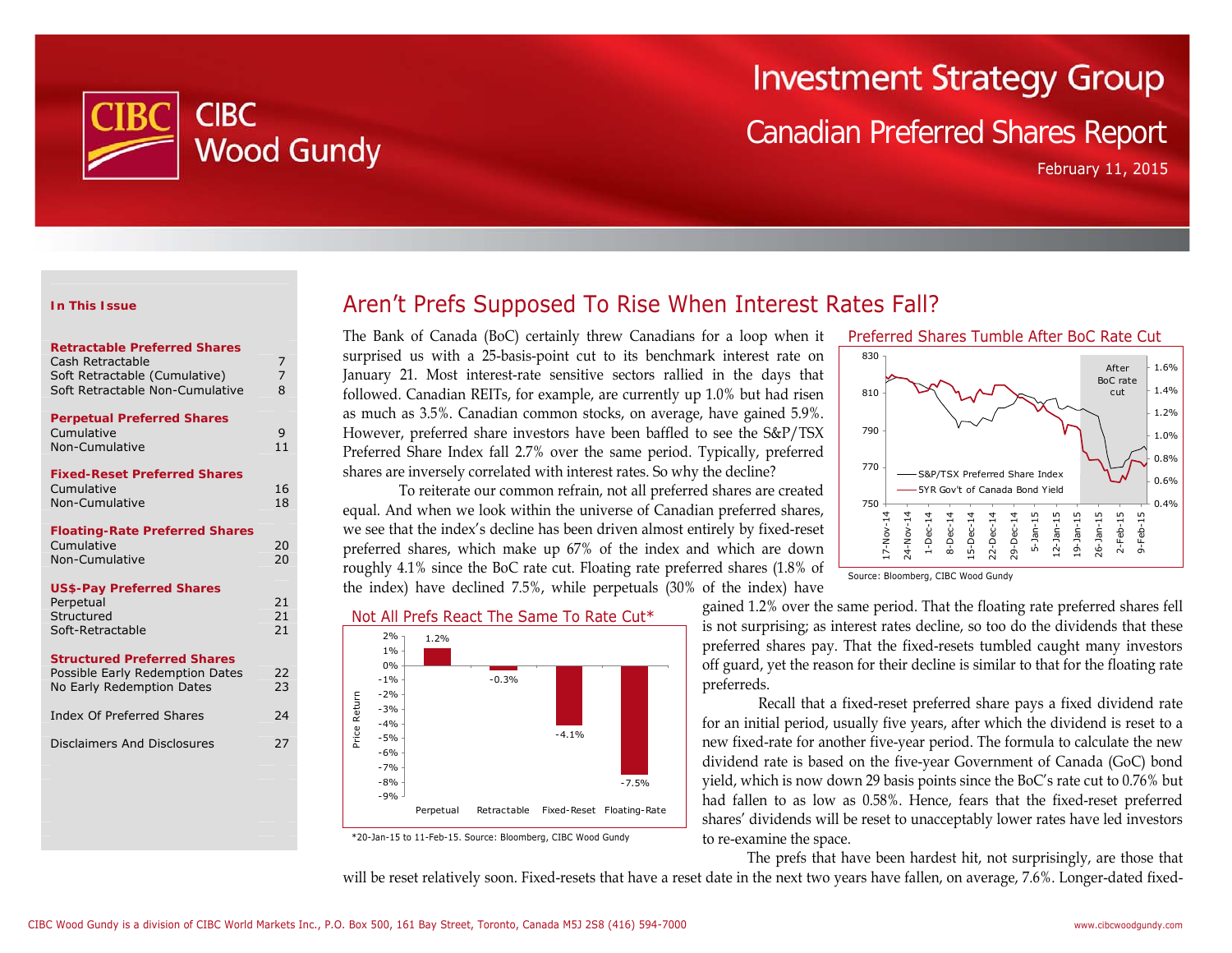

resets have declined an average of only 2.6%. A preferred share's reset spread also plays a factor. Consider a preferred share with a current dividend rate of 4.0% that has a reset spread of 1.40% over the five-year GoC yield and which is nearing a reset in two months; if the five-year GoC yield remains at 0.76%, the preferred share's dividend rate will fall to 2.16%. That's obviously worse than a preferred share with a 5% coupon and a 3.2% reset spread; in that case, the dividend rate would fall to 3.96%. Thus, fixed-resets with reset spreads under 2% are down an average of 6.0% while those with reset spreads of over 3% have declined only 1.5%; those with reset spreads ranging from 2.00% to 2.99% have fallen 4.4%.

While the five-year GoC bond yield has rebounded off of its 0.58% low, it is important to note that another BoC rate cut is possible. CIBC's Economics team is forecasting the central bank to cut its overnight rate by another 25 basis points in March. This could put further pressure on five-year yields. Given the sharp decline we have already seen in the pref market, it appears some of that is already priced in. A worst-case scenario for holders of the pref with the 1.4% spread would be if interest rates start to rise soon after that 2.16% dividend rate has been locked in — a situation that could exacerbate the preferred share's decline, at least in the near term. (If rates continue to rise as the pref nears its subsequent reset, that could bode well for the shares). It's a bitter pill for preferred share investors to swallow. Indeed, many had invested in fixed-reset preferred shares as a hedge against rising interest rates.

### **The Floating Rate Option**

The saving grace in all this could be the floating rate option. Most fixed-resets offer investors the opportunity to exchange their shares for a floating rate preferred share at the time of reset (we are aware of only one – FTS.PR.G – that does not offer a floating rate option, though others may exist). Typically, the floating rate preferred share pays a spread over the 90day Canadian T-bill yield; the spread is usually the same as the reset spread on the "sister" fixed-reset preferred share. This way, should short-term interest rates start to rise, so too will the floating rate preferred share's dividend. A potential rise in interest rates could also lead to a flow of funds into floating-rate preferred shares, which would bode well for their trading prices. Of course, interest rates could drift lower as well, but we find it hard to imagine that they'll drift lower continuously for five years (until the next reset and exchange option), especially when they are starting from such a low base: currently 90-day Canadian T-bills pay 0.54%.

#### **Laddering Your Fixed-Resets**

Ultimately, we don't know how interest rates will behave over the next five years and while we can't control the rate cycle and we can't control the reset spread with which preferred shares are issued, we can control how we invest in the space. For one, we encourage investors who don't want to make a call on the direction of interest rates to ladder their fixed-reset investments such that only a portion of their fixed-reset portfolio will be reset (or called for redemption) each year. This mitigates the risk that all or a majority of an investor's holdings are reset at the bottom of a rising interest rate cycle. Further, we encourage investors to build their portfolios defensively, by focusing on preferred shares with higher reset spreads. An investor might forego some yield in the process but a higher reset spread has two benefits, in our view: not only does the higher spread help at the time of reset, the higher the reset spread, the higher the incentive for the issuing company to call the preferred share for redemption rather than reset it. Further, we encourage investors not to look at the reset spread in isolation but to consider it in relation to the preferred share's credit quality. While a 3% reset spread might be appealing, it might not be high enough given the issuer's credit quality. Remember that the reset spread is what investors are being paid (above the risk-free rate; i.e. the five-year Government of Canada yield) for taking on the credit risk of the issuer.

Listed on the following page are all of the fixed-reset preferred shares that will be called or reset over the next 12 months. Note that BMO.PR.P has been called for redemption on February 25. We would expect all the remaining preferred shares on the list to be reset instead of called.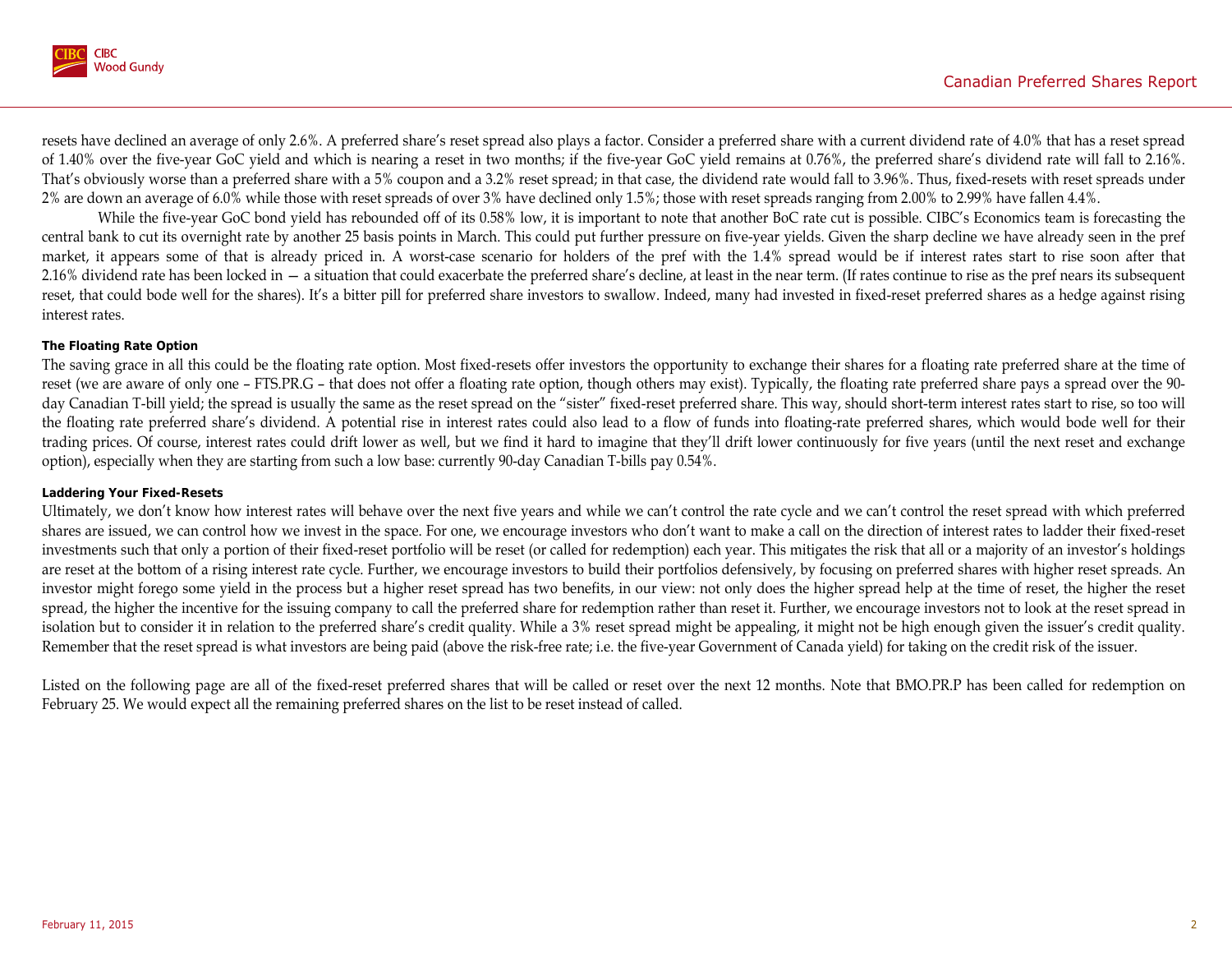

#### Preferred Shares With Reset Dates In The Next 12 Months

|                                                      |          |             |           |                 |       | Call / Reset |         |         |                       |                 | Potential New: <sup>a</sup> |             |          |
|------------------------------------------------------|----------|-------------|-----------|-----------------|-------|--------------|---------|---------|-----------------------|-----------------|-----------------------------|-------------|----------|
|                                                      |          | Rating      | Price     | <b>Dividend</b> |       |              |         | Total   |                       | <b>Dividend</b> |                             | Call/Reset  |          |
| <b>Preferred Share Issue</b>                         | Symbol   | <b>DBRS</b> | 11-Feb-15 | Rate            | Yield | Date         | Price   | Return  | <b>Terms of Reset</b> | Rate %          | Rate \$                     | Date        | Yield to |
| Cumulative                                           |          |             |           |                 |       |              |         |         |                       |                 |                             |             |          |
| Aimia Inc. 6.5% Ser 1                                | AIM.PR.A | $Pfd-3$     | \$22.60   | \$1.63          | 7.19% | 31-Mar-2015  | \$25.00 | 12.4%   | 5YR GoC Yld +3.75%    | 4.51%           | \$1.13                      | 31-Mar-2020 | 7.00%    |
| Fairfax Financial Holdings 4.75% Ser E               | FFH.PR.E | $Pfd-3$     | \$15.52   | \$1.19          | 7.65% | 31-Mar-2015  | \$25.00 | 63.0%   | 5YR GoC Yld +2.16%    | 2.92%           | \$0.73                      | 31-Mar-2020 | 13.52%   |
| Brookfield Renewable Power Pfd Equity<br>5.25% Ser 1 | BRF.PR.A | Pfd-3H      | \$20.55   | \$1.31          | 6.39% | 30-Apr-2015  | \$25.00 | 23.3%   | 5YR GoC Yld +2.62%    | 3.38%           | \$0.85                      | 30-Apr-2020 | 7.71%    |
| Fortis Inc. 4.25%Ser H                               | FTS.PR.H | Pfd-2L      | \$17.29   | \$1.06          | 6.15% | 1-Jun-2015   | \$25.00 | 47.7%   | 5YR GoC Yld +1.45%    | 2.21%           | \$0.55                      | 1-Jun-2020  | 10.18%   |
| TransCanada Corp. 4% First Ser 3                     | TRP.PR.B | Pfd-2L      | \$15.09   | \$1.00          | 6.63% | 30-Jun-2015  | \$25.00 | 69.0%   | 5YR GoC Yld +1.28%    | 2.04%           | \$0.51                      | 30-Jun-2020 | 12.47%   |
| Emera Inc. 4.4% First Ser A                          | EMA.PR.A | Pfd-3H $*$  | \$17.52   | \$1.10          | 6.28% | 15-Aug-2015  | \$25.00 | 45.8%   | 5YR GoC Yld +1.84%    | 2.60%           | \$0.65                      | 15-Aug-2020 | 9.93%    |
| AltaGas Ltd. 5% Ser A                                | ALA.PR.A | $Pfd-3$     | \$21.75   | \$1.25          | 5.75% | 30-Sep-2015  | \$25.00 | 19.2%   | 5YR GoC Yld +2.66%    | 3.42%           | \$0.86                      | 30-Sep-2020 | 6.45%    |
| Fairfax Financial Holdings 5% Ser G                  | FFH.PR.G | $Pfd-3$     | \$18.27   | \$1.25          | 6.84% | 30-Sep-2015  | \$25.00 | 42.0%   | 5YR GoC Yld +2.56%    | 3.32%           | \$0.83                      | 30-Sep-2020 | 9.91%    |
| Northland Power Inc. 5.25% Ser 1                     | NPI.PR.A | <b>NR</b>   | \$18.88   | \$1.31          | 6.95% | 30-Sep-2015  | \$25.00 | 37.6%   | 5YR GoC Yld +2.80%    | 3.56%           | \$0.89                      | 30-Sep-2020 | 9.53%    |
| BCE Inc. 4.49% Ser R                                 | BCE.PR.R | Pfd-3H      | \$18.90   | \$1.12          | 5.94% | 1-Dec-2015   | \$25.00 | 36.7%   | ≥80% of 5YR GoC Yld   | 0.62%           | \$0.16                      | 1-Dec-2020  | 6.25%    |
| Capital Power Corp 4.60% Ser 1                       | CPX.PR.A | Pfd-3L      | \$15.72   | \$1.15          | 7.32% | 31-Dec-2015  | \$25.00 | 66.3%   | 5YR GoC Yld +2.17%    | 2.93%           | \$0.73                      | 31-Dec-2020 | 12.38%   |
| Fairfax Financial Holdings 5% Ser I                  | FFH.PR.I | $Pfd-3$     | \$19.65   | \$1.25          | 6.36% | 31-Dec-2015  | \$25.00 | 33.6%   | 5YR GoC Yld +2.85%    | 3.61%           | \$0.90                      | 31-Dec-2020 | 8.69%    |
| Innergex Renewable Energy 5% Ser A                   | INE.PR.A | <b>NR</b>   | \$16.60   | \$1.25          | 7.53% | 15-Jan-2016  | \$25.00 | 58.1%   | 5YR GoC Yld +2.79%    | 3.55%           | \$0.89                      | 15-Jan-2021 | 11.94%   |
| TransCanada Corp. 4.4% First Ser 5                   | TRP.PR.C | Pfd-2L      | \$16.89   | \$1.10          | 6.51% | 30-Jan-2016  | \$25.00 | 54.5%   | 5YR GoC Yld +1.54%    | 2.30%           | \$0.58                      | 30-Jan-2021 | 10.07%   |
|                                                      |          |             |           |                 |       |              |         |         |                       |                 |                             |             |          |
| Bank of Montreal 5.4% Ser 23 <sup>b</sup>            | BMO.PR.P | Pfd-2H      | \$25.00   | \$1.35          | 5.40% | 25-Feb-2015  | \$25.00 | $0.0\%$ | 5YR GoC Yld +2.41%    | N/A             | N/A                         | N/A         | N/A      |
| Bank of Nova Scotia 3.85% Ser 30                     | BNS.PR.Y | Pfd-2H      | \$22.25   | \$0.96          | 4.33% | 26-Apr-2015  | \$25.00 | 13.4%   | 5YR GoC Yld +1.00%    | 1.76%           | \$0.44                      | 26-Apr-2020 | 4.26%    |
| Sun Life Financial Inc. 4.35% Ser 8R                 | SLF.PR.G | Pfd-2H      | \$18.66   | \$1.09          | 5.83% | 30-Jun-2015  | \$25.00 | 36.9%   | 5YR GoC Yld +1.41%    | 2.17%           | \$0.54                      | 30-Jun-2020 | 8.25%    |
| Great-West Lifeco Inc. 3.65% Ser N                   | GWO.PR.N | Pfd-1L      | \$19.36   | \$0.91          | 4.71% | 31-Dec-2015  | \$25.00 | 33.8%   | 5YR GoC Yld +1.30%    | 2.06%           | \$0.52                      | 31-Dec-2020 | 7.18%    |
| Power Financial Corp 4.4% Ser P                      | PWF.PR.P | Pfd-1L      | \$19.21   | \$1.10          | 5.73% | 31-Jan-2016  | \$25.00 | 35.9%   | 5YR GoC Yld +1.60%    | 2.36%           | \$0.59                      | 31-Jan-2021 | 7.67%    |
| Bank of Nova Scotia 3.70% Ser 32                     | BNS.PR.Z | Pfd-2H      | \$23.30   | \$0.93          | 3.97% | 2-Feb-2016   | \$25.00 | 11.3%   | 5YR GoC Yld +1.34%    | 2.10%           | \$0.53                      | 2-Feb-2021  | 3.69%    |

a- Assuming 5YR GoC Yield is 0.76% at time of reset. b - Has been called for redemption on February 25, 2015. \*Rating is under review with developing implications.

**DANIELA CERNOBORI, CFA** *Investment Strategy Group*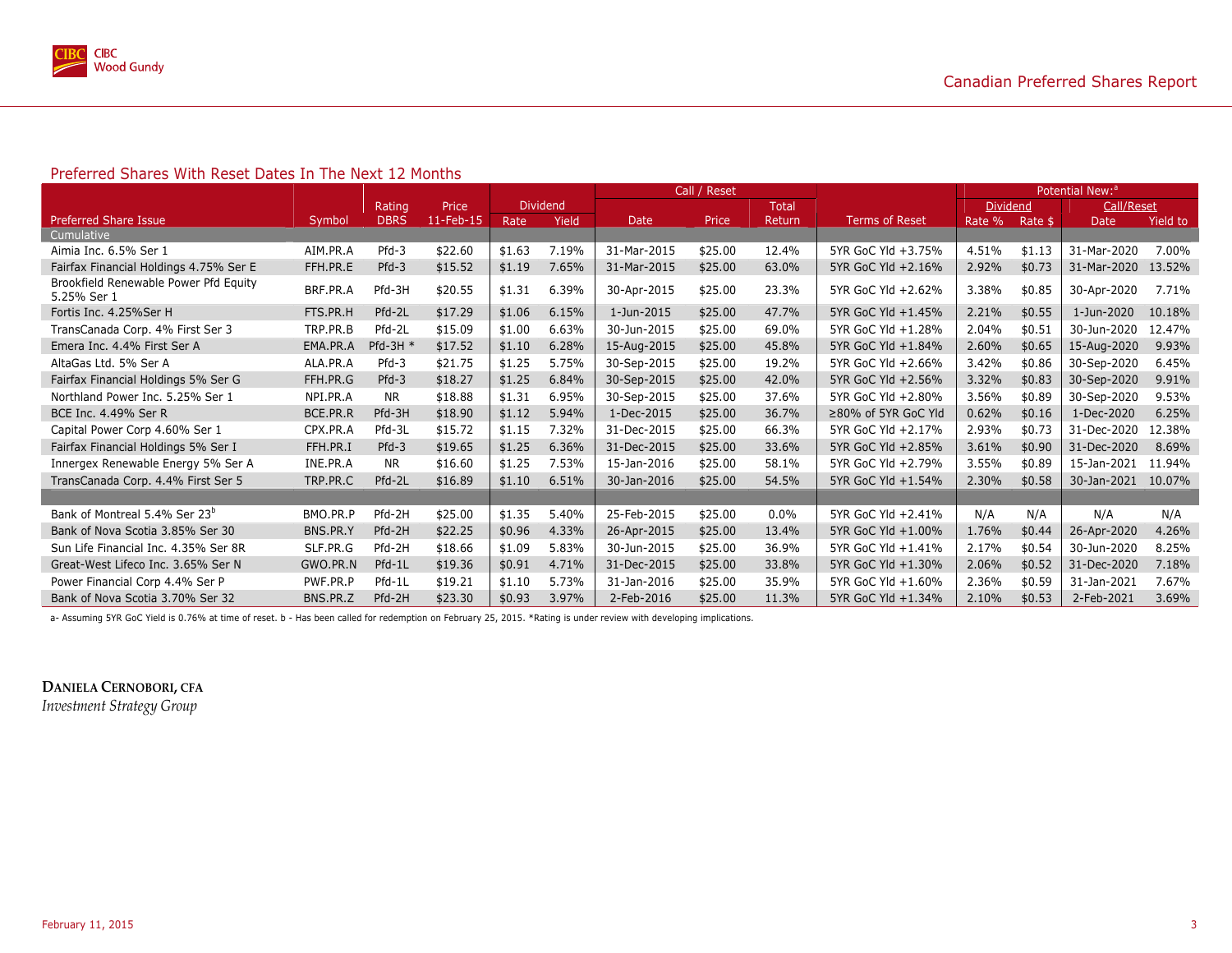

### Preferred Share-Related News

#### **New Issues**

|                                   |               |              |             |               | Price           | <b>Annual Div</b> | Annua <sup>®</sup> | Current |         | <b>Next Call</b> |          |                           |
|-----------------------------------|---------------|--------------|-------------|---------------|-----------------|-------------------|--------------------|---------|---------|------------------|----------|---------------------------|
|                                   | <b>Series</b> | Symbol       | Type        | Rating        | 11-Feb-15       | Rate              | Div. \$            | Yield   | Price   | Date             | Yield to | <b>Terms Of Reset</b>     |
| Brompton Oil Split Corp.          | N/A           | N/A          | Structured  | $Pfd-3(high)$ | Not yet trading | 5.00%             | \$0,5000           | N/A     | \$10.00 | 31-Mar-20        | N/A      | N/A                       |
| Brookfield Asset Management Inc.  | 42            | BAM.PF.G     | Fixed-Reset | $Pfd-2(low)$  | \$25.48         | 4.50%             | \$1,1250           | 4.42%   | \$25.00 | 30-Jun-20        | 4.22%    | 5YR GoC Bond Yield +2.84% |
| Brookfield Office Properties Inc. | AA            | BPO.PR.A     | Fixed-Reset | $Pfd-3$       | \$25.05         | 4.75%             | \$1.1875           | 4.74%   | \$25.00 | 31-Dec-19        | 4.85%    | 5YR GoC Bond Yield +3.15% |
| <b>CIBC</b>                       | 41            | СM<br>.PR.F  | Fixed-Reset | $Pfd-2$       | \$24.72         | 3.75%             | \$0.9375           | 3.79%   | \$25.00 | 31-Jan-20        | 4.13%    | 5YR GoC Bond Yield +2.24% |
| Husky Energy Inc.                 |               | HSE.PR.C     | Fixed-Reset | $Pfd-2(low)$  | \$25.34         | 4.50%             | \$1.1250           | 4.44%   | \$25.00 | 31-Dec-19        | 4.38%    | 5YR GoC Bond Yield +3.13% |
| Manulife Financial Corp.          | 19            | MFC.PR.N     | Fixed-Reset | Pfd-2(high)   | \$24.80         | 3.80%             | \$0.9500           | 3.83%   | \$25.00 | 19-Mar-20        | 4.14%    | 5YR GoC Bond Yield +2.30% |
| National Bank of Canada           | 32            | NA.PR.W      | Fixed-Reset | $Pfd-2(low)$  | \$24.83         | 3.90%             | \$0.9750           | 3.93%   | \$25.00 | 15-Feb-20        | 4.05%    | 5YR GoC Bond Yield +2.25% |
| Royal Bank of Canada              | <b>BD</b>     | RY.<br>.PR.J | Fixed-Reset | Pfd-2         | \$25.20         | 3.60%             | \$0.9000           | 3.57%   | \$25.00 | 24-May-20        | 3.46%    | 5YR GoC Bond Yield +2.74% |
| Toronto-Dominion Bank             |               | TD.PF.C      | Fixed-Reset | $Pfd-2$       | \$24.75         | 3.75%             | \$0.9375           | 3.79%   | \$25.00 | 31-Jan-20        | 4.11%    | 5YR GoC Bond Yield +2.25% |

#### **Redemptions**

| Issuer                                                  | <b>Series</b> | Symbol   | <b>Dividend Rate</b> | Type        | <b>Terms of Reset Spread</b> | <b>Redemption Price</b> | <b>Redemption Date</b> |
|---------------------------------------------------------|---------------|----------|----------------------|-------------|------------------------------|-------------------------|------------------------|
| <b>CIBC</b>                                             | 26            | CM.PR.D  | 5.75%                | Perpetual   | N/A                          | \$25.00                 | 31-Oct-14              |
| <b>CIBC</b>                                             | 27            | CM.PR.E  | 5.6%                 | Perpetual   | N/A                          | \$25.00                 | $31$ -Jan- $15$        |
| <b>Bank of Montreal</b>                                 | 23            | BMO.PR.P | 5.4%                 | Fixed-Reset | 5YR GoC Yld +2.41%           | \$25.00                 | 25-Feb-15              |
| Industrial Alliance Insurance & Financial Services Inc. |               | IAG.PR.E | 6.0%                 | Perpetual   | N/A                          | \$26.00                 | 31-Dec-14              |
| <b>Royal Bank of Canada</b>                             | AX            | RY.PR.Y  | 6.1%                 | Fixed-Reset | 5YR GoC Yld +4.13%           | \$25.00                 | 24-Nov-14              |
| <b>Toronto-Dominion Bank</b>                            | D.            | TD.PR.P  | 5.25%                | Perpetual   | N/A                          | \$25.607877             | $2-Mar-15$             |
| <b>Toronto-Dominion Bank</b>                            |               | TD.PR.O  | 5.6%                 | Perpetual   | N/A                          | \$25,615068             | $2-Mar-15$             |
| Transcontinental Inc.                                   | D             | TCL.PR.D | 6.75%                | Fixed-Reset | 5YR GoC Yld +4.16%           | \$25.00                 | 15-Oct-14              |

### **Resets & Exchange Options**

|                                                |                          |          |           |                    |                        |                   | Dividend Rate   |         |               | Exchangeable Into |           |                            | <b>Share Allocation Among:</b> |                      |
|------------------------------------------------|--------------------------|----------|-----------|--------------------|------------------------|-------------------|-----------------|---------|---------------|-------------------|-----------|----------------------------|--------------------------------|----------------------|
|                                                |                          |          | Price     |                    | Reset                  |                   |                 |         |               | Price             |           |                            |                                |                      |
| Issuer                                         | <b>Series</b>            | Symbol   | 11-Feb-15 | <b>DBRS Rating</b> | $S$ pread <sup>1</sup> | <b>Reset Date</b> | <b>Previous</b> | Current | <b>Series</b> | Symbol            | 11-Feb-15 | <b>Floating Rate Terms</b> | Fixed-Rate                     | <b>Floating Rate</b> |
| <b>Atlantic Power</b><br>Preferred Equity Ltd. |                          | AZP.PR.B | \$13.88   | <b>NR</b>          | 4.18%                  | 31-Dec-14         | 7.00%           | 5.57%   |               | AZP.PR.C          | \$13.50   | 90-day T-bills<br>$+4.18%$ | 58%                            | 42%                  |
| BCE Inc.                                       | AF                       | BCE.PR.F | \$18.56   | Pfd-3(high)        | $≥80\%$ <sup>2</sup>   | $1-Feb-15$        | 4.541%          | 3.11%   | AE            | BCE.PR.E          | \$19.10   | 50% to 100% of<br>Prime    | 42%                            | 58%                  |
| Fairfax Financial<br>Holdings Ltd.             | $\overline{\phantom{0}}$ | FFH.PR.C | \$23.30   | Pfd-3              | 3.15%                  | 31-Dec-14         | 5.75%           | 4.578%  | D.            | FFH.PR.D          | \$22.00   | 90-day T-bills<br>$+3.15%$ | 60%                            | 40%                  |
| TransCanada Corp.                              |                          | TRP.PR.A | \$19.88   | $Pfd-2(low)$       | 1.92%                  | 31-Dec-14         | 4.60%           | 3.266%  |               | TRP.PR.F          | \$18.00   | 90-day T-bills<br>$+1.92%$ | 43%                            | 57%                  |

1 – Over the five-year Government of Canada bond yield. 2 – Dividend can be set as low as 80% of the 5YR GoC bond yield but BCE used a rate of 259.4%.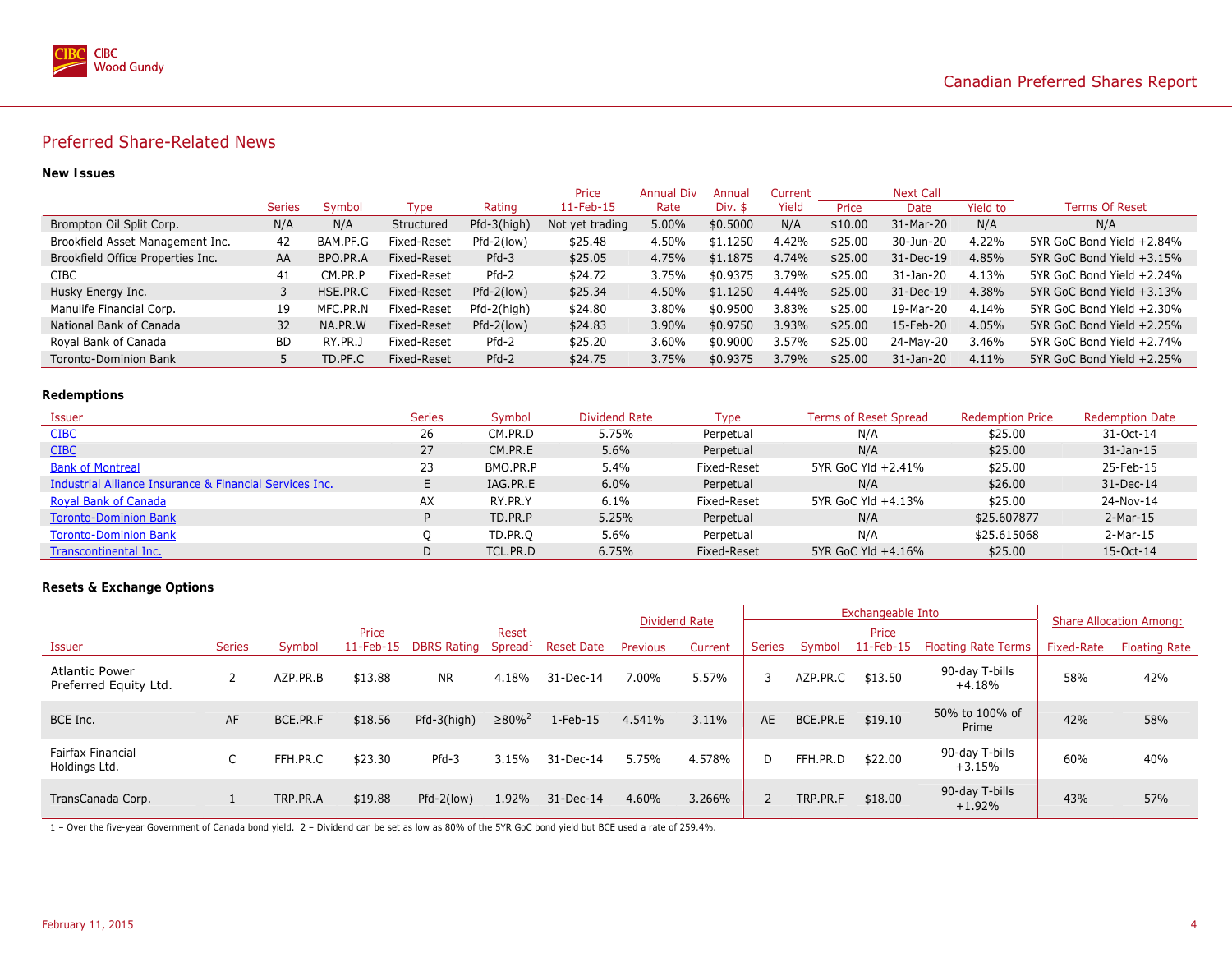

#### **Other Developments**

#### **BCE Inc. / Bell Aliant Prefered Equity Inc.**

On October 3, 2014, BCE Inc. completed its acquisition of Bell Aliant Inc. and entered into an agreement to effect an amalgamation of Bell Aliant Preferred Equity Inc. with a newly incorporated, wholly owned subsidiary of BCE. The amalgamation was approved by Bell Aliant Preferred Equity Inc. preferred shareholders on October 31, 2014 and became effective November 1, 2014. In exchange for their Bell Aliant Preferred Equity Inc. preferred shares, holders received newly issued BCE preferred shares, with the same financial terms as their existing preferred shares. (The preferred shares received were the same preferred shares received by Bell Aliant Preferred Equity Inc. shareholders who had earlier tendered to the preferred share offer that was part of the original Bell Aliant Inc. privatization deal). Bell Aliant Preferred Equity Inc. preferred shares were delisted from the TSX at the close of trading on November 3, 2014.

| BCE & Bell Aliant Preferred Equity Share Exchange |                         |                       |  |  |  |  |  |  |
|---------------------------------------------------|-------------------------|-----------------------|--|--|--|--|--|--|
| Old Bell Aliant                                   | New BCE Preferred Share |                       |  |  |  |  |  |  |
| <b>Preferred Share</b>                            | Received                | <b>Terms Of Reset</b> |  |  |  |  |  |  |
| BAF.PR.A                                          | BCE.PR.M                | 5YR GoC Yld +2.09%    |  |  |  |  |  |  |
| BAF.PR.C                                          | BCE.PR.O                | 5YR GoC Yld +3.09%    |  |  |  |  |  |  |
| BAF.PR.F                                          | BCE.PR.O                | 5YR GoC Yld +2.64%    |  |  |  |  |  |  |

#### **S Split Corp.**

S Split Corp.'s shareholders voted in favour to extend the fund's term by seven years, from December 1, 2014 to December 31, 2021. As part of the extension, the Fund provided a special redemption right to enable holders of Class A Shares and Preferred Shares to retract their shares on December 1, 2014. In total, 255,199 Preferred Shares and 1,760,848 Class A Shares were surrendered for retraction. In order to maintain an equal number of Preferred Shares and Class A Shares, the Fund also redeemed approximately 1,505,649 Preferred Shares on a pro rata basis from all holders of record (as of December 5, 2014), representing approximately 51% of the issued and outstanding Preferred Shares. For each Preferred Share redeemed, holders received a price equal to \$10.00, plus declared and unpaid distributions thereon, on or before December 15, 2014.

#### **Talisman Energy Inc.**

On December 15, 2014, Talisman Energy Inc. agreed to be acquired by Spain's Repsol S.A. for US\$8.00 per common share. Should Talisman preferred share holders approve their participation in the transaction, Repsol will acquire Talisman preferred shares (TLM.PR.A) at a cash price of C\$25.00 per share plus accrued and unpaid dividends. Common and preferred share holders are being asked to vote on the proposed deal on February 18, 2015. The transaction is targeted to close in Q2/2015.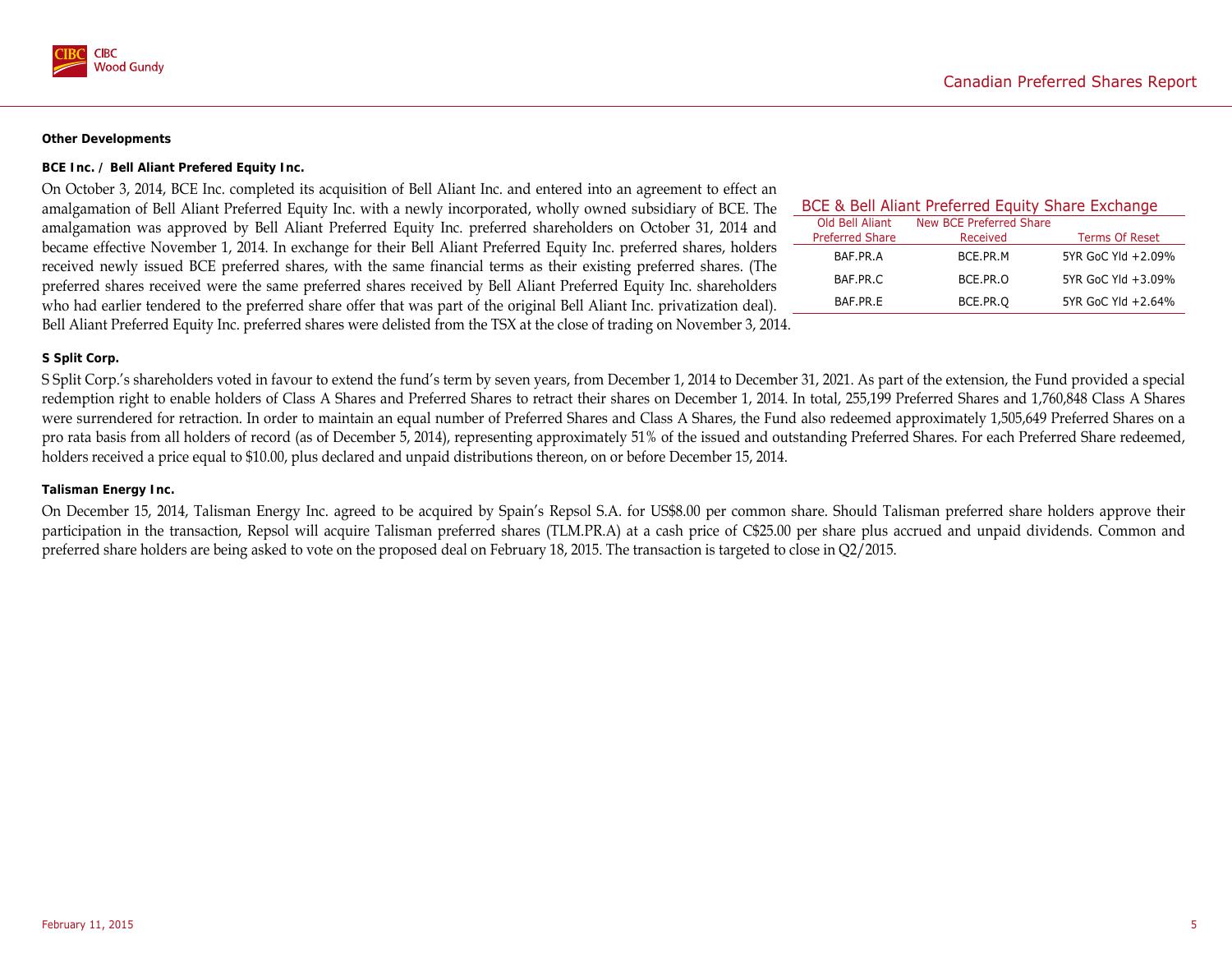

# Ratings Changes

### **DBRS Rating Actions**

| Issuer                                      | Symbols                                                                               | <b>Action</b>                                    | Rating       | <b>Trend</b>             | Date         |
|---------------------------------------------|---------------------------------------------------------------------------------------|--------------------------------------------------|--------------|--------------------------|--------------|
| Big Bank Big Oil Split Corp.                | BBP.PR.A                                                                              | Placed under review with Negative implications   | Pfd-2 (low)  | $- -$                    | Feb 6, 2015  |
| Enbridge Inc.                               | ENB.PR.A, .B, .D, .F, .H, .J, .N, .P, .T, .U, .V, .Y,<br>ENB.PF.A, .C, .E, .G, .U, .V | Placed under review with Developing implications | Pfd-2 (low)  | $- -$                    | Dec 3, 2014  |
| Innergex Renewable Energy Inc.              | INE.PR.A                                                                              | Discontinued                                     | Discontinued | $\overline{\phantom{a}}$ | Oct 10, 2014 |
| Laurentian Bank of Canada - NVCC Shares     | LB.PR.H                                                                               | Upgraded                                         | $Pfd-3$      | Stb                      | Oct 20, 2014 |
| Laurentian Bank of Canada - Non-NVCC Shares | LB.PR.F                                                                               | Upgraded                                         | Pfd-3 (high) | <b>Stb</b>               | Oct 20, 2014 |
| RONA inc.                                   | RON.PR.A                                                                              | Trend Change                                     | Pfd-4 (high) | Stb                      | Nov 20, 2014 |
| Talisman Energy Inc.                        | TLM.PR.A                                                                              | Placed under review with Developing implications | $Pfd-3$      | $- -$                    | Dec 16, 2014 |
| Veresen Inc.                                | VSN.PR.A, .C                                                                          | Downgraded                                       | $Pfd-3$      | Stb                      | Nov 6, 2014  |

### **Preferred Share Ratings Currently Under Review By DBRS**

| Issuer                       | Svmbols                                                                          | Implications | Rating       | Trend                                               | <b>Under Review Since</b> |
|------------------------------|----------------------------------------------------------------------------------|--------------|--------------|-----------------------------------------------------|---------------------------|
| Big Bank Big Oil Split CorP. | BBO.PR.A                                                                         | Negative     | Pfd-2 (low)  | $\hspace{0.05cm} -\hspace{0.05cm} -\hspace{0.05cm}$ | Feb 6, 2015               |
| Talisman Energy Inc.         | TLM.PR.A                                                                         | Developing   | $Pfd-3$      | $- -$                                               | Dec 16, 2014              |
| Enbridge Inc.                | ENB.PR.A, .B, .D, .F, .H, .J, .N, .P, .T, .U, .V, .Y,<br>ENB.PF.A, C, E, G, U, V | Developing   | Pfd-2 (low)  | $\hspace{0.1mm}-\hspace{0.1mm}-\hspace{0.1mm}$      | Dec 3, 2014               |
| Emera Inc.                   | EMA.PR.A, .C, .E, .F                                                             | Developing   | Pfd-3 (high) | $\overline{\phantom{a}}$                            | Aug 28, 2013              |

### **Preferred Share Ratings With Negative Rating Trends By DBRS**

| Issuer              | mbols           | Ratino          | reno               |
|---------------------|-----------------|-----------------|--------------------|
|                     | w               |                 | эшс                |
| GMP<br>Capital Inc. | <b>GMP.PR.B</b> | Pfd-<br>-3(low) | 2012<br>Nov<br>.O. |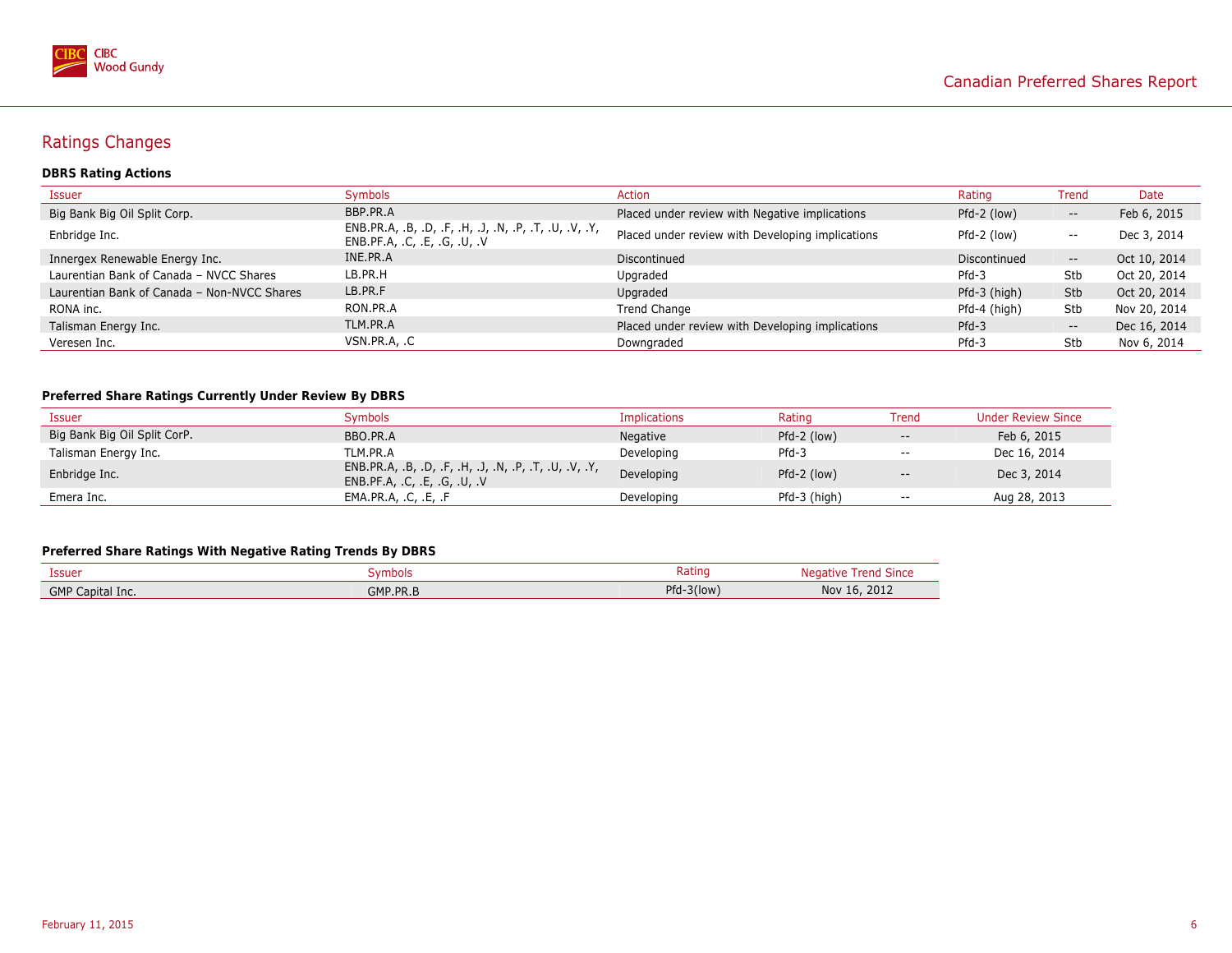#### Retractable Preferred Shares $\mathsf S$

|                                                                |          | Shares O/S | Rating      |         | Price     |       | <b>Dividend</b>             |        | Call / Retraction*           |         |                 |           | Can Govt - Equivalent |
|----------------------------------------------------------------|----------|------------|-------------|---------|-----------|-------|-----------------------------|--------|------------------------------|---------|-----------------|-----------|-----------------------|
| <b>Preferred Share Issue</b>                                   | Symbol   | (millions) | <b>DBRS</b> | Par     | 11-Feb-15 | Yield | <b>Dividend Dates</b>       | Annual | Date                         | Price   | <b>Yield to</b> | Yield     | Spread                |
| Cash Retractables - Cumulative                                 |          |            |             |         |           |       |                             |        |                              |         |                 |           |                       |
| Brookfield Investments Corporation 4.70% CI 1 Senior Pfd Ser A | BRN.PR.A | 6.0        | Pfd-2L      | \$25.00 | \$25.30   | 4.64% | Mar 31/Jun 30/Sep 30/Dec 31 | \$1.18 | Anytime                      | \$25.00 | <b>NA</b>       | <b>NA</b> | <b>NA</b>             |
| Canadian General Inv, Ltd 3.9% CI A Ser 3                      | CGI.PR.C | 3.0        | Pfd-1L      | \$25.00 | \$25.15   | 3.88% | Mar 15/Jun 15/Sep 15/Dec 15 | \$0.98 | Anytime                      | \$25.25 | <b>NA</b>       | <b>NA</b> | <b>NA</b>             |
|                                                                |          |            |             |         |           |       |                             |        | 15-Jun-2015                  | \$25.00 | 1.34%           | <b>NA</b> | <b>NA</b>             |
|                                                                |          |            |             |         |           |       |                             |        | 15-Jun-2016 ***              | \$25.00 | 3.96%           | 0.45%     | 3.52%                 |
| Canadian General Inv, Ltd 3.75% CI A Ser 4                     | CGI.PR.D | 3.0        | $Pfd-1L$    | \$25.00 | \$25.30   | 3.71% | Mar 15/Jun 15/Sep 15/Dec 15 | \$0.94 | 15-Jun-2018                  | \$26.00 | 4.69%           | 0.55%     | 4.14%                 |
|                                                                |          |            |             |         |           |       |                             |        | 15-Jun-2019                  | \$25.75 | 4.25%           | 0.71%     | 3.54%                 |
|                                                                |          |            |             |         |           |       |                             |        | 15-Jun-2020                  | \$25.50 | 3.97%           | 0.82%     | 3.15%                 |
|                                                                |          |            |             |         |           |       |                             |        | 15-Jun-2021                  | \$25.25 | 3.79%           | 0.92%     | 2.87%                 |
|                                                                |          |            |             |         |           |       |                             |        | 15-Jun-2022                  | \$25.00 | 3.66%           | 1.08%     | 2.58%                 |
|                                                                |          |            |             |         |           |       |                             |        | 15-Jun-2023 ***              | \$25.00 | 3.67%           | 1.22%     | 2.45%                 |
| Dundee Corp. 5.0% 1st Pfd, Ser 4*                              | DC.PR.C  | 6.0        | <b>NR</b>   | \$17.84 | \$17.48   | 5.10% | Mar 31/Jun 30/Sep 30/Dec 31 | \$0.89 | Anytime                      | \$18.02 | ΝA              | <b>NA</b> | <b>NA</b>             |
|                                                                |          |            |             |         |           |       |                             |        | 30-Jun-2015                  | \$17.84 | 4.59%           | <b>NA</b> | <b>NA</b>             |
|                                                                |          |            |             |         |           |       |                             |        | 30-Jun-2016 ***              | \$17.84 | 7.06%           | 0.45%     | 6.61%                 |
| DREAM Unlimited Corp.7% 1st Pfd, Ser 1*                        | DRM.PR.A | 6.0        | <b>NR</b>   | \$7.16  | \$7.24    | 6.92% | Mar 31/Jun 30/Sep 30/Dec 31 | \$0.50 | Anytime                      | \$7.23  | <b>NA</b>       | <b>NA</b> | <b>NA</b>             |
|                                                                |          |            |             |         |           |       |                             |        | 30-Jun-2015                  | \$7.16  | 2.33%           | <b>NA</b> | <b>NA</b>             |
|                                                                |          |            |             |         |           |       |                             |        | Anytime<br>$\star\star\star$ | \$7.23  | <b>NA</b>       | <b>NA</b> | <b>NA</b>             |
|                                                                |          |            |             |         |           |       |                             |        | 31-Dec-2015 ***              | \$7.16  | 5.82%           | <b>NA</b> | <b>NA</b>             |
| Soft Retractables - Cumulative                                 |          |            |             |         |           |       |                             |        |                              |         |                 |           |                       |
| Birchliff Energy Ltd. 7.0% Ser C                               | BIR.PR.C | 2.0        | <b>NR</b>   | \$25.00 | \$24.43   | 7.16% | Mar 31/Jun 30/Sep 30/Dec 31 | \$1.75 | 30-Jun-2018                  | \$25.75 | 8.88%           | 0.55%     | 8.33%                 |
|                                                                |          |            |             |         |           |       |                             |        | 30-Jun-2019                  | \$25.50 | 8.26%           | 0.72%     | 7.55%                 |
|                                                                |          |            |             |         |           |       |                             |        | 30-Jun-2020                  | \$25.00 | 7.73%           | 0.82%     | 6.91%                 |
|                                                                |          |            |             |         |           |       |                             |        | 30-Jun-2020 ***              | \$25.00 | 7.73%           | 0.82%     | 6.91%                 |
| Brookfield Office Properties Inc. 5.0% CI AAA Ser J            | BPO.PR.J | 7.0        | Pfd-3       | \$25.00 | \$25.20   | 4.96% | Mar 31/Jun 30/Sep 30/Dec 31 | \$1.25 | Anytime                      | \$25.00 | NA.             | <b>NA</b> | <b>NA</b>             |
|                                                                |          |            |             |         |           |       |                             |        | Anytime<br>$***$             | \$25.00 | NA.             | <b>NA</b> | ΝA                    |
| Brookfield Office Properties Inc. 5.2% CI AAA Ser K            | BPO.PR.K | 5.0        | Pfd-3       | \$25.00 | \$25.55   | 5.09% | Mar 31/Jun 30/Sep 30/Dec 31 | \$1.30 | Anytime                      | \$25.33 | <b>NA</b>       | <b>NA</b> | <b>NA</b>             |
|                                                                |          |            |             |         |           |       |                             |        | 31-Dec-2015                  | \$25.00 | 2.95%           | <b>NA</b> | <b>NA</b>             |
|                                                                |          |            |             |         |           |       |                             |        | 31-Dec-2016 ***              | \$25.00 | 4.35%           | 0.44%     | 3.91%                 |
| Brookfield Office Properties Inc. 5.75% CI AAA Ser H           | BPO.PR.H | 7.0        | Pfd-3       | \$25.00 | \$25.25   | 5.69% | Mar 31/Jun 30/Sep 30/Dec 31 | \$1.44 | Anytime                      | \$25.00 | <b>NA</b>       | NA        | ΝA                    |
|                                                                |          |            |             |         |           |       |                             |        | 31-Dec-2015 ***              | \$25.00 | 4.72%           | <b>NA</b> | <b>NA</b>             |
| Fortis Inc. 4.9% Ser E                                         | FTS.PR.E | 8.0        | Pfd-2L      | \$25.00 | \$26.00   | 4.71% | Mar 1/Jun 1/Sep 1/Dec 1     | \$1.23 | Anytime                      | \$25.50 | <b>NA</b>       | <b>NA</b> | <b>NA</b>             |
|                                                                |          |            |             |         |           |       |                             |        | 1-Jun-2015                   | \$25.25 | $-0.52%$        | <b>NA</b> | <b>NA</b>             |
|                                                                |          |            |             |         |           |       |                             |        | 1-Jun-2016                   | \$25.00 | 2.56%           | 0.45%     | 2.12%                 |
|                                                                |          |            |             |         |           |       |                             |        | 1-Sep-2016 ***               | \$25.00 | 2.93%           | 0.44%     | 2.49%                 |
| Loblaw Companies Ltd. 5.95% 2nd Pfd Ser A                      | L.PR.A   | 9.0        | Pfd-3       | \$25.00 | \$25.52   | 5.83% | Jan 31/Apr 30/Jul 31/Oct 31 | \$1.49 | Anytime                      | \$25.50 | NA.             | <b>NA</b> | <b>NA</b>             |
|                                                                |          |            |             |         |           |       |                             |        | 31-Jul-2015                  | \$25.00 | 0.85%           | <b>NA</b> | <b>NA</b>             |
|                                                                |          |            |             |         |           |       |                             |        | 31-Jul-2015 ***              | \$25.00 | 0.85%           | <b>NA</b> | <b>NA</b>             |
| Nova Scotia Power Inc. 5.9% Ser D                              | NSI.PR.D | 5.4        | Pfd-2L      | \$25.00 | \$26.00   | 5.67% | Jan 15/Apr 15/Jul 15/Oct 15 | \$1.48 | 15-Oct-2015                  | \$25.00 | 0.42%           | <b>NA</b> | <b>NA</b>             |
|                                                                |          |            |             |         |           |       |                             |        | 15-Jan-2016 ***              | \$25.00 | 1.85%           | <b>NA</b> | <b>NA</b>             |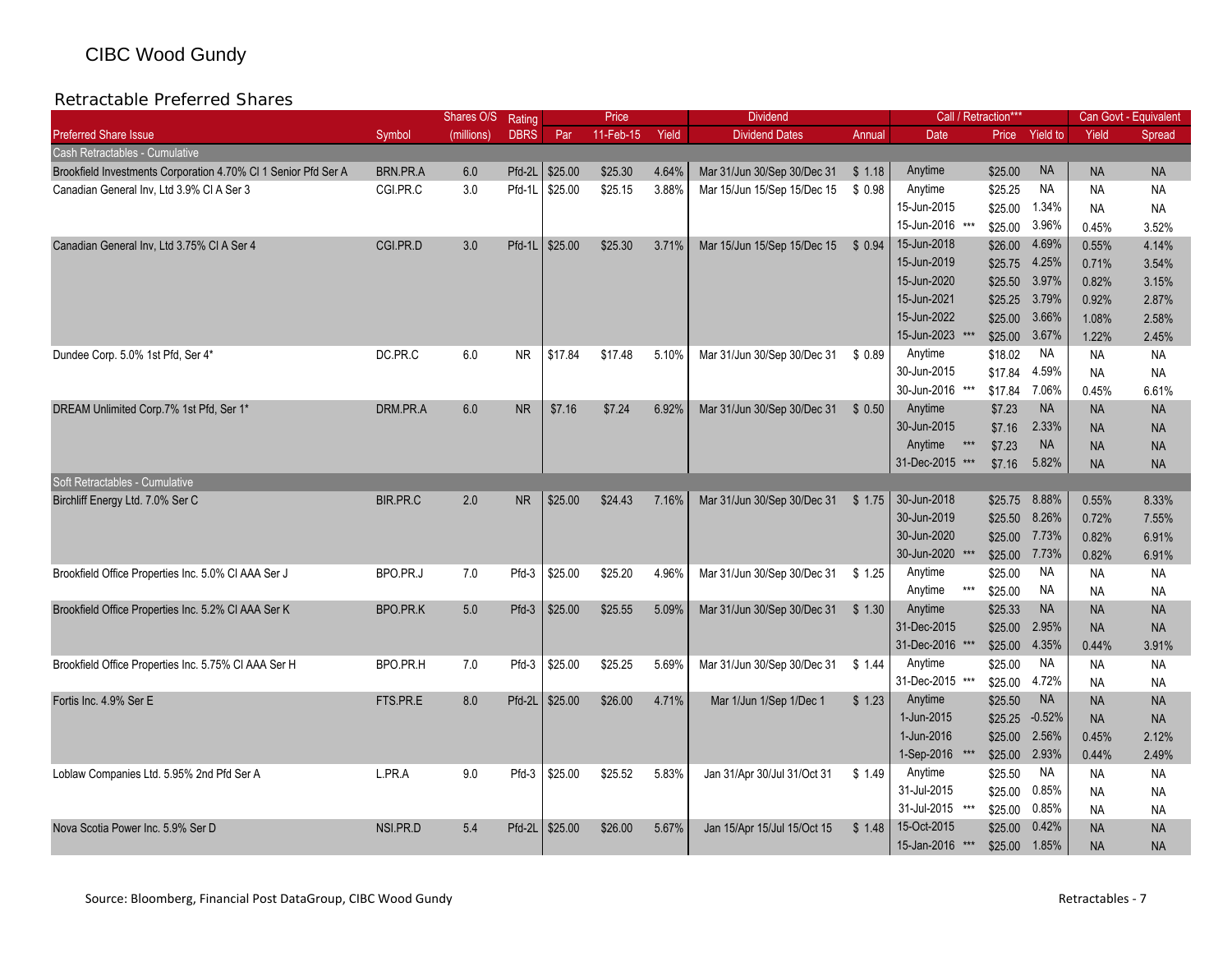#### Retractable Preferred Shares $\mathsf S$

|                                          |          | Shares O/S Rating |                |     | Price        |       | <b>Dividend</b>                   |        | Call / Retraction*** |         |           |       | Can Govt - Equivalent |
|------------------------------------------|----------|-------------------|----------------|-----|--------------|-------|-----------------------------------|--------|----------------------|---------|-----------|-------|-----------------------|
| <b>Preferred Share Issue</b>             | Svmbol   | (millions)        | <b>DBRS</b>    | Par | $11$ -Feb-15 | Yield | <b>Dividend Dates</b>             | Annual | Date                 | Price   | Yield to  | Yield | Spread                |
| Soft Retractables - Non-Cumulative       |          |                   |                |     |              |       |                                   |        |                      |         |           |       |                       |
| Manulife Financial Corp. 4.1% CI A Ser 1 | MFC PR.A | 14.0              | Pfd-2H \$25.00 |     | \$25.40      |       | 4.04% Mar 19/Jun 19/Sep 19/Dec 19 | \$1.03 | Anytime              | \$25.25 | <b>NA</b> | NA    | <b>NA</b>             |
|                                          |          |                   |                |     |              |       |                                   |        | 19-Jun-2015          | \$25.00 | 0.44%     | NA    | <b>NA</b>             |
|                                          |          |                   |                |     |              |       |                                   |        | 19-Dec-2015 ***      | \$25.00 | 2.46%     | NA    | <b>NA</b>             |

**Notes:**

\*\*\* = Retraction Date

\* Cash retractable can be converted to common shares in certain circumstances by dividing the applicable redemption price by the greater of \$2 or the 95% average weighted trading price of the common shares

Canadian government bond equivalents and spreads are calculated by interpolating a standard Canadian Government Bond Yield Curve.

For redemption / retraction dates within one year, total return is displayed in lieu of yield to redemption / retraction.

Redemption dates that have passed are not displayed. If the first redemption date has passed, most preferred shares are callable at anytime at prices that may differ from the table.

Rating DBRS: /\*+ Review for Possible Upgrade , /\*- Review for Possible Downgrade, /\* Review with Direction Uncertain

PLEASE LOOK TO THE ISSUE'S PROSPECTUS FOR FULL DETAILS.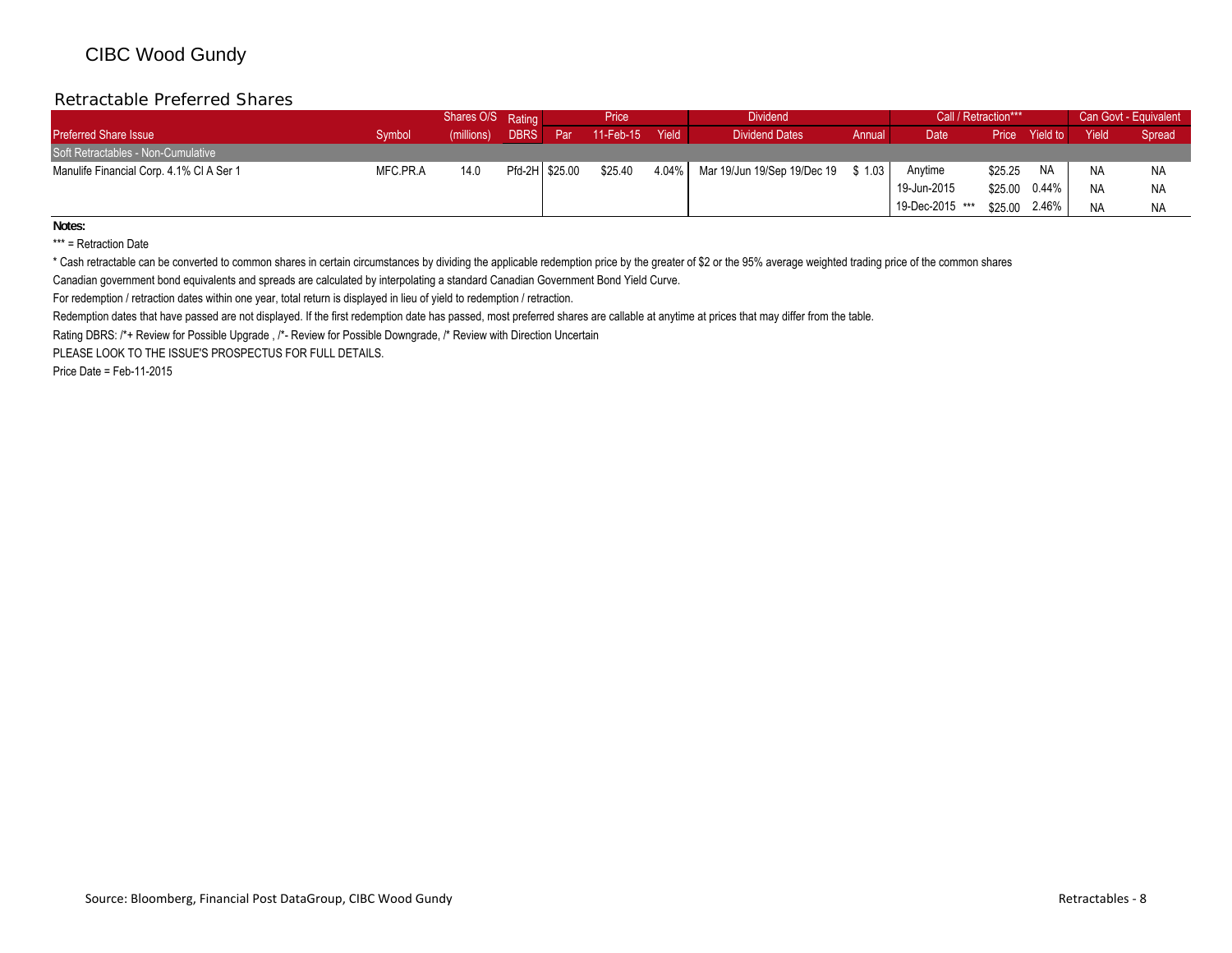|                                                     |                 | Shares O/S | <b>Rating</b> |         | Price     |       | <b>Dividend</b>             |        |                     | Call    |                 |           | Can Govt - Equivalent |
|-----------------------------------------------------|-----------------|------------|---------------|---------|-----------|-------|-----------------------------|--------|---------------------|---------|-----------------|-----------|-----------------------|
| <b>Preferred Share Issue</b>                        | Symbol          | (millions) | <b>DBRS</b>   | Par     | 11-Feb-15 | Yield | <b>Dividend Dates</b>       | Annual | Date                | Price   | <b>Yield to</b> | Yield     | Spread                |
| Cumulative                                          |                 |            |               |         |           |       |                             |        |                     |         |                 |           |                       |
| Atlantic Power Pfd Equity 4.85% Ser 1               | AZP.PR.A        | 5.0        | <b>NR</b>     | \$25.00 | \$12.70   | 9.55% | Mar 31/Jun 30/Sep 30/Dec 31 | \$1.21 | Anytime             | \$25.50 | <b>NA</b>       | <b>NA</b> | <b>NA</b>             |
|                                                     |                 |            |               |         |           |       |                             |        | 30-Jun-2015         | \$25.25 | 103.55%         | <b>NA</b> | <b>NA</b>             |
|                                                     |                 |            |               |         |           |       |                             |        | 30-Jun-2016         | \$25.00 | 61.04%          | 0.45%     | 60.59%                |
| Bombardier Inc. 6.25% Ser 4                         | BBD.PR.C        | 9.4        | NR.           | \$25.00 | \$17.60   | 8.88% | Jan 31/Apr 30/Jul 31/Oct 31 | \$1.56 | Anytime             | \$25.00 | <b>NA</b>       | <b>NA</b> | <b>NA</b>             |
| Brookfield Asset Mgmt. Inc. 4.75% CI A Ser 17       | <b>BAM.PR.M</b> | 8.0        | Pfd-2L        | \$25.00 | \$23.22   | 5.11% | Mar 31/Jun 30/Sep 30/Dec 31 | \$1.19 | Anytime             | \$25.25 | <b>NA</b>       | <b>NA</b> | <b>NA</b>             |
|                                                     |                 |            |               |         |           |       |                             |        | 31-Dec-2015         | \$25.00 | 12.78%          | <b>NA</b> | <b>NA</b>             |
| Brookfield Asset Mgmt. Inc. 4.75% CI A Ser 18       | BAM.PR.N        | 8.0        | Pfd-2L        | \$25.00 | \$23.27   | 5.10% | Mar 31/Jun 30/Sep 30/Dec 31 | \$1.19 | Anytime             | \$25.50 | <b>NA</b>       | <b>NA</b> | <b>NA</b>             |
|                                                     |                 |            |               |         |           |       |                             |        | 30-Jun-2015         | \$25.25 | 11.04%          | <b>NA</b> | <b>NA</b>             |
|                                                     |                 |            |               |         |           |       |                             |        | 30-Jun-2016         | \$25.00 | 10.73%          | 0.45%     | 10.29%                |
| Brookfield Asset Mgmt. Inc. 4.85% CI A Ser 36       | BAM.PF.C        | 8.0        | Pfd-2L        | \$25.00 | \$23.55   | 5.15% | Mar 31/Jun 30/Sep 30/Dec 31 | \$1.21 | 31-Mar-2018         | \$26.00 | 8.35%           | 0.52%     | 7.83%                 |
|                                                     |                 |            |               |         |           |       |                             |        | 31-Mar-2019         | \$25.75 | 7.30%           | 0.67%     | 6.63%                 |
|                                                     |                 |            |               |         |           |       |                             |        | 31-Mar-2020         | \$25.50 | 6.67%           | 0.80%     | 5.87%                 |
|                                                     |                 |            |               |         |           |       |                             |        | 31-Mar-2021         | \$25.25 | 6.26%           | 0.90%     | 5.36%                 |
|                                                     |                 |            |               |         |           |       |                             |        | 31-Mar-2022         | \$25.00 | 5.97%           | 1.05%     | 4.92%                 |
| Brookfield Asset Mgmt. Inc. 4.9% CI A Ser 37        | BAM.PF.D        | 8.0        | Pfd-2L        | \$25.00 | \$24.00   | 5.10% | Mar 31/Jun 30/Sep 30/Dec 31 | \$1.23 | 30-Sep-2018         | \$26.00 | 7.34%           | 0.59%     | 6.75%                 |
|                                                     |                 |            |               |         |           |       |                             |        | 30-Sep-2019         | \$25.75 | 6.63%           | 0.75%     | 5.88%                 |
|                                                     |                 |            |               |         |           |       |                             |        | 30-Sep-2020         | \$25.50 | 6.18%           | 0.85%     | 5.33%                 |
|                                                     |                 |            |               |         |           |       |                             |        | 30-Sep-2021         | \$25.25 | 5.88%           | 0.97%     | 4.91%                 |
|                                                     |                 |            |               |         |           |       |                             |        | 30-Sep-2022 \$25.00 |         | 5.65%           | 1.12%     | 4.53%                 |
| Brookfield Renewable Power Pfd Equity 5% CI A Ser 5 | BRF.PR.E        | 7.0        | Pfd-3H        | \$25.00 | \$23.11   | 5.41% | Jan 31/Apr 30/Jul 31/Oct 31 | \$1.25 | 30-Apr-2018         | \$26.00 | 8.91%           | 0.53%     | 8.38%                 |
|                                                     |                 |            |               |         |           |       |                             |        | 30-Apr-2019         | \$25.75 | 7.80%           | 0.69%     | 7.11%                 |
|                                                     |                 |            |               |         |           |       |                             |        | 30-Apr-2020         | \$25.50 | 7.12%           | 0.81%     | 6.31%                 |
|                                                     |                 |            |               |         |           |       |                             |        | 30-Apr-2021         | \$25.25 | 6.67%           | 0.90%     | 5.77%                 |
|                                                     |                 |            |               |         |           |       |                             |        | 30-Apr-2022         | \$25.00 | 6.35%           | 1.06%     | 5.29%                 |
| Brookfield Renewable Power Pfd Equity 5% CI A Ser 6 | BRF.PR.F        | 7.0        | Pfd-3H        | \$25.00 | \$23.10   | 5.41% | Jan 31/Apr 30/Jul 31/Oct 31 | \$1.25 | 31-Jul-2018         | \$26.00 | 8.65%           | 0.56%     | 8.08%                 |
|                                                     |                 |            |               |         |           |       |                             |        | 31-Jul-2019         | \$25.75 | 7.66%           | 0.73%     | 6.93%                 |
|                                                     |                 |            |               |         |           |       |                             |        | 31-Jul-2020         | \$25.50 | 7.04%           | 0.83%     | 6.21%                 |
|                                                     |                 |            |               |         |           |       |                             |        | 31-Jul-2021         | \$25.25 | 6.62%           | 0.94%     | 5.68%                 |
|                                                     |                 |            |               |         |           |       |                             |        | 31-Jul-2022         | \$25.00 | 6.32%           | 1.10%     | 5.22%                 |
| Canadian Utilities Ltd 4.9% 2nd Pfd Ser AA          | CU.PR.D         | 6.0        | Pfd-2H        | \$25.00 | \$25.46   | 4.81% | Mar 1/Jun 1/Sep 1/Dec 1     | \$1.23 | 1-Sep-2017          | \$26.00 | 5.52%           | 0.44%     | 5.08%                 |
|                                                     |                 |            |               |         |           |       |                             |        | 1-Sep-2018          | \$25.75 | 5.05%           | 0.58%     | 4.48%                 |
|                                                     |                 |            |               |         |           |       |                             |        | 1-Sep-2019          | \$25.50 | 4.80%           | 0.75%     | 4.05%                 |
|                                                     |                 |            |               |         |           |       |                             |        | 1-Sep-2020          | \$25.25 | 4.64%           | 0.84%     | 3.80%                 |
|                                                     |                 |            |               |         |           |       |                             |        | 1-Sep-2021          | \$25.00 | 4.54%           | 0.95%     | 3.59%                 |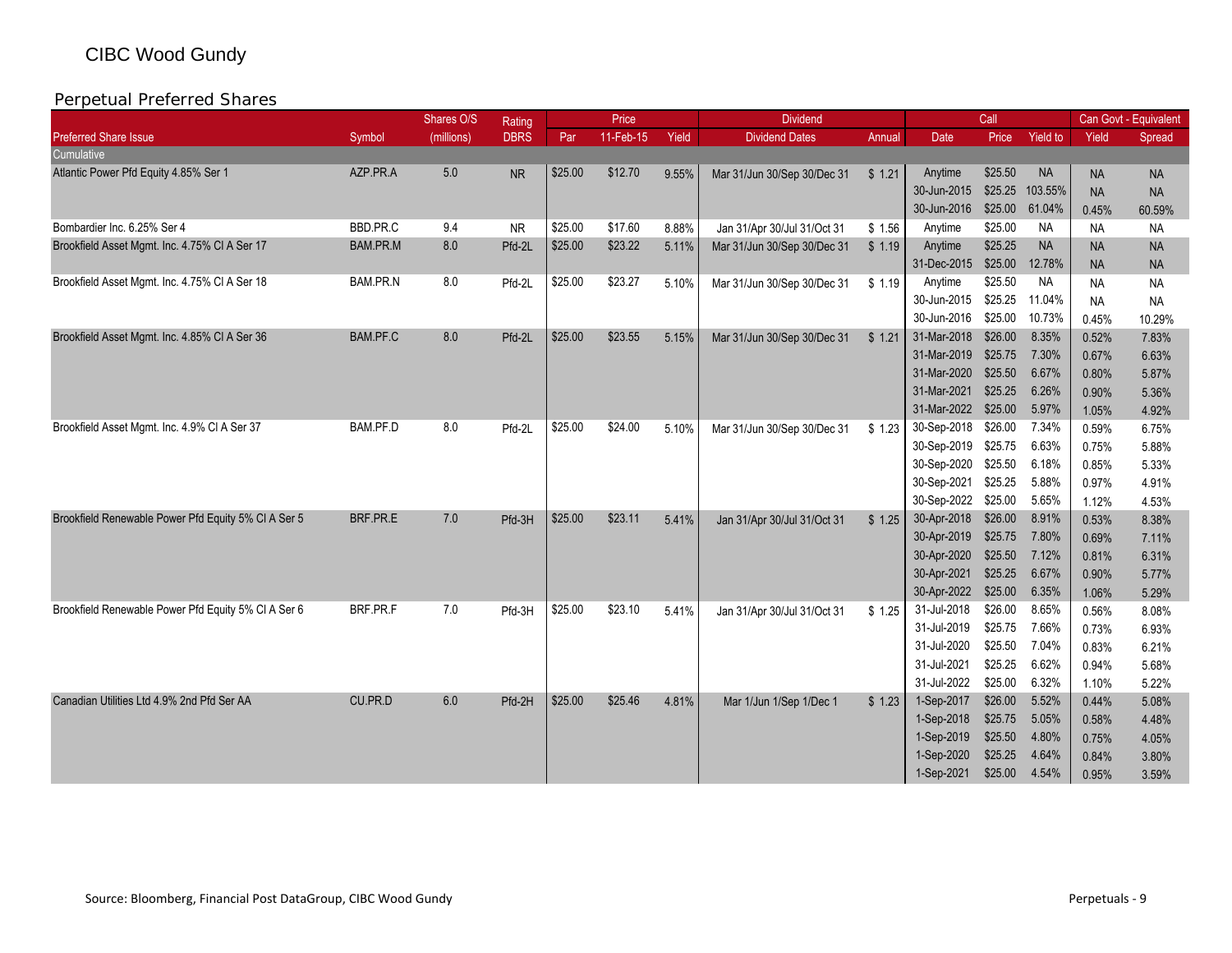|                                            |          | Shares O/S | Rating      |         | Price     |       | <b>Dividend</b>             |        |             | Call    |                 |           | Can Govt - Equivalent |
|--------------------------------------------|----------|------------|-------------|---------|-----------|-------|-----------------------------|--------|-------------|---------|-----------------|-----------|-----------------------|
| <b>Preferred Share Issue</b>               | Symbol   | (millions) | <b>DBRS</b> | Par     | 11-Feb-15 | Yield | <b>Dividend Dates</b>       | Annual | Date        | Price   | <b>Yield to</b> | Yield     | Spread                |
| Canadian Utilities Ltd 4.9% 2nd Pfd Ser BB | CU.PR.E  | 6.0        | Pfd-2H      | \$25.00 | \$25.40   | 4.82% | Mar 1/Jun 1/Sep 1/Dec 1     | \$1.23 | 1-Sep-2017  | \$26.00 | 5.62%           | 0.44%     | 5.18%                 |
|                                            |          |            |             |         |           |       |                             |        | 1-Sep-2018  | \$25.75 | 5.13%           | 0.58%     | 4.55%                 |
|                                            |          |            |             |         |           |       |                             |        | 1-Sep-2019  | \$25.50 | 4.86%           | 0.75%     | 4.11%                 |
|                                            |          |            |             |         |           |       |                             |        | 1-Sep-2020  | \$25.25 | 4.69%           | 0.84%     | 3.85%                 |
|                                            |          |            |             |         |           |       |                             |        | 1-Sep-2021  | \$25.00 | 4.58%           | 0.95%     | 3.63%                 |
| Canadian Utilities Ltd 4.5% 2nd Pfd Ser CC | CU.PR.F  | 7.0        | Pfd-2H      | \$25.00 | \$23.75   | 4.74% | Mar 1/Jun 1/Sep 1/Dec 1     | \$1.13 | 1-Jun-2018  | \$26.00 | 7.25%           | 0.54%     | 6.71%                 |
|                                            |          |            |             |         |           |       |                             |        | 1-Jun-2019  | \$25.75 | 6.41%           | 0.70%     | 5.71%                 |
|                                            |          |            |             |         |           |       |                             |        | 1-Jun-2020  | \$25.50 | 5.90%           | 0.82%     | 5.08%                 |
|                                            |          |            |             |         |           |       |                             |        | 1-Jun-2021  | \$25.25 | 5.55%           | 0.91%     | 4.64%                 |
|                                            |          |            |             |         |           |       |                             |        | 1-Jun-2022  | \$25.00 | 5.30%           | 1.08%     | 4.23%                 |
| Canadian Utilities Ltd 4.5% 2nd Pfd Ser DD | CU.PR.G  | 9.0        | Pfd-2H      | \$25.00 | \$23.61   | 4.76% | Mar 1/Jun 1/Sep 1/Dec 1     | \$1.13 | 1-Sep-2018  | \$26.00 | 7.24%           | 0.58%     | 6.67%                 |
|                                            |          |            |             |         |           |       |                             |        | 1-Sep-2019  | \$25.75 | 6.46%           | 0.75%     | 5.71%                 |
|                                            |          |            |             |         |           |       |                             |        | 1-Sep-2020  | \$25.50 | 5.96%           | 0.84%     | 5.12%                 |
|                                            |          |            |             |         |           |       |                             |        | 1-Sep-2021  | \$25.25 | 5.62%           | 0.95%     | 4.67%                 |
|                                            |          |            |             |         |           |       |                             |        | 1-Sep-2022  | \$25.00 | 5.38%           | 1.11%     | 4.26%                 |
| CU Inc. 4.6% Ser 1                         | CIU.PR.A | 4.6        | Pfd-2H      | \$25.00 | \$24.45   | 4.70% | Mar 1/Jun 1/Sep 1/Dec 1     | \$1.15 | Anytime     | \$25.50 | <b>NA</b>       | <b>NA</b> | <b>NA</b>             |
|                                            |          |            |             |         |           |       |                             |        | 1-Jun-2015  | \$25.25 | 4.46%           | <b>NA</b> | <b>NA</b>             |
|                                            |          |            |             |         |           |       |                             |        | 1-Jun-2016  | \$25.00 | 6.25%           | 0.45%     | 5.81%                 |
| Emera Inc. 4.5% 1st Pfd. Ser E             | EMA.PR.E | 5.0        | Pfd-3H      | \$25.00 | \$23.35   | 4.82% | Feb 15/May 15/Aug 15/Nov 15 | \$1.13 | 15-Aug-2018 | \$26.00 | 7.68%           | 0.57%     | 7.11%                 |
|                                            |          |            |             |         |           |       |                             |        | 15-Aug-2019 | \$25.75 | 6.79%           | 0.74%     | 6.06%                 |
|                                            |          |            |             |         |           |       |                             |        | 15-Aug-2020 | \$25.50 | 6.24%           | 0.84%     | 5.40%                 |
|                                            |          |            |             |         |           |       |                             |        | 15-Aug-2021 | \$25.25 | 5.86%           | 0.95%     | 4.91%                 |
|                                            |          |            |             |         |           |       |                             |        | 15-Aug-2022 | \$25.00 | 5.59%           | 1.11%     | 4.48%                 |
| Enbridge Inc. 5.5% Ser A                   | ENB.PR.A | 5.0        | $Pfd-2L$ /* | \$25.00 | \$25.30   | 5.43% | Mar 1/Jun 1/Sep 1/Dec 1     | \$1.38 | Anytime     | \$25.00 | <b>NA</b>       | <b>NA</b> | <b>NA</b>             |
| Fortis Inc. 4.9% Ser F                     | FTS.PR.F | 5.0        | Pfd-2L      | \$25.00 | \$25.38   | 4.83% | Mar 1/Jun 1/Sep 1/Dec 1     | \$1.23 | Anytime     | \$25.25 | <b>NA</b>       | <b>NA</b> | <b>NA</b>             |
|                                            |          |            |             |         |           |       |                             |        | 1-Dec-2015  | \$25.00 | 3.35%           | <b>NA</b> | <b>NA</b>             |
| Fortis Inc. 4.75% Ser J                    | FTS.PR.J | 8.0        | Pfd-2L      | \$25.00 | \$25.01   | 4.75% | Mar 1/Jun 1/Sep 1/Dec 1     | \$1.19 | 1-Dec-2017  | \$26.00 | 6.46%           | 0.47%     | 5.98%                 |
|                                            |          |            |             |         |           |       |                             |        | 1-Dec-2018  | \$25.75 | 5.75%           | 0.62%     | 5.13%                 |
|                                            |          |            |             |         |           |       |                             |        | 1-Dec-2019  | \$25.50 | 5.35%           | 0.77%     | 4.58%                 |
|                                            |          |            |             |         |           |       |                             |        | 1-Dec-2020  | \$25.25 | 5.10%           | 0.87%     | 4.23%                 |
|                                            |          |            |             |         |           |       |                             |        | 1-Dec-2021  | \$25.00 | 4.92%           | 1.00%     | 3.92%                 |
| George Weston Ltd 5.8% Ser I               | WN.PR.A  | 9.4        | Pfd-3       | \$25.00 | \$25.65   | 5.65% | Mar 15/Jun 15/Sep 15/Dec 15 | \$1.45 | Anytime     | \$25.00 | <b>NA</b>       | <b>NA</b> | <b>NA</b>             |
| George Weston Ltd. 4.75% Ser V             | WN.PR.E  | 8.0        | Pfd-3       | \$25.00 | \$24.58   | 4.83% | Jan 1/Apr 1/Jul 1/Oct 1     | \$1.19 | Anytime     | \$25.25 | <b>NA</b>       | <b>NA</b> | <b>NA</b>             |
|                                            |          |            |             |         |           |       |                             |        | 1-Jul-2015  | \$25.00 | 4.10%           | <b>NA</b> | <b>NA</b>             |
| George Weston Ltd. 5.2% Ser III            | WN.PR.C  | 8.0        | Pfd-3       | \$25.00 | \$25.33   | 5.13% | Jan 1/Apr 1/Jul 1/Oct 1     | \$1.30 | Anytime     | \$25.00 | <b>NA</b>       | <b>NA</b> | <b>NA</b>             |
| George Weston Ltd. 5.2% Ser IV             | WN.PR.D  | 8.0        | Pfd-3       | \$25.00 | \$25.35   | 5.13% | Jan 1/Apr 1/Jul 1/Oct 1     | \$1.30 | Anytime     | \$25.00 | <b>NA</b>       | <b>NA</b> | <b>NA</b>             |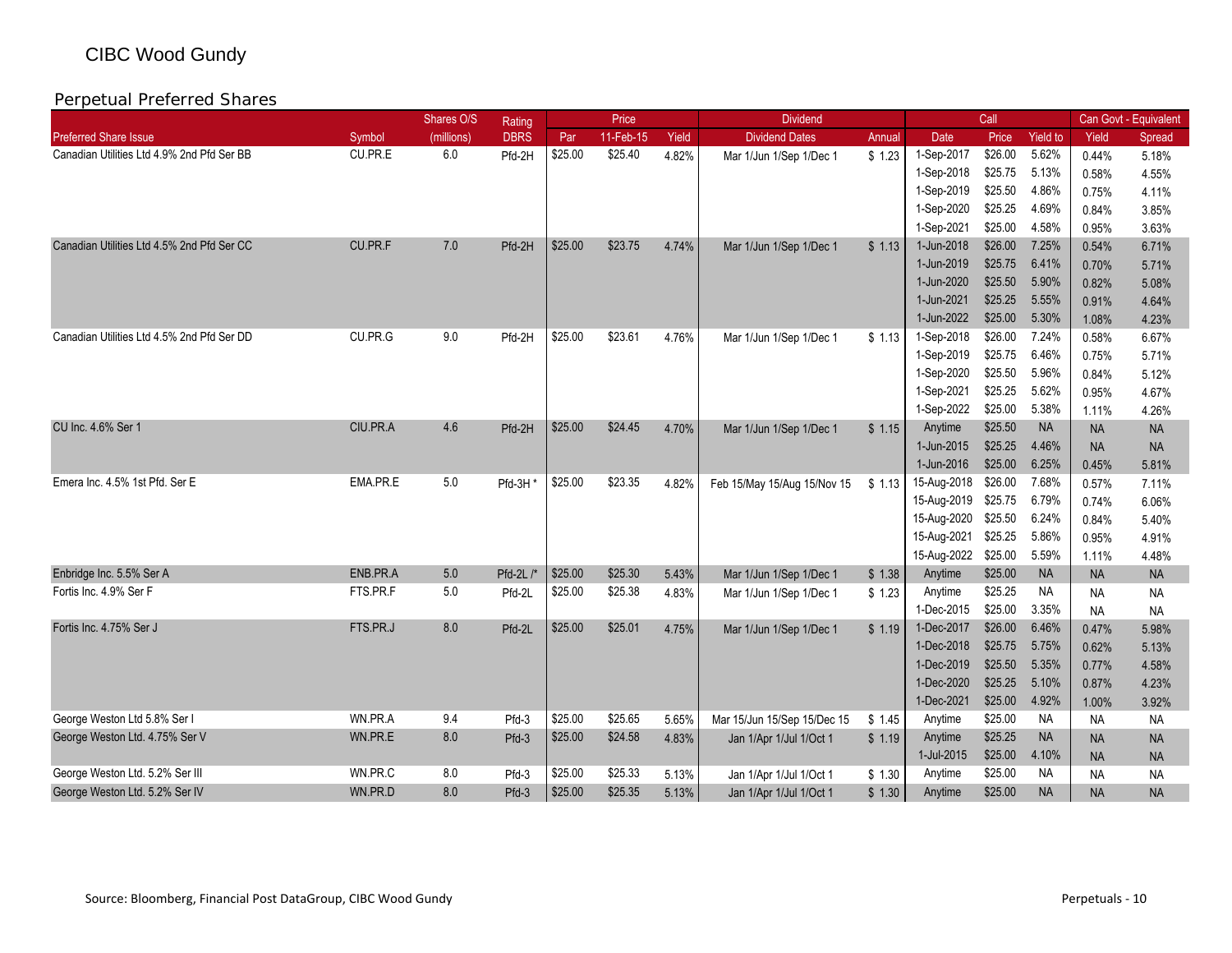|                                                  |                 | Shares O/S | Rating      |         | Price     |       | <b>Dividend</b>             |        |             | Call    |                 |           | Can Govt - Equivalent |
|--------------------------------------------------|-----------------|------------|-------------|---------|-----------|-------|-----------------------------|--------|-------------|---------|-----------------|-----------|-----------------------|
| <b>Preferred Share Issue</b>                     | Symbol          | (millions) | <b>DBRS</b> | Par     | 11-Feb-15 | Yield | <b>Dividend Dates</b>       | Annual | <b>Date</b> | Price   | <b>Yield to</b> | Yield     | Spread                |
| Innergex Renewable Power Pfd Equity 5.75% Ser C  | INE.PR.C        | 2.0        | <b>NR</b>   | \$25.00 | \$20.27   | 7.09% | Jan 15/Apr 15/Jul 15/Oct 15 | \$1.44 | 15-Jan-2018 | \$26.00 | 15.25%          | 0.49%     | 14.76%                |
|                                                  |                 |            |             |         |           |       |                             |        | 15-Jan-2019 | \$25.75 | 12.74%          | 0.64%     | 12.10%                |
|                                                  |                 |            |             |         |           |       |                             |        | 15-Jan-2020 | \$25.50 | 11.26%          | 0.78%     | 10.48%                |
|                                                  |                 |            |             |         |           |       |                             |        | 15-Jan-2021 | \$25.25 | 10.30%          | 0.88%     | 9.43%                 |
|                                                  |                 |            |             |         |           |       |                             |        | 15-Jan-2022 | \$25.00 | 9.63%           | 1.02%     | 8.62%                 |
| Westcoast Energy Inc. 5.5% 1st Pfd Ser 7         | W.PR.H          | 6.0        | Pfd-2L      | \$25.00 | \$25.02   | 5.50% | Jan 15/Apr 15/Jul 15/Oct 15 | \$1.38 | Anytime     | \$25.00 | <b>NA</b>       | <b>NA</b> | <b>NA</b>             |
| Westcoast Energy Inc. 5.6% 1st Pfd Ser 8         | W.PR.J          | 6.0        | Pfd-2L      | \$25.00 | \$25.17   | 5.56% | Jan 15/Apr 15/Jul 15/Oct 15 | \$1.40 | Anytime     | \$25.00 | <b>NA</b>       | <b>NA</b> | <b>NA</b>             |
| Non-Cumulative                                   |                 |            |             |         |           |       |                             |        |             |         |                 |           |                       |
| Bank of Montreal 4.5% CI B Ser 13                | BMO.PR.J        | 14.0       | Pfd-2H      | \$25.00 | \$25.58   | 4.40% | Feb 25/May 25/Aug 25/Nov 25 | \$1.13 | Anytime     | \$25.50 | <b>NA</b>       | <b>NA</b> | <b>NA</b>             |
|                                                  |                 |            |             |         |           |       |                             |        | 25-Feb-2015 | \$25.25 | $-1.29%$        | <b>NA</b> | <b>NA</b>             |
|                                                  |                 |            |             |         |           |       |                             |        | 25-Feb-2016 | \$25.00 | 2.09%           | 0.45%     | 1.64%                 |
| Bank of Montreal 5.25% CI B Ser 14               | <b>BMO.PR.K</b> | 10.0       | Pfd-2H      | \$25.00 | \$25.83   | 5.08% | Feb 25/May 25/Aug 25/Nov 25 | \$1.31 | Anytime     | \$25.50 | <b>NA</b>       | <b>NA</b> | <b>NA</b>             |
|                                                  |                 |            |             |         |           |       |                             |        | 25-Nov-2015 | \$25.25 | 1.56%           | <b>NA</b> | <b>NA</b>             |
|                                                  |                 |            |             |         |           |       |                             |        | 25-Nov-2016 | \$25.00 | 3.24%           | 0.44%     | 2.80%                 |
| Bank of Montreal 5.8% CI B Ser 15                | BMO.PR.L        | 10.0       | Pfd-2H      | \$25.00 | \$26.11   | 5.55% | Feb 25/May 25/Aug 25/Nov 25 | \$1.45 | Anytime     | \$25.75 | <b>NA</b>       | <b>NA</b> | <b>NA</b>             |
|                                                  |                 |            |             |         |           |       |                             |        | 25-May-2015 | \$25.50 | $-0.98%$        | <b>NA</b> | <b>NA</b>             |
|                                                  |                 |            |             |         |           |       |                             |        | 25-May-2016 | \$25.25 | 2.89%           | 0.45%     | 2.44%                 |
|                                                  |                 |            |             |         |           |       |                             |        | 25-May-2017 | \$25.00 | 3.69%           | 0.43%     | 3.26%                 |
| Bank of Nova Scotia 4.5% Ser 14                  | BNS.PR.L        | 13.8       | Pfd-2H      | \$25.00 | \$25.54   | 4.40% | Jan 28/Apr 28/Jul 28/Oct 28 | \$1.13 | Anytime     | \$25.50 | <b>NA</b>       | <b>NA</b> | <b>NA</b>             |
|                                                  |                 |            |             |         |           |       |                             |        | 28-Apr-2015 | \$25.25 | $-0.05%$        | <b>NA</b> | <b>NA</b>             |
|                                                  |                 |            |             |         |           |       |                             |        | 27-Apr-2016 | \$25.00 | 2.86%           | 0.45%     | 2.41%                 |
| Bank of Nova Scotia 4.5% Ser 15                  | BNS.PR.M        | 13.8       | Pfd-2H      | \$25.00 | \$25.66   | 4.38% | Jan 28/Apr 28/Jul 28/Oct 28 | \$1.13 | Anytime     | \$25.50 | <b>NA</b>       | <b>NA</b> | <b>NA</b>             |
|                                                  |                 |            |             |         |           |       |                             |        | 27-Jul-2015 | \$25.25 | 0.56%           | <b>NA</b> | <b>NA</b>             |
|                                                  |                 |            |             |         |           |       |                             |        | 27-Jul-2016 | \$25.00 | 2.80%           | 0.45%     | 2.35%                 |
| Bank of Nova Scotia 5.25% Ser 16                 | <b>BNS.PR.N</b> | 13.8       | Pfd-2H      | \$25.00 | \$26.10   | 5.03% | Jan 28/Apr 28/Jul 28/Oct 28 | \$1.31 | Anytime     | \$25.50 | <b>NA</b>       | <b>NA</b> | <b>NA</b>             |
|                                                  |                 |            |             |         |           |       |                             |        | 27-Jan-2016 | \$25.25 | 1.76%           | <b>NA</b> | <b>NA</b>             |
|                                                  |                 |            |             |         |           |       |                             |        | 27-Jan-2017 | \$25.00 | 3.06%           | 0.43%     | 2.62%                 |
| Bank of Nova Scotia 5.6% Ser 17                  | BNS.PR.O        | 9.2        | Pfd-2H      | \$25.00 | \$26.11   | 5.36% | Jan 28/Apr 28/Jul 28/Oct 28 | \$1.40 | Anytime     | \$25.75 | <b>NA</b>       | <b>NA</b> | <b>NA</b>             |
|                                                  |                 |            |             |         |           |       |                             |        | 26-Apr-2015 | \$25.50 | $-1.04%$        | <b>NA</b> | <b>NA</b>             |
|                                                  |                 |            |             |         |           |       |                             |        | 26-Apr-2016 | \$25.25 | 2.88%           | 0.45%     | 2.43%                 |
|                                                  |                 |            |             |         |           |       |                             |        | 26-Apr-2017 | \$25.00 | 3.62%           | 0.43%     | 3.19%                 |
| CIBC 5.4% CI A Ser 29                            | CM.PR.G         | 13.2       | Pfd-2       | \$25.00 | \$25.31   | 5.33% | Jan 28/Apr 28/Jul 28/Oct 28 | \$1.35 | Anytime     | \$25.00 | <b>NA</b>       | <b>NA</b> | <b>NA</b>             |
| CIBC 5.6% CI A Ser 27                            | CM.PR.E         | 0.0        | Pfd-2       | \$25.00 | \$25.01   | 5.60% | Jan 28/Apr 28/Jul 28/Oct 28 | \$1.40 | Anytime     | \$25.00 | <b>NA</b>       | <b>NA</b> | <b>NA</b>             |
| Co-operators General Insurance Co. 5% CI E Ser C | CCS.PR.C        | 4.0        | Pfd-3H      | \$25.00 | \$25.08   | 4.98% | Mar 31/Jun 30/Sep 30/Dec 31 | \$1.25 | Anytime     | \$25.50 | <b>NA</b>       | <b>NA</b> | <b>NA</b>             |
|                                                  |                 |            |             |         |           |       |                             |        | 30-Jun-2015 | \$25.25 | 3.15%           | <b>NA</b> | <b>NA</b>             |
|                                                  |                 |            |             |         |           |       |                             |        | 30-Jun-2016 | \$25.00 | 5.25%           | 0.45%     | 4.80%                 |
| E-L Financial Corp. 4.75% Ser 2                  | ELF PR.G        | 4.0        | <b>NR</b>   | \$25.00 | \$23.40   | 5.07% | Jan 17/Apr 17/Jul 17/Oct 17 | \$1.19 | Anvtime     | \$25.25 | <b>NA</b>       | <b>NA</b> | <b>NA</b>             |
|                                                  |                 |            |             |         |           |       |                             |        | 17-Oct-2015 | \$25.00 | 10.65%          | <b>NA</b> | <b>NA</b>             |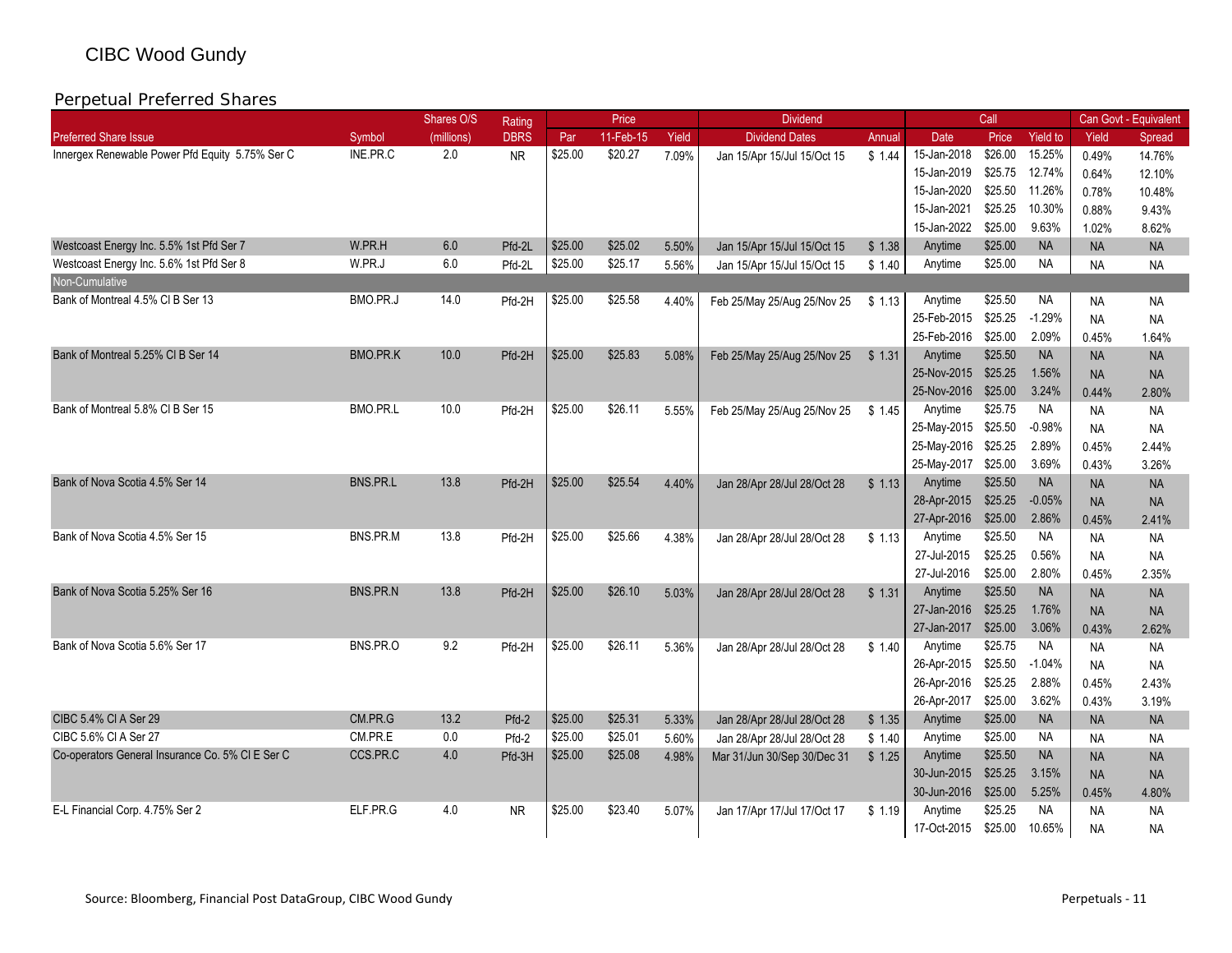|                                               |          | Shares O/S | Rating      |         | Price     |       | <b>Dividend</b>             |        |                     | Call    |                 |           | Can Govt - Equivalent |
|-----------------------------------------------|----------|------------|-------------|---------|-----------|-------|-----------------------------|--------|---------------------|---------|-----------------|-----------|-----------------------|
| <b>Preferred Share Issue</b>                  | Symbol   | (millions) | <b>DBRS</b> | Par     | 11-Feb-15 | Yield | <b>Dividend Dates</b>       | Annual | Date                | Price   | <b>Yield to</b> | Yield     | Spread                |
| E-L Financial Corp. 5.3% Ser 1                | ELF.PR.F | 4.0        | <b>NR</b>   | \$25.00 | \$25.09   | 5.28% | Jan 17/Apr 17/Jul 17/Oct 17 | \$1.33 | Anytime             | \$25.00 | <b>NA</b>       | <b>NA</b> | <b>NA</b>             |
| E-L Financial Corp. 5.5% Ser 3                | ELF.PR.H | 4.0        | <b>NR</b>   | \$25.00 | \$25.80   | 5.33% | Jan 17/Apr 17/Jul 17/Oct 17 | \$1.38 | 17-Apr-2017         | \$26.00 | 5.89%           | 0.43%     | 5.45%                 |
|                                               |          |            |             |         |           |       |                             |        | 17-Apr-2018         | \$25.75 | 5.43%           | 0.53%     | 4.90%                 |
|                                               |          |            |             |         |           |       |                             |        | 17-Apr-2019         | \$25.50 | 5.20%           | 0.68%     | 4.51%                 |
|                                               |          |            |             |         |           |       |                             |        | 17-Apr-2020         | \$25.25 | 5.06%           | 0.81%     | 4.26%                 |
|                                               |          |            |             |         |           |       |                             |        | 17-Apr-2021         | \$25.00 | 4.98%           | 0.90%     | 4.08%                 |
| Great-West Lifeco 5.4% Non-Cum. 1st Pfd Ser P | GWO.PR.P | 10.0       | Pfd-1L      | \$25.00 | \$26.59   | 5.08% | Mar 31/Jun 30/Sep 30/Dec 31 | \$1.35 | 31-Mar-2017         | \$26.00 | 4.40%           | 0.43%     | 3.97%                 |
|                                               |          |            |             |         |           |       |                             |        | 31-Mar-2018         | \$25.75 | 4.35%           | 0.52%     | 3.84%                 |
|                                               |          |            |             |         |           |       |                             |        | 31-Mar-2019         | \$25.50 | 4.34%           | 0.67%     | 3.67%                 |
|                                               |          |            |             |         |           |       |                             |        | 31-Mar-2020         | \$25.25 | 4.34%           | 0.80%     | 3.54%                 |
|                                               |          |            |             |         |           |       |                             |        | 31-Mar-2021         | \$25.00 | 4.34%           | 0.90%     | 3.45%                 |
| Great-West Lifeco Inc. 4.5% 1st Pfd Ser I     | GWO.PR.I | 12.0       | Pfd-1L      | \$25.00 | \$24.43   | 4.60% | Mar 31/Jun 30/Sep 30/Dec 31 | \$1.13 | Anytime             | \$25.25 | <b>NA</b>       | <b>NA</b> | <b>NA</b>             |
|                                               |          |            |             |         |           |       |                             |        | 30-Jun-2015         | \$25.00 | 4.62%           | <b>NA</b> | <b>NA</b>             |
| Great-West Lifeco Inc. 4.85% 1st Pfd Ser H    | GWO.PR.H | 12.0       | Pfd-1L      | \$25.00 | \$25.16   | 4.82% | Mar 31/Jun 30/Sep 30/Dec 31 | \$1.21 | Anytime             | \$25.00 | <b>NA</b>       | <b>NA</b> | <b>NA</b>             |
| Great-West Lifeco Inc. 5.9% 1st Pfd Ser F     | GWO.PR.F | 7.7        | Pfd-1L      | \$25.00 | \$25.75   | 5.73% | Mar 31/Jun 30/Sep 30/Dec 31 | \$1.48 | Anytime             | \$25.00 | <b>NA</b>       | <b>NA</b> | <b>NA</b>             |
| Great-West Lifeco Inc. 5.2% 1st Pfd Ser G     | GWO.PR.G | 12.0       | Pfd-1L      | \$25.00 | \$25.75   | 5.05% | Mar 31/Jun 30/Sep 30/Dec 31 | \$1.30 | Anytime             | \$25.00 | <b>NA</b>       | <b>NA</b> | <b>NA</b>             |
| Great-West Lifeco Inc. 5.2% 1st Pfd Ser S     | GWO.PR.S | 8.0        | Pfd-1L      | \$25.00 | \$26.20   | 5.01% | Mar 31/Jun 30/Sep 30/Dec 31 | \$1.31 | 30-Jun-2019         | \$26.00 | 5.02%           | 0.72%     | 4.30%                 |
|                                               |          |            |             |         |           |       |                             |        | 30-Jun-2020         | \$25.75 | 4.87%           | 0.82%     | 4.04%                 |
|                                               |          |            |             |         |           |       |                             |        | 30-Jun-2021         | \$25.50 | 4.77%           | 0.93%     | 3.84%                 |
|                                               |          |            |             |         |           |       |                             |        | 30-Jun-2022         | \$25.25 | 4.70%           | 1.09%     | 3.61%                 |
|                                               |          |            |             |         |           |       |                             |        | 30-Jun-2023         | \$25.00 | 4.65%           | 1.23%     | 3.43%                 |
| Great-West Lifeco Inc. 5.65% 1st Pfd Ser L    | GWO.PR.L | 6.8        | Pfd-1L      | \$25.00 | \$26.27   | 5.38% | Mar 31/Jun 30/Sep 30/Dec 31 | \$1.41 | Anytime             | \$26.00 | <b>NA</b>       | <b>NA</b> | <b>NA</b>             |
|                                               |          |            |             |         |           |       |                             |        | 31-Dec-2015         | \$25.75 | 3.40%           | <b>NA</b> | <b>NA</b>             |
|                                               |          |            |             |         |           |       |                             |        | 31-Dec-2016         | \$25.50 | 4.25%           | 0.44%     | 3.82%                 |
|                                               |          |            |             |         |           |       |                             |        | 31-Dec-2017         | \$25.25 | 4.36%           | 0.49%     | 3.88%                 |
|                                               |          |            |             |         |           |       |                             |        | 31-Dec-2018         | \$25.00 | 4.42%           | 0.63%     | 3.79%                 |
| Great-West Lifeco Inc. 5.8% 1st Pfd Ser M     | GWO.PR.M | 6.0        | Pfd-1L      | \$25.00 | \$26.44   | 5.48% | Mar 31/Jun 30/Sep 30/Dec 31 | \$1.45 | 31-Mar-2015         | \$26.00 | $-0.31%$        | <b>NA</b> | NA.                   |
|                                               |          |            |             |         |           |       |                             |        | 31-Mar-2016 \$25.75 |         | 3.85%           | 0.45%     | 3.40%                 |
|                                               |          |            |             |         |           |       |                             |        | 31-Mar-2017         | \$25.50 | 4.23%           | 0.43%     | 3.79%                 |
|                                               |          |            |             |         |           |       |                             |        | 31-Mar-2018         | \$25.25 | 4.38%           | 0.52%     | 3.86%                 |
|                                               |          |            |             |         |           |       |                             |        | 31-Mar-2019         | \$25.00 | 4.46%           | 0.67%     | 3.79%                 |
| Great-West Lifeco Inc. 5.15% 1st Pfd Ser Q    | GWO.PR.Q | 8.0        | Pfd-1L      | \$25.00 | \$26.20   | 4.91% | Mar 31/Jun 30/Sep 30/Dec 31 | \$1.29 | 30-Sep-2017         | \$26.00 | 4.90%           | 0.45%     | 4.45%                 |
|                                               |          |            |             |         |           |       |                             |        | 30-Sep-2018         | \$25.75 | 4.67%           | 0.59%     | 4.08%                 |
|                                               |          |            |             |         |           |       |                             |        | 30-Sep-2019         | \$25.50 | 4.55%           | 0.75%     | 3.79%                 |
|                                               |          |            |             |         |           |       |                             |        | 30-Sep-2020         | \$25.25 | 4.47%           | 0.85%     | 3.62%                 |
|                                               |          |            |             |         |           |       |                             |        | 30-Sep-2021         | \$25.00 | 4.43%           | 0.97%     | 3.46%                 |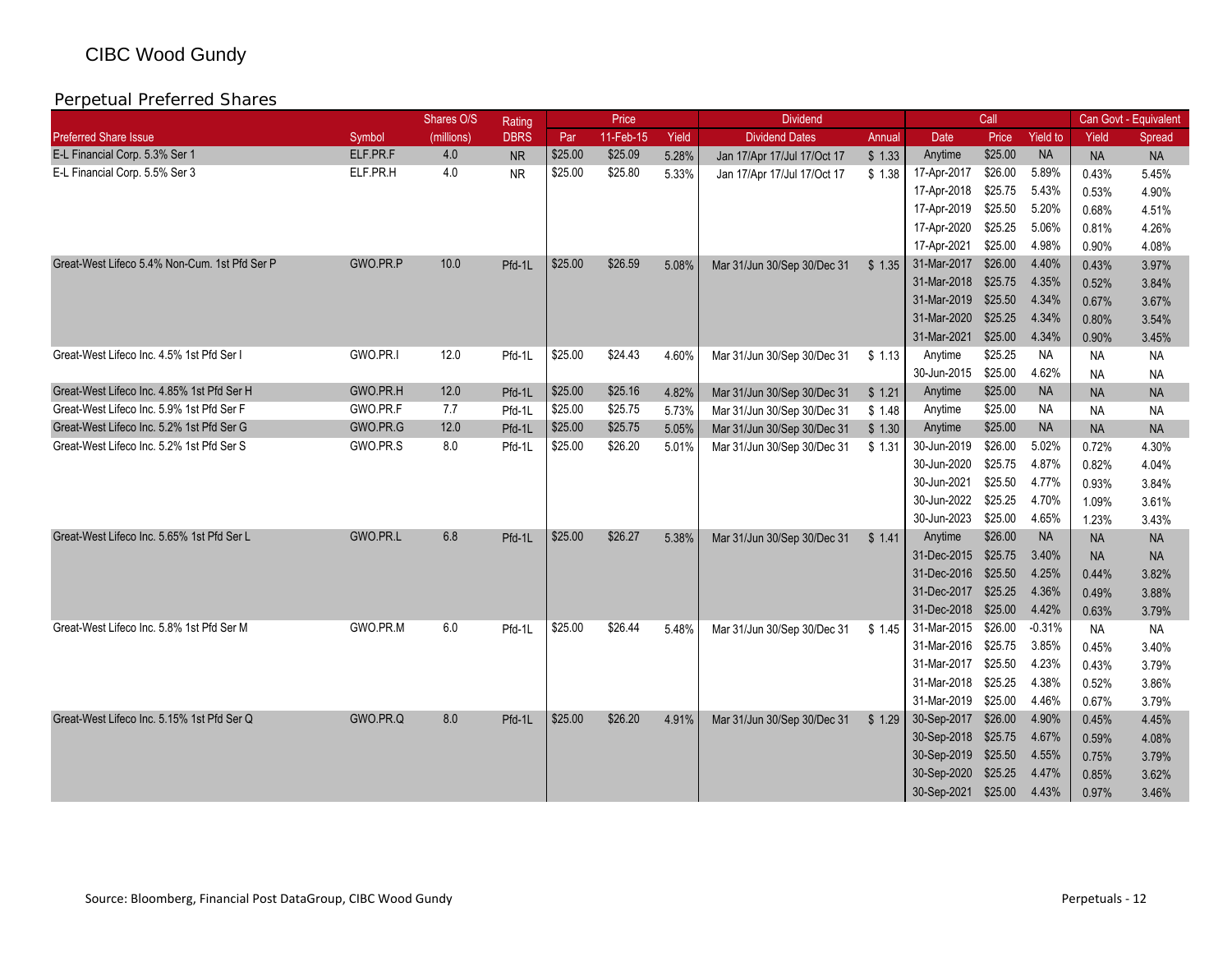|                                                            |          | Shares O/S | Rating      |         | Price     |       | <b>Dividend</b>             |        |             | Call    |                 |           | Can Govt - Equivalent |
|------------------------------------------------------------|----------|------------|-------------|---------|-----------|-------|-----------------------------|--------|-------------|---------|-----------------|-----------|-----------------------|
| <b>Preferred Share Issue</b>                               | Symbol   | (millions) | <b>DBRS</b> | Par     | 11-Feb-15 | Yield | <b>Dividend Dates</b>       | Annual | <b>Date</b> | Price   | <b>Yield to</b> | Yield     | Spread                |
| Great-West Lifeco Inc. 4.8% 1st Pfd Ser R                  | GWO.PR.R | 8.0        | Pfd-1L      | \$25.00 | \$25.25   | 4.75% | Mar 31/Jun 30/Sep 30/Dec 31 | \$1.20 | 31-Dec-2017 | \$26.00 | 5.94%           | 0.49%     | 5.46%                 |
|                                                            |          |            |             |         |           |       |                             |        | 31-Dec-2018 | \$25.75 | 5.39%           | 0.63%     | 4.76%                 |
|                                                            |          |            |             |         |           |       |                             |        | 31-Dec-2019 | \$25.50 | 5.08%           | 0.78%     | 4.30%                 |
|                                                            |          |            |             |         |           |       |                             |        | 31-Dec-2020 | \$25.25 | 4.87%           | 0.87%     | 4.00%                 |
|                                                            |          |            |             |         |           |       |                             |        | 31-Dec-2021 | \$25.00 | 4.74%           | 1.01%     | 3.73%                 |
| HSBC Bank Canada 5.0% Cl 1 Ser D                           | HSB.PR.D | 7.0        | Pfd-2       | \$25.00 | \$25.35   | 4.93% | Mar 31/Jun 30/Sep 30/Dec 31 | \$1.25 | Anytime     | \$25.00 | <b>NA</b>       | <b>NA</b> | <b>NA</b>             |
| HSBC Bank Canada 5.1% Cl 1 Ser C                           | HSB.PR.C | 7.0        | Pfd-2       | \$25.00 | \$25.35   | 5.03% | Mar 31/Jun 30/Sep 30/Dec 31 | \$1.28 | Anytime     | \$25.00 | NA              | <b>NA</b> | <b>NA</b>             |
| IGM Financial Inc. 5.9% 1st Pfd Ser B                      | IGM.PR.B | 6.0        | Pfd-2H      | \$25.00 | \$26.10   | 5.65% | Jan 31/Apr 30/Jul 31/Oct 31 | \$1.48 | Anytime     | \$26.00 | <b>NA</b>       | <b>NA</b> | <b>NA</b>             |
|                                                            |          |            |             |         |           |       |                             |        | 31-Dec-2015 | \$25.75 | 3.80%           | <b>NA</b> | <b>NA</b>             |
|                                                            |          |            |             |         |           |       |                             |        | 31-Dec-2016 | \$25.50 | 4.61%           | 0.44%     | 4.17%                 |
|                                                            |          |            |             |         |           |       |                             |        | 31-Dec-2017 | \$25.25 | 4.68%           | 0.49%     | 4.19%                 |
|                                                            |          |            |             |         |           |       |                             |        | 31-Dec-2018 | \$25.00 | 4.72%           | 0.63%     | 4.09%                 |
| Industrial Alliance Insurance & Fin'l Svcs 4.6% CI A Ser B | IAG.PR.A | $5.0\,$    | Pfd-2H      | \$25.00 | \$24.36   | 4.72% | Mar 31/Jun 30/Sep 30/Dec 31 | \$1.15 | Anytime     | \$25.25 | <b>NA</b>       | <b>NA</b> | <b>NA</b>             |
|                                                            |          |            |             |         |           |       |                             |        | 31-Mar-2015 | \$25.00 | 3.79%           | <b>NA</b> | <b>NA</b>             |
| Industrial Alliance Insurance & Fin'l Svcs 5.9% CI A Ser F | IAG.PR.F | $4.0\,$    | Pfd-2H      | \$25.00 | \$26.21   | 5.63% | Mar 31/Jun 30/Sep 30/Dec 31 | \$1.48 | 31-Mar-2015 | \$26.00 | 0.59%           | <b>NA</b> | <b>NA</b>             |
|                                                            |          |            |             |         |           |       |                             |        | 31-Mar-2016 | \$25.75 | 4.77%           | 0.45%     | 4.32%                 |
|                                                            |          |            |             |         |           |       |                             |        | 31-Mar-2017 | \$25.50 | 4.77%           | 0.43%     | 4.34%                 |
|                                                            |          |            |             |         |           |       |                             |        | 31-Mar-2018 | \$25.25 | 4.79%           | 0.52%     | 4.27%                 |
|                                                            |          |            |             |         |           |       |                             |        | 31-Mar-2019 | \$25.00 | 4.81%           | 0.67%     | 4.13%                 |
| Manulife Financial Corp. 4.5% CI A Ser 3                   | MFC.PR.C | 12.0       | Pfd-2H      | \$25.00 | \$24.40   | 4.61% | Mar 19/Jun 19/Sep 19/Dec 19 | \$1.13 | Anytime     | \$25.25 | <b>NA</b>       | <b>NA</b> | NA                    |
|                                                            |          |            |             |         |           |       |                             |        | 19-Mar-2015 | \$25.00 | 3.60%           | <b>NA</b> | <b>NA</b>             |
| Manulife Financial Corp. 4.65% CI A Ser 2                  | MFC.PR.B | 14.0       | Pfd-2H      | \$25.00 | \$24.75   | 4.70% | Mar 19/Jun 19/Sep 19/Dec 19 | \$1.16 | Anytime     | \$25.00 | <b>NA</b>       | <b>NA</b> | <b>NA</b>             |
| National Bank of Canada 6% 1st Pfd Ser 20                  | NA.PR.M  | 6.9        | Pfd-2       | \$25.00 | \$26.22   | 5.72% | Feb 15/May 15/Aug 15/Nov 15 | \$1.50 | Anytime     | \$25.75 | <b>NA</b>       | <b>NA</b> | <b>NA</b>             |
|                                                            |          |            |             |         |           |       |                             |        | 15-May-2015 | \$25.50 | $-1.35%$        | <b>NA</b> | <b>NA</b>             |
|                                                            |          |            |             |         |           |       |                             |        | 15-May-2016 | \$25.25 | 2.81%           | 0.45%     | 2.36%                 |
|                                                            |          |            |             |         |           |       |                             |        | 15-May-2017 | \$25.00 | 3.73%           | 0.43%     | 3.30%                 |
| Power Corp of Canada 5.0% 1st Pfd Ser D                    | POW.PR.D | 10.0       | Pfd-2H      | \$25.00 | \$25.25   | 4.95% | Jan 15/Apr 15/Jul 15/Oct 15 | \$1.25 | Anytime     | \$25.00 | <b>NA</b>       | <b>NA</b> | <b>NA</b>             |
| Power Corp of Canada 5.35% 1st Pfd Ser B                   | POW.PR.B | 8.0        | Pfd-2H      | \$25.00 | \$25.49   | 5.25% | Jan 15/Apr 15/Jul 15/Oct 15 | \$1.34 | Anytime     | \$25.00 | <b>NA</b>       | <b>NA</b> | <b>NA</b>             |
| Power Corp of Canada 5.6% 1st Pfd Ser A                    | POW.PR.A | 6.0        | Pfd-2H      | \$25.00 | \$25.63   | 5.46% | Jan 15/Apr 15/Jul 15/Oct 15 | \$1.40 | Anytime     | \$25.00 | <b>NA</b>       | <b>NA</b> | <b>NA</b>             |
| Power Corp of Canada 5.8% 1st Pfd Ser C                    | POW.PR.C | 6.0        | Pfd-2H      | \$25.00 | \$25.48   | 5.69% | Jan 15/Apr 15/Jul 15/Oct 15 | \$1.45 | Anytime     | \$25.00 | <b>NA</b>       | <b>NA</b> | <b>NA</b>             |
| Power Corp. 5.6% Non-Cum. Ser G                            | POW.PR.G | 8.0        | Pfd-2H      | \$25.00 | \$26.86   | 5.21% | Jan 15/Apr 15/Jul 15/Oct 15 | \$1.40 | 15-Apr-2017 | \$26.00 | 4.01%           | 0.43%     | 3.58%                 |
|                                                            |          |            |             |         |           |       |                             |        | 15-Apr-2018 | \$25.75 | 4.14%           | 0.52%     | 3.61%                 |
|                                                            |          |            |             |         |           |       |                             |        | 15-Apr-2019 | \$25.50 | 4.21%           | 0.68%     | 3.53%                 |
|                                                            |          |            |             |         |           |       |                             |        | 15-Apr-2020 | \$25.25 | 4.27%           | 0.80%     | 3.46%                 |
|                                                            |          |            |             |         |           |       |                             |        | 15-Apr-2021 | \$25.00 | 4.31%           | 0.90%     | 3.41%                 |
| Power Financial Corp 5.25% 1st Pfd Ser E                   | PWF.PR.F | 8.0        | Pfd-1L      | \$25.00 | \$25.32   | 5.18% | Jan 31/Apr 30/Jul 31/Oct 31 | \$1.31 | Anytime     | \$25.00 | <b>NA</b>       | <b>NA</b> | <b>NA</b>             |
| Power Financial Corp 5.5% 1st Pfd Ser D                    | PWF PR E | 6.0        | Pfd-1L      | \$25.00 | \$25.40   | 5.41% | Jan 31/Apr 30/Jul 31/Oct 31 | \$1.38 | Anytime     | \$25.00 | <b>NA</b>       | <b>NA</b> | <b>NA</b>             |
| Power Financial Corp 5.75% 1st Pfd Ser H                   | PWF.PR.H | 6.0        | Pfd-1L      | \$25.00 | \$25.52   | 5.63% | Jan 31/Apr 30/Jul 31/Oct 31 | \$1.44 | Anytime     | \$25.00 | <b>NA</b>       | <b>NA</b> | <b>NA</b>             |
| Power Financial Corp 5.9% 1st Pfd Ser F                    | PWF.PR.G | 6.0        | Pfd-1L      | \$25.00 | \$25.43   | 5.80% | Jan 31/Apr 30/Jul 31/Oct 31 | \$1.48 | Anytime     | \$25.00 | <b>NA</b>       | <b>NA</b> | <b>NA</b>             |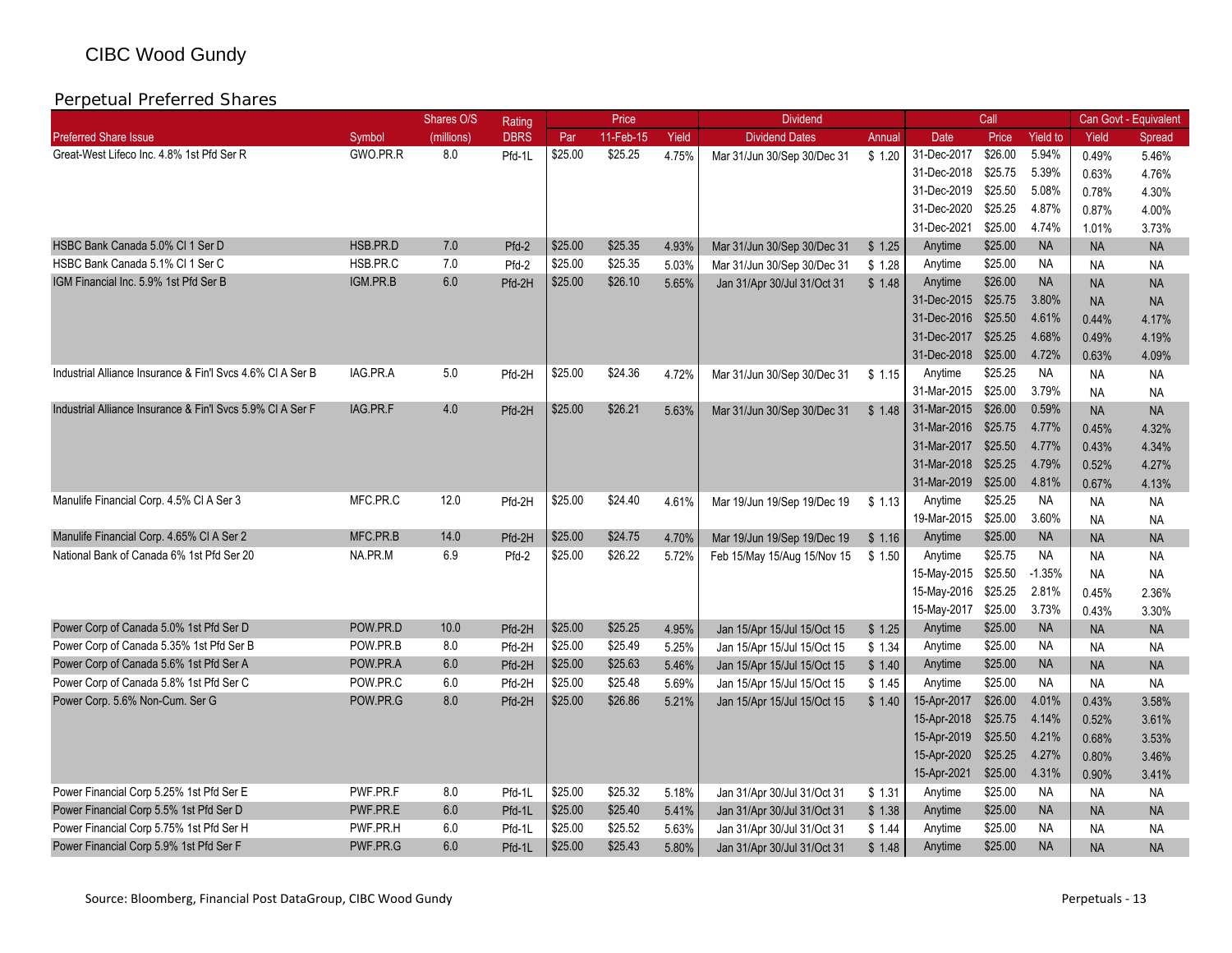|                                                   |          | Shares O/S | Rating      |         | Price     |       | <b>Dividend</b>             |        |                     | Call    |                 |           | Can Govt - Equivalent |
|---------------------------------------------------|----------|------------|-------------|---------|-----------|-------|-----------------------------|--------|---------------------|---------|-----------------|-----------|-----------------------|
| <b>Preferred Share Issue</b>                      | Symbol   | (millions) | <b>DBRS</b> | Par     | 11-Feb-15 | Yield | <b>Dividend Dates</b>       | Annual | Date                | Price   | <b>Yield to</b> | Yield     | Spread                |
| Power Financial Corp 6.0% 1st Pfd Ser I           | PWF.PR.I | 8.0        | Pfd-1L      | \$25.00 | \$25.56   | 5.87% | Jan 31/Apr 30/Jul 31/Oct 31 | \$1.50 | Anytime             | \$25.00 | <b>NA</b>       | <b>NA</b> | <b>NA</b>             |
| Power Financial Corp. 4.95% 1st Pfd Ser K         | PWF.PR.K | 10.0       | Pfd-1L      | \$25.00 | \$25.35   | 4.88% | Jan 31/Apr 30/Jul 31/Oct 31 | \$1.24 | Anytime             | \$25.00 | <b>NA</b>       | <b>NA</b> | <b>NA</b>             |
| Power Financial Corp. 5.1% 1st Pfd Ser L          | PWF.PR.L | 8.0        | Pfd-1L      | \$25.00 | \$25.59   | 4.98% | Jan 31/Apr 30/Jul 31/Oct 31 | \$1.28 | Anytime             | \$25.25 | <b>NA</b>       | <b>NA</b> | <b>NA</b>             |
|                                                   |          |            |             |         |           |       |                             |        | 31-Oct-2015         | \$25.00 | 1.42%           | <b>NA</b> | <b>NA</b>             |
| Power Financial Corp. 5.5% Non-Cum. 1st Pfd Ser R | PWF.PR.R | 10.0       | Pfd-1L      | \$25.00 | \$26.40   | 5.21% | Jan 31/Apr 30/Jul 31/Oct 31 | \$1.38 | 30-Apr-2017         | \$26.00 | 4.66%           | 0.43%     | 4.23%                 |
|                                                   |          |            |             |         |           |       |                             |        | 30-Apr-2018         | \$25.75 | 4.57%           | 0.53%     | 4.04%                 |
|                                                   |          |            |             |         |           |       |                             |        | 30-Apr-2019         | \$25.50 | 4.53%           | 0.69%     | 3.84%                 |
|                                                   |          |            |             |         |           |       |                             |        | 30-Apr-2020         | \$25.25 | 4.51%           | 0.81%     | 3.70%                 |
|                                                   |          |            |             |         |           |       |                             |        | 30-Apr-2021         | \$25.00 | 4.51%           | 0.90%     | 3.60%                 |
| Power Financial Corp. 5.8% 1st Pfd Ser O          | PWF.PR.O | 6.0        | Pfd-1L      | \$25.00 | \$26.27   | 5.52% | Jan 31/Apr 30/Jul 31/Oct 31 | \$1.45 | Anytime             | \$26.00 | NA.             | <b>NA</b> | <b>NA</b>             |
|                                                   |          |            |             |         |           |       |                             |        | 31-Oct-2015         | \$25.75 | 2.15%           | <b>NA</b> | NA                    |
|                                                   |          |            |             |         |           |       |                             |        | 31-Oct-2016         | \$25.50 | 4.00%           | 0.44%     | 3.56%                 |
|                                                   |          |            |             |         |           |       |                             |        | 31-Oct-2017         | \$25.25 | 4.26%           | 0.46%     | 3.79%                 |
|                                                   |          |            |             |         |           |       |                             |        | 31-Oct-2018         | \$25.00 | 4.38%           | 0.60%     | 3.78%                 |
| Power Financial Corp. 4.8% 1st Pfd Ser S          | PWF.PR.S | 12.0       | Pfd-1L      | \$25.00 | \$25.23   | 4.76% | Jan 31/Apr 30/Jul 31/Oct 31 | \$1.20 | 30-Apr-2018         | \$26.00 | 5.70%           | 0.53%     | 5.17%                 |
|                                                   |          |            |             |         |           |       |                             |        | 30-Apr-2019         | \$25.75 | 5.25%           | 0.69%     | 4.57%                 |
|                                                   |          |            |             |         |           |       |                             |        | 30-Apr-2020         | \$25.50 | 4.98%           | 0.81%     | 4.18%                 |
|                                                   |          |            |             |         |           |       |                             |        | 30-Apr-2021         | \$25.25 | 4.81%           | 0.90%     | 3.90%                 |
|                                                   |          |            |             |         |           |       |                             |        | 30-Apr-2022         | \$25.00 | 4.68%           | 1.06%     | 3.62%                 |
| Royal Bank of Canada 4.45% 1st Pfd Ser AA         | RY.PR.A  | 12.0       | Pfd-2H      | \$25.00 | \$25.38   | 4.38% | Feb 24/May 24/Aug 24/Nov 24 | \$1.11 | Anytime             | \$25.25 | <b>NA</b>       | <b>NA</b> | <b>NA</b>             |
|                                                   |          |            |             |         |           |       |                             |        | 24-May-2015         | \$25.00 | $-0.43%$        | <b>NA</b> | <b>NA</b>             |
| Royal Bank of Canada 4.45% 1st Pfd Ser AF         | RY PR F  | 8.0        | Pfd-2H      | \$25.00 | \$25.61   | 4.34% | Feb 24/May 24/Aug 24/Nov 24 | \$1.11 | Anytime             | \$25.50 | <b>NA</b>       | <b>NA</b> | <b>NA</b>             |
|                                                   |          |            |             |         |           |       |                             |        | 24-May-2015 \$25.25 |         | $-0.35%$        | <b>NA</b> | <b>NA</b>             |
|                                                   |          |            |             |         |           |       |                             |        | 24-May-2016         | \$25.00 | 2.42%           | 0.45%     | 1.97%                 |
| Royal Bank of Canada 4.5% 1st Pfd Ser AD          | RY.PR.D  | 10.0       | Pfd-2H      | \$25.00 | \$25.52   | 4.41% | Feb 24/May 24/Aug 24/Nov 24 | \$1.13 | Anytime             | \$25.50 | <b>NA</b>       | <b>NA</b> | <b>NA</b>             |
|                                                   |          |            |             |         |           |       |                             |        | 24-Feb-2015         | \$25.25 | $-1.06%$        | <b>NA</b> | <b>NA</b>             |
|                                                   |          |            |             |         |           |       |                             |        | 24-Feb-2016         | \$25.00 | 2.33%           | 0.45%     | 1.88%                 |
| Royal Bank of Canada 4.5% 1st Pfd Ser AE          | RY.PR.E  | 10.0       | Pfd-2H      | \$25.00 | \$25.55   | 4.40% | Feb 24/May 24/Aug 24/Nov 24 | \$1.13 | Anytime             | \$25.50 | <b>NA</b>       | <b>NA</b> | <b>NA</b>             |
|                                                   |          |            |             |         |           |       |                             |        | 24-Feb-2015         | \$25.25 | $-1.17%$        | <b>NA</b> | <b>NA</b>             |
|                                                   |          |            |             |         |           |       |                             |        | 24-Feb-2016 \$25.00 |         | 2.21%           | 0.45%     | 1.76%                 |
| Royal Bank of Canada 4.5% 1st Pfd Ser AG          | RY.PR.G  | 10.0       | Pfd-2H      | \$25.00 | \$25.58   | 4.40% | Feb 24/May 24/Aug 24/Nov 24 | \$1.13 | Anytime             | \$25.50 | <b>NA</b>       | <b>NA</b> | <b>NA</b>             |
|                                                   |          |            |             |         |           |       |                             |        | 24-May-2015 \$25.25 |         | $-0.22%$        | <b>NA</b> | <b>NA</b>             |
|                                                   |          |            |             |         |           |       |                             |        | 24-May-2016 \$25.00 |         | 2.56%           | 0.45%     | 2.11%                 |
| Royal Bank of Canada 4.6% Ser AC                  | RY.PR.C  | 8.0        | Pfd-2H      | \$25.00 | \$25.40   | 4.53% | Feb 24/May 24/Aug 24/Nov 24 | \$1.15 | Anytime             | \$25.25 | <b>NA</b>       | <b>NA</b> | <b>NA</b>             |
|                                                   |          |            |             |         |           |       |                             |        | 24-Nov-2015         | \$25.00 | 1.81%           | <b>NA</b> | <b>NA</b>             |
| Royal Bank of Canada 4.7% 1st Pfd Ser AB          | RY.PR.B  | 12.0       | Pfd-2H      | \$25.00 | \$25.45   | 4.62% | Feb 24/May 24/Aug 24/Nov 24 | \$1.18 | Anytime             | \$25.25 | <b>NA</b>       | <b>NA</b> | <b>NA</b>             |
|                                                   |          |            |             |         |           |       |                             |        | 24-Aug-2015         | \$25.00 | 0.52%           | <b>NA</b> | <b>NA</b>             |
| Royal Bank of Canada 4.9% Ser W                   | RY.PR.W  | 12.0       | <b>NR</b>   | \$25.00 | \$25.34   | 4.83% | Feb 24/May 24/Aug 24/Nov 24 | \$1.23 | Anytime             | \$25.00 | <b>NA</b>       | <b>NA</b> | <b>NA</b>             |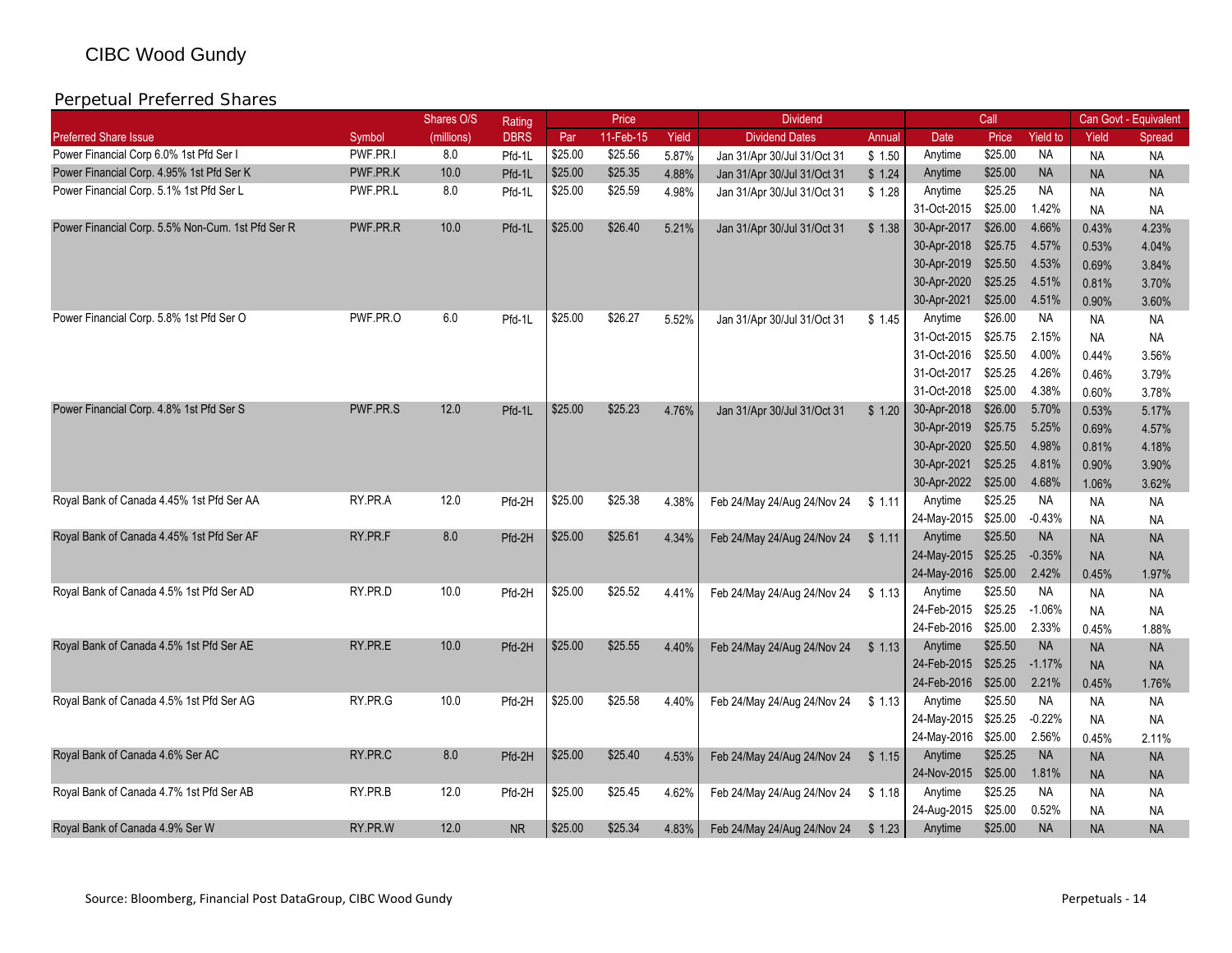### Perpetual Preferred Shares

|                                          |          | Shares O/S | Rating      |         | Price     |       | <b>Dividend</b>             |        |             | Call    |           |           | Can Govt - Equivalent |
|------------------------------------------|----------|------------|-------------|---------|-----------|-------|-----------------------------|--------|-------------|---------|-----------|-----------|-----------------------|
| <b>Preferred Share Issue</b>             | Symbol   | (millions) | <b>DBRS</b> | Par     | 11-Feb-15 | Yield | <b>Dividend Dates</b>       | Annual | Date        | Price   | Yield to  | Yield     | Spread                |
| Sun Life Financial Inc. 4.45% CI A Ser 3 | SLF.PR.C | 10.0       | Pfd-2H      | \$25.00 | \$24.26   | 4.59% | Mar 31/Jun 30/Sep 30/Dec 31 | \$1.11 | Anytime     | \$25.25 | <b>NA</b> | <b>NA</b> | <b>NA</b>             |
|                                          |          |            |             |         |           |       |                             |        | 31-Mar-2015 | \$25.00 | 4.20%     | <b>NA</b> | <b>NA</b>             |
| Sun Life Financial Inc. 4.45% CI A Ser 4 | SLF.PR.D | 12.0       | Pfd-2H      | \$25.00 | \$24.24   | 4.59% | Mar 31/Jun 30/Sep 30/Dec 31 | \$1.11 | Anytime     | \$25.25 | <b>NA</b> | <b>NA</b> | <b>NA</b>             |
|                                          |          |            |             |         |           |       |                             |        | 31-Dec-2015 | \$25.00 | 7.74%     | <b>NA</b> | <b>NA</b>             |
| Sun Life Financial Inc. 4.5% CI A Ser 5  | SLF.PR.E | 10.0       | Pfd-2H      | \$25.00 | \$24.39   | 4.61% | Mar 31/Jun 30/Sep 30/Dec 31 | \$1.13 | Anytime     | \$25.50 | <b>NA</b> | <b>NA</b> | <b>NA</b>             |
|                                          |          |            |             |         |           |       |                             |        | 31-Mar-2015 | \$25.25 | 4.68%     | <b>NA</b> | <b>NA</b>             |
|                                          |          |            |             |         |           |       |                             |        | 31-Mar-2016 | \$25.00 | 7.33%     | 0.45%     | 6.88%                 |
| Sun Life Financial Inc. 4.75% CI A Ser 1 | SLF.PR.A | 16.0       | Pfd-2H      | \$25.00 | \$25.31   | 4.69% | Mar 31/Jun 30/Sep 30/Dec 31 | \$1.19 | Anytime     | \$25.00 | <b>NA</b> | <b>NA</b> | <b>NA</b>             |
| Sun Life Financial Inc. 4.8% CI A Ser 2  | SLF.PR.B | 13.0       | Pfd-2H      | \$25.00 | \$25.35   | 4.73% | Mar 31/Jun 30/Sep 30/Dec 31 | \$1.20 | Anytime     | \$25.00 | <b>NA</b> | <b>NA</b> | <b>NA</b>             |
| TD Bank 5.25% CI A 1st Pfd Ser P         | TD.PR.P  | 10.0       | Pfd-2H      | \$25.00 | \$25.59   | 5.13% | Jan 31/Apr 30/Jul 31/Oct 31 | \$1.31 | Anytime     | \$25.50 | <b>NA</b> | <b>NA</b> | <b>NA</b>             |
|                                          |          |            |             |         |           |       |                             |        | 1-Nov-2015  | \$25.25 | 2.52%     | <b>NA</b> | <b>NA</b>             |
|                                          |          |            |             |         |           |       |                             |        | 1-Nov-2016  | \$25.00 | 3.96%     | 0.44%     | 3.52%                 |
| TD Bank 5.6% CI A 1st Pfd Ser Q          | TD.PR.Q  | 8.0        | Pfd-2H      | \$25.00 | \$25.60   | 5.47% | Jan 31/Apr 30/Jul 31/Oct 31 | \$1.40 | Anytime     | \$25.50 | <b>NA</b> | <b>NA</b> | <b>NA</b>             |
|                                          |          |            |             |         |           |       |                             |        | 31-Jan-2016 | \$25.25 | 4.10%     | <b>NA</b> | <b>NA</b>             |
|                                          |          |            |             |         |           |       |                             |        | 31-Jan-2017 | \$25.00 | 4.45%     | 0.43%     | 4.01%                 |
| TD Bank 5.6% CI A 1st Pfd Ser R          | TD.PR.R  | 10.0       | Pfd-2H      | \$25.00 | \$26.00   | 5.38% | Jan 31/Apr 30/Jul 31/Oct 31 | \$1.40 | Anytime     | \$25.75 | <b>NA</b> | <b>NA</b> | <b>NA</b>             |
|                                          |          |            |             |         |           |       |                             |        | 29-Apr-2015 | \$25.50 | $-0.62%$  | <b>NA</b> | <b>NA</b>             |
|                                          |          |            |             |         |           |       |                             |        | 29-Apr-2016 | \$25.25 | 3.22%     | 0.45%     | 2.77%                 |
|                                          |          |            |             |         |           |       |                             |        | 29-Apr-2017 | \$25.00 | 3.82%     | 0.43%     | 3.38%                 |

**Notes:**

Canadian government bond equivalents and spreads are calculated by interpolating a standard Canadian Government Bond Yield Curve.

For redemption / retraction dates within one year, total return is displayed in lieu of yield to redemption / retraction.

Redemption dates that have passed are not displayed. If the first redemption date has passed, most preferred shares are callable at anytime at prices that may differ from the table.

Rating DBRS: /\*+ Review for Possible Upgrade , /\*- Review for Possible Downgrade, /\* Review with Direction Uncertain

PLEASE LOOK TO THE ISSUE'S PROSPECTUS FOR FULL DETAILS.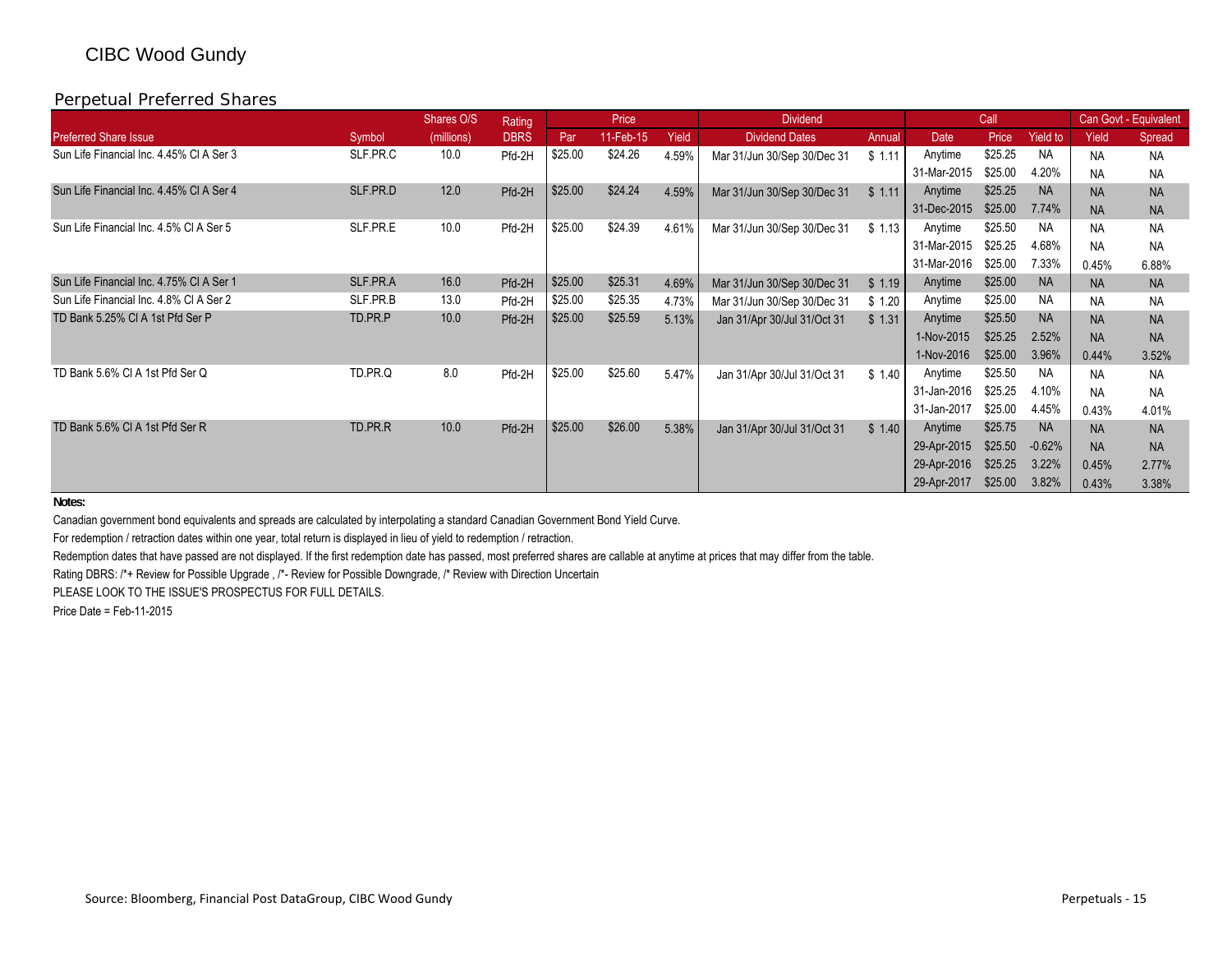#### Fixed-Reset Preferred Shares

|                                                         |                 | <b>Shares O/S</b> | Rating      |         | Price     |        | <b>Dividend</b>             |        |             | Call / Reset |                 |           | Can Govt - Equivalent |                       |
|---------------------------------------------------------|-----------------|-------------------|-------------|---------|-----------|--------|-----------------------------|--------|-------------|--------------|-----------------|-----------|-----------------------|-----------------------|
| <b>Preferred Share Issue</b>                            | Symbol          | (millions)        | <b>DBRS</b> | Par     | 11-Feb-15 | Yield  | <b>Dividend Dates</b>       | Annual | Date        | Price        | <b>Yield to</b> | Yield     | Spread                | <b>Terms of Reset</b> |
| Cumulative                                              |                 |                   |             |         |           |        |                             |        |             |              |                 |           |                       |                       |
| Aimia Inc. 6.25% Ser 3                                  | AIM.PR.C        | 6.0               | Pfd-3       | \$25.00 | \$26.10   | 5.99%  | Mar 31/Jun 30/Sep 30/Dec 31 | \$1.56 | 31-Mar-2019 | \$25.00      | 5.28%           | 0.67%     | 4.60%                 | 5YR GoC Yld +4.20%    |
| Aimia Inc. 6.5% Ser 1                                   | AIM.PR.A        | 6.9               | Pfd-3       | \$25.00 | \$22.60   | 7.19%  | Mar 31/Jun 30/Sep 30/Dec 31 | \$1.63 | 31-Mar-2015 | \$25.00      | 12.39%          | <b>NA</b> | <b>NA</b>             | 5YR GoC Yld +3.75%    |
| Algonguin Power & Utilities Corp. 4.50% Ser A           | AQN.PR.A        | 4.8               | Pfd-3L      | \$25.00 | \$22.52   | 5.00%  | Mar 31/Jun 30/Sep 30/Dec 31 | \$1.13 | 31-Dec-2018 | \$25.00      | 7.66%           | 0.63%     | 7.03%                 | 5YR GoC Yld +2.94%    |
| Algonquin Power & Utilities Corp. 5.00% Ser D           | AQN.PR.D        | 4.0               | Pfd-3L      | \$25.00 | \$25.00   | 5.00%  | Mar 31/Jun 30/Sep 30/Dec 31 | \$1.25 | 31-Mar-2019 | \$25.00      | 5.18%           | 0.67%     | 4.50%                 | 5YR GoC Yld +3.28%    |
| AltaGas Ltd. 4.75% Ser G                                | ALA.PR.G        | 8.0               | $Pfd-3$     | \$25.00 | \$25.37   | 4.68%  | Mar 31/Jun 30/Sep 30/Dec 31 | \$1.19 | 30-Sep-2019 | \$25.00      | 4.54%           | 0.75%     | 3.79%                 | 5YR GoC Yld +3.06%    |
| AltaGas Ltd. 5% Ser A                                   | ALA.PR.A        | 8.0               | Pfd-3       | \$25.00 | \$21.75   | 5.75%  | Mar 31/Jun 30/Sep 30/Dec 31 | \$1.25 | 30-Sep-2015 | \$25.00      | 19.24%          | <b>NA</b> | <b>NA</b>             | 5YR GoC Yld +2.66%    |
| AltaGas Ltd. 5.0% Ser E                                 | ALA.PR.E        | 8.0               | $Pfd-3$     | \$25.00 | \$25.90   | 4.83%  | Mar 31/Jun 30/Sep 30/Dec 31 | \$1.25 | 31-Dec-2018 | \$25.00      | 4.17%           | 0.63%     | 3.54%                 | 5YR GoC Yld +3.17%    |
| Atlantic Power Pfd Equity Ltd. 5.57% Ser 2              | AZP.PR.B        | 2.3               | <b>NR</b>   | \$25.00 | \$13.88   | 10.03% | Mar 31/Jun 30/Sep 30/Dec 31 | \$1.39 | 31-Dec-2019 | \$25.00      | 20.44%          | 0.78%     | 19.66%                | 5YR GoC Yld +4.18%    |
| BCE Inc. 3.152% Ser Z                                   | BCE.PR.Z        | 1.2               | Pfd-3H      | \$25.00 | \$20.38   | 3.87%  | Mar 1/Jun 1/Sep 1/Dec 1     | \$0.79 | 1-Dec-2017  | \$25.00      | 10.87%          | 0.47%     | 10.40%                | ≥80% of 5YR GoC Yld   |
| BCE Inc. 3.393% Ser T                                   | BCE.PR.T        | 4.4               | Pfd-3H      | \$25.00 | \$18.90   | 4.49%  | Feb 1/May 1/Aug 1/Nov 1     | \$0.85 | 1-Nov-2016  | \$25.00      | 20.83%          | 0.44%     | 20.39%                | ≥80% of 5YR GoC Yld   |
| BCE Inc. 3.45% Ser AA                                   | BCE.PR.A        | 10.1              | Pfd-3H      | \$25.00 | \$19.40   | 4.45%  | Mar 1/Jun 1/Sep 1/Dec 1     | \$0.86 | 1-Sep-2017  | \$25.00      | 14.03%          | 0.44%     | 13.59%                | ≥80% of 5YR GoC Yld   |
| BCE Inc. 3.55% Ser AC                                   | BCE.PR.C        | 5.1               | Pfd-3H      | \$25.00 | \$19.48   | 4.56%  | Mar 1/Jun 1/Sep 1/Dec 1     | \$0.89 | 1-Mar-2018  | \$25.00      | 12.32%          | 0.51%     | 11.81%                | ≥80% of 5YR GoC Yld   |
| BCE Inc. 4.15% Ser AK                                   | BCE.PR.K        | 25.0              | Pfd-3H      | \$25.00 | \$18.68   | 5.55%  | Mar 31/Jun 30/Sep 30/Dec 31 | \$1.04 | 31-Dec-2016 | \$25.00      | 21.22%          | 0.44%     | 20.79%                | 5YR GoC Yld +1.88%    |
| BCE Inc. 4.15% Ser AI                                   | BCE.PR.I        | 10.8              | Pfd-3H      | \$25.00 | \$19.05   | 5.45%  | Feb 1/May 1/Aug 1/Nov 1     | \$1.04 | 1-Aug-2016  | \$25.00      | 24.13%          | 0.44%     | 23.68%                | ≥80% of 5YR GoC Yld   |
| BCE Inc. 4.25% Ser AQ                                   | BCE.PR.Q        | 6.6               | Pfd-3H      | \$25.00 | \$25.10   | 4.23%  | Mar 31/Jun 30/Sep 30/Dec 30 | \$1.06 | 30-Sep-2018 | \$25.00      | 4.30%           | 0.59%     | 3.71%                 | 5YR GoC Yld +2.64%    |
| BCE Inc. 4.49% Ser R                                    | BCE.PR.R        | 8.0               | Pfd-3H      | \$25.00 | \$18.90   | 5.94%  | Mar 1/Jun 1/Sep 1/Dec 1     | \$1.12 | 1-Dec-2015  | \$25.00      | 36.75%          | <b>NA</b> | <b>NA</b>             | ≥80% of 5YR GoC Yld   |
| BCE Inc. 4.50% Ser AG                                   | BCE.PR.G        | 10.8              | Pfd-3H      | \$25.00 | \$19.53   | 5.76%  | Feb 1/May 1/Aug 1/Nov 1     | \$1.13 | 1-May-2016  | \$25.00      | 26.41%          | 0.45%     | 25.96%                | ≥80% of 5YR GoC Yld   |
| BCE Inc. 3.11% Ser AF                                   | BCE.PR.F        | 14.6              | Pfd-3H      | \$25.00 | \$18.56   | 4.19%  | Feb 1/May 1/Aug 1/Nov 1     | \$0.78 | 1-Feb-2020  | \$25.00      | 9.76%           | 0.79%     | 8.97%                 | ≥80% of 5YR GoC Yld   |
| BCE Inc. 4.55% Ser AO                                   | BCE.PR.O        | 3.4               | Pfd-3H      | \$25.00 | \$25.78   | 4.41%  | Mar 31/Jun 30/Sep 30/Dec 31 | \$1.14 | 31-Mar-2017 | \$25.00      | 3.31%           | 0.43%     | 2.88%                 | 5YR GoC Yld +3.09%    |
| BCE Inc. 4.85% Ser AM                                   | BCE.PR.M        | 8.4               | Pfd-3H      | \$25.00 | \$18.75   | 6.47%  | Mar 31/Jun 30/Sep 30/Dec 31 | \$1.21 | 31-Mar-2016 | \$25.00      | 33.13%          | 0.45%     | 32.68%                | 5YR GoC Yld +2.09%    |
| Birchcliff Energy Ltd. 8% Ser A                         | BIR.PR.A        | 2.0               | <b>NR</b>   | \$25.00 | \$25.25   | 7.92%  | Mar 31/Jun 30/Sep 30/Dec 31 | \$2.00 | 30-Sep-2017 | \$25.00      | 8.02%           | 0.45%     | 7.57%                 | 5YR GOC Yld +6.83%    |
| Bombardier Inc. 3.134%. Ser 3                           | BBD.PR.D        | 2.3               | <b>NR</b>   | \$25.00 | \$9.55    | 8.20%  | Jan 31/Apr 30/Jul 31/Oct 31 | \$0.78 | 1-Aug-2017  | \$25.00      | 46.87%          | 0.43%     | 46.44%                | ≥80% of 5YR GoC Yld   |
| Brookfield Asset Mgmt Inc. 3.80% CI A, Ser 9            | <b>BAM.PR.G</b> | 7.0               | Pfd-2L      | \$25.00 | \$22.00   | 4.32%  | Feb 1/May 1/Aug 1/Nov 1     | \$0.95 | 1-Nov-2016  | \$25.00      | 11.76%          | 0.44%     | 11.32%                | ≥80% of 5YR GoC Yld   |
| Brookfield Asset Mgmt Inc. 4.2% CI A, Ser 34            | BAM.PF.B        | 10.0              | Pfd-2L      | \$25.00 | \$24.60   | 4.27%  | Mar 31/Jun 30/Sep 30/Dec 31 | \$1.05 | 31-Mar-2019 | \$25.00      | 4.78%           | 0.67%     | 4.10%                 | 5YR GoC Yld +2.63%    |
| Brookfield Asset Mgmt Inc. 4.40% CI A, Ser 38           | BAM.PF.E        | 8.0               | Pfd-2L      | \$25.00 | \$24.95   | 4.41%  | Mar 31/Jun 30/Sep 30/Dec 31 | \$1.10 | 31-Mar-2020 | \$25.00      | 4.57%           | 0.80%     | 3.77%                 | 5YR GoC Yld +2.55%    |
| Brookfield Asset Mgmt Inc. 4.50% CI A, Ser 26           | BAM.PR.T        | 10.0              | Pfd-2L      | \$25.00 | \$22.50   | 5.00%  | Mar 31/Jun 30/Sep 30/Dec 31 | \$1.13 | 31-Mar-2017 | \$25.00      | 10.11%          | 0.43%     | 9.67%                 | 5YR GoC Yld +2.31%    |
| Brookfield Asset Mgmt Inc. 4.50% CI A, Ser 32           | BAM.PF.A        | 12.0              | Pfd-2L      | \$25.00 | \$25.35   | 4.44%  | Mar 31/Jun 30/Sep 30/Dec 31 | \$1.13 | 30-Sep-2018 | \$25.00      | 4.26%           | 0.59%     | 3.67%                 | 5YR GoC Yld +2.90%    |
| Brookfield Asset Mgmt Inc. 4.50% CI A, Ser 40           | BAM.PF.F        | 12.0              | Pfd-2L      | \$25.00 | \$25.19   | 4.47%  | Mar 31/Jun 30/Sep 30/Dec 31 | \$1.13 | 30-Sep-2019 | \$25.00      | 4.46%           | 0.75%     | 3.71%                 | 5YR GoC Yld +2.86%    |
| Brookfield Asset Mgmt Inc. 4.60% CI A, Ser 28           | BAM.PR.X        | 9.4               | Pfd-2L      | \$25.00 | \$18.50   | 6.22%  | Mar 31/Jun 30/Sep 30/Dec 31 | \$1.15 | 30-Jun-2017 | \$25.00      | 18.75%          | 0.43%     | 18.32%                | 5YR GoC Yld +1.80%    |
| Brookfield Asset Mgmt Inc. 4.80% CI A, Ser 30           | BAM.PR.Z        | 10.0              | Pfd-2L      | \$25.00 | \$26.00   | 4.62%  | Mar 31/Jun 30/Sep 30/Dec 31 | \$1.20 | 31-Dec-2017 | \$25.00      | 3.56%           | 0.49%     | 3.07%                 | 5YR GoC Yld +2.96%    |
| Brookfield Asset Mgmt Inc. 5.4% CI A, Ser 24            | <b>BAM.PR.R</b> | 11.0              | Pfd-2L      | \$25.00 | \$21.77   | 6.20%  | Mar 31/Jun 30/Sep 30/Dec 31 | \$1.35 | 30-Jun-2016 | \$25.00      | 16.72%          | 0.45%     | 16.27%                | 5YR GoC Yld +2.30%    |
| Brookfield Asset Mgmt Inc. 4.50% CI A, Ser 42           | BAM.PF.G        | 12.0              | Pfd-2L      | \$25.00 | \$25.48   | 4.42%  | Mar 31/Jun 30/Sep 30/Dec 31 | \$1.13 | 30-Jun-2020 | \$25.00      | 4.22%           | 0.82%     | 3.40%                 | 5YR GoC Yld +2.84%    |
| Brookfield Office Properties Inc. 4.75% CI AAA, Ser AA  | BPO.PR.A        | 12.0              | $Pfd-3$     | \$25.00 | \$25.05   | 4.74%  | Mar 31/Jun 30/Sep 30/Dec 31 | \$1.19 | 31-Dec-2019 | \$25.00      | 4.85%           | 0.78%     | 4.07%                 | 5YR GoC Yld +3.15%    |
| Brookfield Office Properties Inc. 4.60% CI AAA, Ser T   | BPO.PR.T        | 10.0              | Pfd-3       | \$25.00 | \$25.21   | 4.56%  | Mar 31/Jun 30/Sep 30/Dec 31 | \$1.15 | 31-Dec-2018 | \$25.00      | 4.53%           | 0.63%     | 3.90%                 | 5YR GoC Yld +3.16%    |
| Brookfield Office Properties Inc. 5.10% CI AAA, Ser R   | BPO.PR.R        | 10.0              | $Pfd-3$     | \$25.00 | \$25.15   | 5.07%  | Mar 31/Jun 30/Sep 30/Dec 31 | \$1.28 | 30-Sep-2016 | \$25.00      | 5.14%           | 0.44%     | 4.70%                 | 5YR GoC Yld +3.48%    |
| Brookfield Office Properties Inc. 5.15% CI AAA, Ser P   | BPO.PR.P        | 12.0              | Pfd-3       | \$25.00 | \$24.89   | 5.17%  | Mar 31/Jun 30/Sep 30/Dec 31 | \$1.29 | 31-Mar-2017 | \$25.00      | 5.71%           | 0.43%     | 5.28%                 | 5YR GoC Yld +3.00%    |
| Brookfield Office Properties Inc. 6.15% CI AAA, Ser N   | BPO.PR.N        | 11.0              | $Pfd-3$     | \$25.00 | \$24.96   | 6.16%  | Mar 31/Jun 30/Sep 30/Dec 31 | \$1.54 | 30-Jun-2016 | \$25.00      | 6.89%           | 0.45%     | 6.44%                 | 5YR GoC Yld +3.07%    |
| Brookfield Renewable Power Pfd Equity 4.40% CI A, Ser 3 | BRF.PR.C        | 10.0              | Pfd-3H      | \$25.00 | \$24.20   | 4.55%  | Jan 31/Apr 30/Jul 31/Oct 31 | \$1.10 | 31-Jul-2019 | \$25.00      | 5.26%           | 0.73%     | 4.53%                 | 5YR GoC Yld +2.94%    |
| Brookfield Renewable Power Pfd Equity 5.25% CI A, Ser 1 | BRF.PR.A        | 10.0              | Pfd-3H      | \$25.00 | \$20.55   | 6.39%  | Jan 31/Apr 30/Jul 31/Oct 31 | \$1.31 | 30-Apr-2015 | \$25.00      | 23.25%          | <b>NA</b> | <b>NA</b>             | 5YR GoC Yld +2.62%    |
| Canaccord Genuity Group Inc. 5.50% Ser A                | CF.PR.A         | 4.5               | Pfd-3L      | \$25.00 | \$17.85   | 7.70%  | Mar 31/Jun 30/Sep 30/Dec 31 | \$1.38 | 30-Sep-2016 | \$25.00      | 28.75%          | 0.44%     | 28.30%                | 5YR GoC Yld +3.21%    |
| Canaccord Genuity Group Inc. 5.75% Ser C                | CF.PR.C         | 4.0               | <b>NR</b>   | \$25.00 | \$21.00   | 6.85%  | Mar 31/Jun 30/Sep 30/Dec 31 | \$1.44 | 30-Jun-2017 | \$25.00      | 14.19%          | 0.43%     | 13.76%                | 5YR GoC Yld +4.03%    |
| Canadian Utilities Limited 4% Ser Y                     | CU.PR.C         | 13.0              | Pfd-2H      | \$25.00 | \$24.60   | 4.07%  | Mar 1/Jun 1/Sep 1/Dec 1     | \$1.00 | 1-Jun-2017  | \$25.00      | 4.67%           | 0.43%     | 4.24%                 | 5YR GoC Yld +2.40%    |
| Capital Power Corporation 4.50% Ser 5                   | CPX.PR.E        | 8.0               | Pfd-3L      | \$25.00 | \$21.29   | 5.28%  | Mar 31/Jun 30/Sep 30/Dec 31 | \$1.13 | 30-Jun-2018 | \$25.00      | 9.94%           | 0.55%     | 9.39%                 | 5YR GoC Yld +3.15%    |
| Capital Power Corporation 4.60% Ser 1                   | CPX.PR.A        | 5.0               | Pfd-3L      | \$25.00 | \$15.72   | 7.32%  | Mar 31/Jun 30/Sep 30/Dec 31 | \$1.15 | 31-Dec-2015 | \$25.00      | 66.35%          | <b>NA</b> | <b>NA</b>             | 5YR GoC Yld +2.17%    |
| Capital Power Corporation 4.60% Ser 3                   | CPX.PR.C        | 6.0               | Pfd-3L      | \$25.00 | \$21.99   | 5.23%  | Mar 31/Jun 30/Sep 30/Dec 31 | \$1.15 | 31-Dec-2018 | \$25.00      | 8.46%           | 0.63%     | 7.83%                 | 5YR GoC Yld +3.23%    |
| Capstone Infrastructure Corporation 5% Ser A            | CSE.PR.A        | 3.0               | <b>NR</b>   | \$25.00 | \$15.17   | 8.24%  | Jan 31/Apr 30/Jul 31/Oct 31 | \$1.25 | 31-Jul-2016 | \$25.00      | 42.89%          | 0.44%     | 42.45%                | 5YR GoC Yld +2.71%    |
|                                                         |                 |                   |             |         |           |        |                             |        |             |              |                 |           |                       |                       |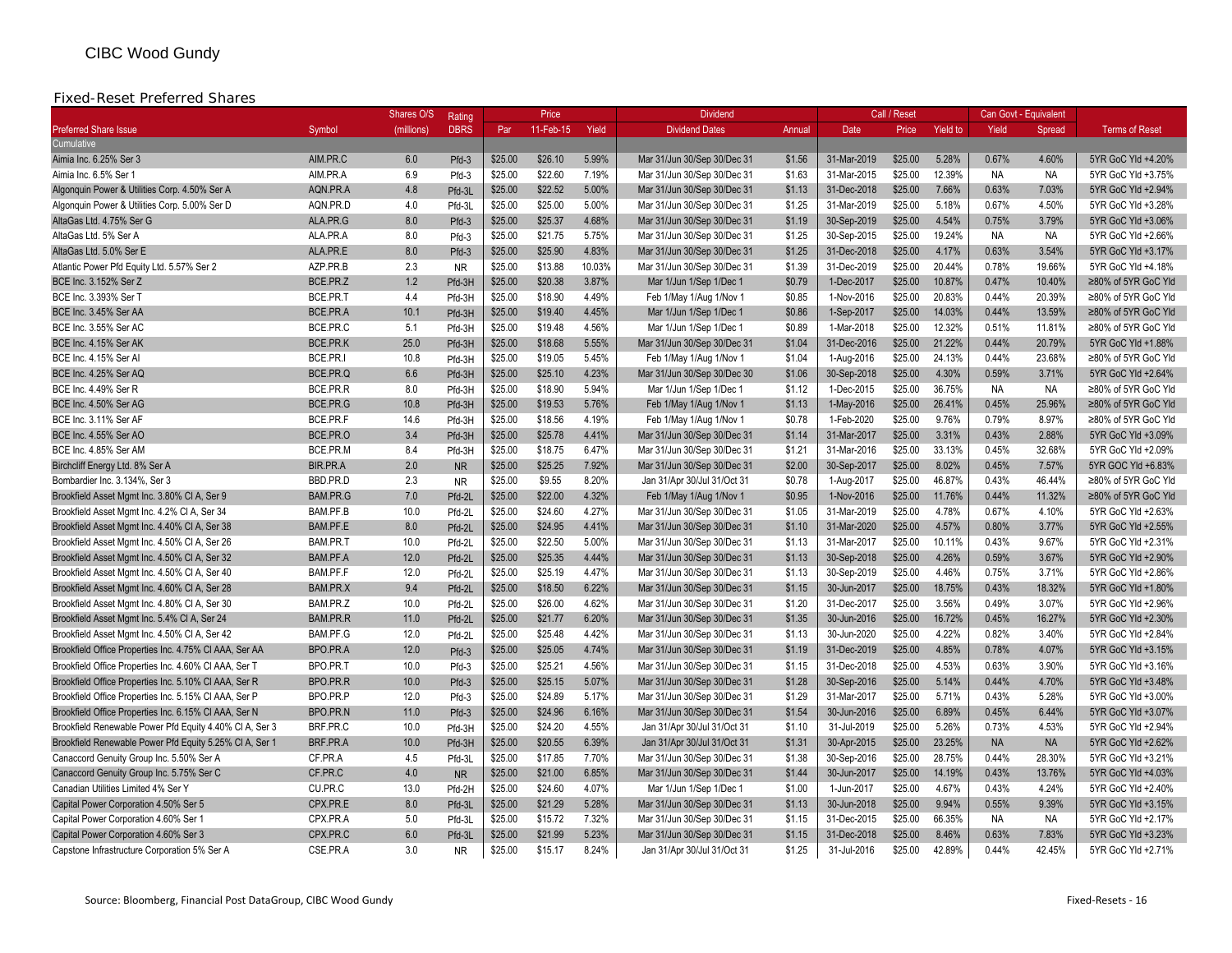#### Fixed-Reset Preferred Shares

|                                                  |                 | Shares O/S | Rating      |         | Price     |       | <b>Dividend</b>             |        |             | Call / Reset |                 |           | Can Govt - Equivalent |                       |
|--------------------------------------------------|-----------------|------------|-------------|---------|-----------|-------|-----------------------------|--------|-------------|--------------|-----------------|-----------|-----------------------|-----------------------|
| <b>Preferred Share Issue</b>                     | Symbol          | (millions) | <b>DBRS</b> | Par     | 11-Feb-15 | Yield | <b>Dividend Dates</b>       | Annual | Date        | Price        | <b>Yield to</b> | Yield     | Spread                | <b>Terms of Reset</b> |
| CU Inc. 3.80% Ser 4                              | CIU.PR.C        | 3.0        | Pfd-2H      | \$25.00 | \$17.70   | 5.37% | Mar 1/Jun 1/Sep 1/Dec 1     | \$0.95 | 1-Jun-2016  | \$25.00      | 32.23%          | 0.45%     | 31.78%                | 5YR GoC Yld +1.36%    |
| Dundee Corporation 5.688% First Pfce., Ser 2     | DC.PR.B         | 3.5        | <b>NR</b>   | \$25.00 | \$25.01   | 5.69% | Mar 31/Jun 30/Sep 30/Dec 31 | \$1.42 | 30-Sep-2019 | \$25.00      | 5.86%           | 0.75%     | 5.11%                 | 5YR GoC Yld +4.10%    |
| Element Financial Corporation 6.40% Ser E        | EFN.PR.E        | 5.0        | <b>NR</b>   | \$25.00 | \$25.29   | 6.33% | Jan 17/Apr 17/Jul 17/Oct 17 | \$1.60 | 30-Sep-2019 | \$25.00      | 6.24%           | 0.75%     | 5.49%                 | 5YR GoC Yld +4.72%    |
| Element Financial Corporation 6.50% Ser C        | EFN.PR.C        | 5.1        | <b>NR</b>   | \$25.00 | \$25.35   | 6.41% | Mar 31/Jun 30/Sep 30/Dec 31 | \$1.63 | 31-Mar-2019 | \$25.00      | 6.35%           | 0.67%     | 5.67%                 | 5YR GoC Yld +4.81%    |
| Element Financial Corporation 6.60% Ser A        | EFN.PR.A        | 4.0        | <b>NR</b>   | \$25.00 | \$25.30   | 6.52% | Mar 31/Jun 30/Sep 30/Dec 31 | \$1.65 | 31-Dec-2018 | \$25.00      | 6.50%           | 0.63%     | 5.87%                 | 5YR GoC Yld +4.71%    |
| Emera Incorporated 4.10% First, Ser C            | EMA.PR.C        | 10.0       | Pfd-3H      | \$25.00 | \$24.50   | 4.18% | Feb 15/May 15/Aug 15/Nov 15 | \$1.03 | 15-Aug-2018 | \$25.00      | 4.73%           | 0.57%     | 4.16%                 | 5YR GoC Yld +2.65%    |
| Emera Incorporated 4.25% First, Ser F            | EMA.PR.F        | 8.0        | Pfd-3H      | \$25.00 | \$25.06   | 4.24% | Feb 15/May 15/Aug 15/Nov 15 | \$1.06 | 15-Feb-2020 | \$25.00      | 4.20%           | 0.79%     | 3.41%                 | 5YR GoC Yld +2.63%    |
| Emera Incorporated 4.4% Ser A                    | EMA.PR.A        | 6.0        | Pfd-3H      | \$25.00 | \$17.52   | 6.28% | Feb 15/May 15/Aug 15/Nov 15 | \$1.10 | 15-Aug-2015 | \$25.00      | 45.77%          | <b>NA</b> | <b>NA</b>             | 5YR GoC Yld +1.84%    |
| Enbridge Inc. 4% Ser 3                           | ENB.PR.Y        | 24.0       | $Pfd-2L$ /* | \$25.00 | \$21.01   | 4.76% | Mar 1/Jun 1/Sep 1/Dec 1     | \$1.00 | 1-Sep-2019  | \$25.00      | 8.21%           | 0.75%     | 7.46%                 | 5YR GOC Yld +2.38%    |
| Enbridge Inc. 4% Ser B                           | ENB.PR.B        | 20.0       | Pfd-2L /*   | \$25.00 | \$19.99   | 5.00% | Mar 1/Jun 1/Sep 1/Dec 1     | \$1.00 | 1-Jun-2017  | \$25.00      | 14.35%          | 0.43%     | 13.92%                | 5YR GoC Yld +2.40%    |
| Enbridge Inc. 4% Ser D                           | ENB.PR.D        | 18.0       | $Pfd-2L$ /* | \$25.00 | \$19.76   | 5.06% | Mar 1/Jun 1/Sep 1/Dec 1     | \$1.00 | 1-Mar-2018  | \$25.00      | 12.31%          | 0.51%     | 11.81%                | 5YR GoC Yld +2.37%    |
| Enbridge Inc. 4% Ser F                           | ENB.PR.F        | 20.0       | Pfd-2L /*   | \$25.00 | \$20.82   | 4.80% | Mar 1/Jun 1/Sep 1/Dec 1     | \$1.00 | 1-Jun-2018  | \$25.00      | 9.97%           | 0.54%     | 9.43%                 | 5YR GoC Yld +2.51%    |
| Enbridge Inc. 4% Ser H                           | ENB.PR.H        | 14.0       | $Pfd-2L$ /* | \$25.00 | \$18.98   | 5.27% | Mar 1/Jun 1/Sep 1/Dec 1     | \$1.00 | 1-Sep-2018  | \$25.00      | 12.47%          | 0.58%     | 11.89%                | 5YR GoC Yld +2.12%    |
| Enbridge Inc. 4.0% Ser N                         | ENB.PR.N        | 18.0       | Pfd-2L /*   | \$25.00 | \$22.05   | 4.54% | Mar 1/Jun 1/Sep 1/Dec 1     | \$1.00 | 1-Dec-2018  | \$25.00      | 7.57%           | 0.62%     | 6.95%                 | 5YR GoC Yld +2.65%    |
| Enbridge Inc. 4.0% Ser P                         | ENB.PR.P        | 16.0       | $Pfd-2L$ /* | \$25.00 | \$21.16   | 4.73% | Mar 1/Jun 1/Sep 1/Dec 1     | \$1.00 | 1-Mar-2019  | \$25.00      | 8.49%           | 0.66%     | 7.83%                 | 5YR GoC Yld +2.50%    |
| Enbridge Inc. 4.0% Ser R                         | ENB.PR.T        | 16.0       | $Pfd-2L$ /* | \$25.00 | \$20.91   | 4.78% | Mar 1/Jun 1/Sep 1/Dec 1     | \$1.00 | 1-Jun-2019  | \$25.00      | 8.56%           | 0.70%     | 7.85%                 | 5YR GoC Yld +2.50%    |
| Enbridge Inc. 4.40% Ser 11                       | ENB.PF.C        | 20.0       | Pfd-2L /*   | \$25.00 | \$23.17   | 4.75% | Mar 1/Jun 1/Sep 1/Dec 1     | \$1.10 | 1-Mar-2020  | \$25.00      | 6.06%           | 0.79%     | 5.27%                 | 5YR GoC Yld +2.64%    |
| Enbridge Inc. 4.40% Ser 13                       | ENB.PF.E        | 14.0       | $Pfd-2L/$   | \$25.00 | \$23.38   | 4.70% | Mar 1/Jun 1/Sep 1/Dec 1     | \$1.10 | 1-Jun-2020  | \$25.00      | 5.80%           | 0.82%     | 4.98%                 | 5YR GoC Yld +2.66%    |
| Enbridge Inc. 4.40% Ser 15                       | ENB.PF.G        | 11.0       | Pfd-2L /*   | \$25.00 | \$23.48   | 4.68% | Mar 1/Jun 1/Sep 1/Dec 1     | \$1.10 | 1-Sep-2020  | \$25.00      | 5.65%           | 0.84%     | 4.81%                 | 5YR GoC Yld +2.68%    |
| Enbridge Inc. 4.40% Ser 7                        | ENB.PR.J        | 10.0       | Pfd-2L /    | \$25.00 | \$22.32   | 4.93% | Mar 1/Jun 1/Jul 1/Dec 1     | \$1.10 | 1-Mar-2019  | \$25.00      | 7.45%           | 0.66%     | 6.79%                 | 5YR GoC Yld +2.57%    |
| Enbridge Inc. 4.40% Ser 9                        | ENB.PF.A        | 11.0       | $Pfd-2L$ /* | \$25.00 | \$23.36   | 4.71% | Mar 1/Jun 1/Sep 1/Dec 1     | \$1.10 | 1-Dec-2019  | \$25.00      | 5.95%           | 0.77%     | 5.18%                 | 5YR GoC Yld +2.66%    |
| Fairfax Financial Holdings Limited 4.75% Ser E   | FFH.PR.E        | 8.0        | Pfd-3       | \$25.00 | \$15.52   | 7.65% | Mar 31/Jun 30/Sep 30/Dec 31 | \$1.19 | 31-Mar-2015 | \$25.00      | 62.97%          | <b>NA</b> | <b>NA</b>             | 5YR GoC Yld +2.16%    |
| Fairfax Financial Holdings Limited 5% Ser G      | FFH.PR.G        | 10.0       | $Pfd-3$     | \$25.00 | \$18.27   | 6.84% | Mar 31/Jun 30/Sep 30/Dec 31 | \$1.25 | 30-Sep-2015 | \$25.00      | 41.95%          | <b>NA</b> | <b>NA</b>             | 5YR GoC Yld +2.56%    |
| Fairfax Financial Holdings Limited 5% Ser        | FFH.PR.I        | 12.0       | $Pfd-3$     | \$25.00 | \$19.65   | 6.36% | Mar 31/Jun 30/Sep 30/Dec 31 | \$1.25 | 31-Dec-2015 | \$25.00      | 33.59%          | <b>NA</b> | <b>NA</b>             | 5YR GoC Yld +2.85%    |
| Fairfax Financial Holdings Limited 5% Ser K      | FFH.PR.K        | 9.5        | $Pfd-3$     | \$25.00 | \$25.06   | 4.99% | Mar 31/Jun 30/Sep 30/Dec 31 | \$1.25 | 31-Mar-2017 | \$25.00      | 5.21%           | 0.43%     | 4.77%                 | 5YR GoC Yld +3.51%    |
| Fairfax Financial Holdings Limited 4.578% Ser C  | FFH.PR.C        | 6.0        | Pfd-3       | \$25.00 | \$23.30   | 4.91% | Mar 31/Jun 30/Sep 30/Dec 31 | \$1.14 | 31-Dec-2019 | \$25.00      | 6.36%           | 0.78%     | 5.58%                 | 5YR GoC Yld +3.15%    |
| First National Financial Corp. 4.65% CI A, Ser 1 | FN.PR.A         | 4.0        | $Pfd-3$     | \$25.00 | \$13.99   | 8.31% | Mar 31/Jun 30/Sep 30/Dec 31 | \$1.16 | 31-Mar-2016 | \$25.00      | 63.13%          | 0.45%     | 62.68%                | 5YR GoC Yld +2.07%    |
| Fortis Inc. 3.883% First Pfce., Ser G            | FTS.PR.G        | 9.2        | Pfd-2L      | \$25.00 | \$23.40   | 4.15% | Mar 1/Jun 1/Sep 1/Dec 1     | \$0.97 | 1-Sep-2018  | \$25.00      | 6.17%           | 0.58%     | 5.60%                 | 5YR GoC Yld +2.13%    |
| Fortis Inc. 4.0% First Pfce., Ser K              | FTS.PR.K        | 10.0       | $Pfd-2I$    | \$25.00 | \$23.92   | 4.18% | Mar 1/Jun 1/Sep 1/Dec 1     | \$1.00 | 1-Mar-2019  | \$25.00      | 5.44%           | 0.66%     | 4.78%                 | 5YR GOC Yld +2.05%    |
| Fortis Inc. 4.10% First Pfce., Ser M             | FTS.PR.M        | 24.0       | Pfd-2L      | \$25.00 | \$25.15   | 4.08% | Mar 1/Jun 1/Sep 1/Dec 1     | \$1.03 | 1-Dec-2019  | \$25.00      | 4.16%           | 0.77%     | 3.39%                 | 5YR GOC Yld +2.48%    |
| Fortis Inc. 4.25% First Pfce., Ser H             | FTS.PR.H        | 10.0       | Pfd-2L      | \$25.00 | \$17.29   | 6.15% | Mar 1/Jun 1/Sep 1/Dec 1     | \$1.06 | 1-Jun-2015  | \$25.00      | 47.68%          | <b>NA</b> | <b>NA</b>             | 5YR GoC Yld +1.45%    |
| GMP Capital Inc. 5.50% Ser B                     | GMP.PR.B        | 4.6        | Pfd-3L      | \$25.00 | \$15.34   | 8.96% | Mar 31/Jun 30/Sep 30/Dec 31 | \$1.38 | 31-Mar-2016 | \$25.00      | 54.72%          | 0.45%     | 54.27%                | 5YR GoC Yld +2.89%    |
| Husky Energy Inc. 4.45% Ser 1                    | HSE.PR.A        | 12.0       | Pfd-2L      | \$25.00 | \$17.53   | 6.35% | Mar 31/Jun 30/Sep 30/Dec 31 | \$1.11 | 31-Mar-2016 | \$25.00      | 39.33%          | 0.45%     | 38.87%                | 5YR GoC Yld +1.73%    |
| Husky Energy Inc. 4.5% Ser 3                     | HSE.PR.C        | 10.0       | Pfd-2L      | \$25.00 | \$25.34   | 4.44% | Mar 31/Jun 30/Sep 30/Dec 31 | \$1.13 | 31-Dec-2019 | \$25.00      | 4.38%           | 0.78%     | 3.60%                 | 5YR GoC Yld +3.13%    |
| Innergex Renewable Energy Inc. 5% Ser A          | <b>INE.PR.A</b> | 3.4        | <b>NR</b>   | \$25.00 | \$16.60   | 7.53% | Jan 15/Apr 15/Jul 15/Oct 15 | \$1.25 | 15-Jan-2016 | \$25.00      | 58.13%          | <b>NA</b> | <b>NA</b>             | 5YR GoC Yld +2.79%    |
| Northland Power Inc. 5% Ser 3                    | NPI.PR.C        | 4.8        | <b>NR</b>   | \$25.00 | \$25.05   | 4.99% | Mar 31/Jun 30/Sep 30/Dec 31 | \$1.25 | 31-Dec-2017 | \$25.00      | 5.17%           | 0.49%     | 4.68%                 | 5YR GoC Yld +3.46%    |
| Northland Power Inc. 5.25% Ser 1                 | NPI.PR.A        | 6.0        | <b>NR</b>   | \$25.00 | \$18.88   | 6.95% | Mar 31/Jun 30/Sep 30/Dec 31 | \$1.31 | 30-Sep-2015 | \$25.00      | 37.61%          | <b>NA</b> | <b>NA</b>             | 5YR GoC Yld +2.80%    |
| Pembina Pipeline Corporation 4.25% CI A, Ser 1   | PPL.PR.A        | 10.0       | $Pfd-3$     | \$25.00 | \$23.68   | 4.49% | Mar 1/Jun 1/Sep 1/Dec 1     | \$1.06 | 1-Dec-2018  | \$25.00      | 5.77%           | 0.62%     | 5.15%                 | 5YR GoC Yld +2.47%    |
| Pembina Pipeline Corporation 4.50% CI A, Ser 7   | PPL.PR.G        | 10.0       | $Pfd-3$     | \$25.00 | \$24.74   | 4.55% | Mar 1/Jun 1/Sep 1/Dec 1     | \$1.13 | 1-Dec-2019  | \$25.00      | 4.71%           | 0.77%     | 3.94%                 | 5YR GoC Yld +2.94%    |
| Pembina Pipeline Corporation 4.70% CI A, Ser 3   | PPL.PR.C        | 6.0        | Pfd-3       | \$25.00 | \$24.17   | 4.86% | Mar 1/Jun 1/Sep 1/Dec 1     | \$1.18 | 1-Mar-2019  | \$25.00      | 5.58%           | 0.66%     | 4.92%                 | 5YR GoC Yld +2.60%    |
| Pembina Pipeline Corporation 5.0% CI A, Ser 5    | PPL.PR.E        | 10.0       | $Pfd-3$     | \$25.00 | \$25.36   | 4.93% | Mar 1/Jun 1/Sep 1/Dec 1     | \$1.25 | 1-Jun-2019  | \$25.00      | 4.58%           | 0.70%     | 3.88%                 | 5YR GoC Yld +3.00%    |
| RONA Inc. 5.25% CI A, Ser 6                      | RON.PR.A        | 6.9        | Pfd-4H      | \$25.00 | \$18.77   | 6.99% | Mar 31/Jun 30/Sep 30/Dec 31 | \$1.31 | 31-Mar-2016 | \$25.00      | 33.57%          | 0.45%     | 33.12%                | 5YR GoC Yld +2.65%    |
| Shaw Communications Inc. 4.50% CI 2, Ser A       | SJR.PR.A        | 12.0       | $Pfd-3$     | \$25.00 | \$17.97   | 6.26% | Mar 31/Jun 30/Sep 30/Dec 31 | \$1.13 | 30-Jun-2016 | \$25.00      | 30.97%          | 0.45%     | 30.53%                | 5YR GoC Yld +2.00%    |
| Talisman Energy Inc. 4.20% Ser 1                 | TLM.PR.A        | 8.0        | $Pfd-3$ *   | \$25.00 | \$23.95   | 4.38% | Mar 31/Jun 30/Sep 30/Dec 31 | \$1.05 | 31-Dec-2016 | \$25.00      | 6.93%           | 0.44%     | 6.49%                 | 5YR GoC Yld +2.77%    |
| TransAlta Corporation 4.60% Ser A                | TA.PR.D         | 12.0       | Pfd-3       | \$25.00 | \$14.01   | 8.21% | Mar 31/Jun 30/Sep 30/Dec 31 | \$1.15 | 31-Mar-2016 | \$25.00      | 62.90%          | 0.45%     | 62.44%                | 5YR GoC Yld +2.03%    |
| TransAlta Corporation 4.60% Ser C                | TA.PR.F         | 11.0       | Pfd-3       | \$25.00 | \$17.68   | 6.50% | Mar 31/Jun 30/Sep 30/Dec 31 | \$1.15 | 30-Jun-2017 | \$25.00      | 20.90%          | 0.43%     | 20.47%                | 5YR GoC Yld +3.10%    |
| TransAlta Corporation 5% Ser E                   | TA.PR.H         | 9.0        | $Pfd-3$     | \$25.00 | \$19.66   | 6.36% | Mar 31/Jun 30/Sep 30/Dec 31 | \$1.25 | 30-Sep-2017 | \$25.00      | 15.36%          | 0.45%     | 14.91%                | 5YR GoC Yld +3.65%    |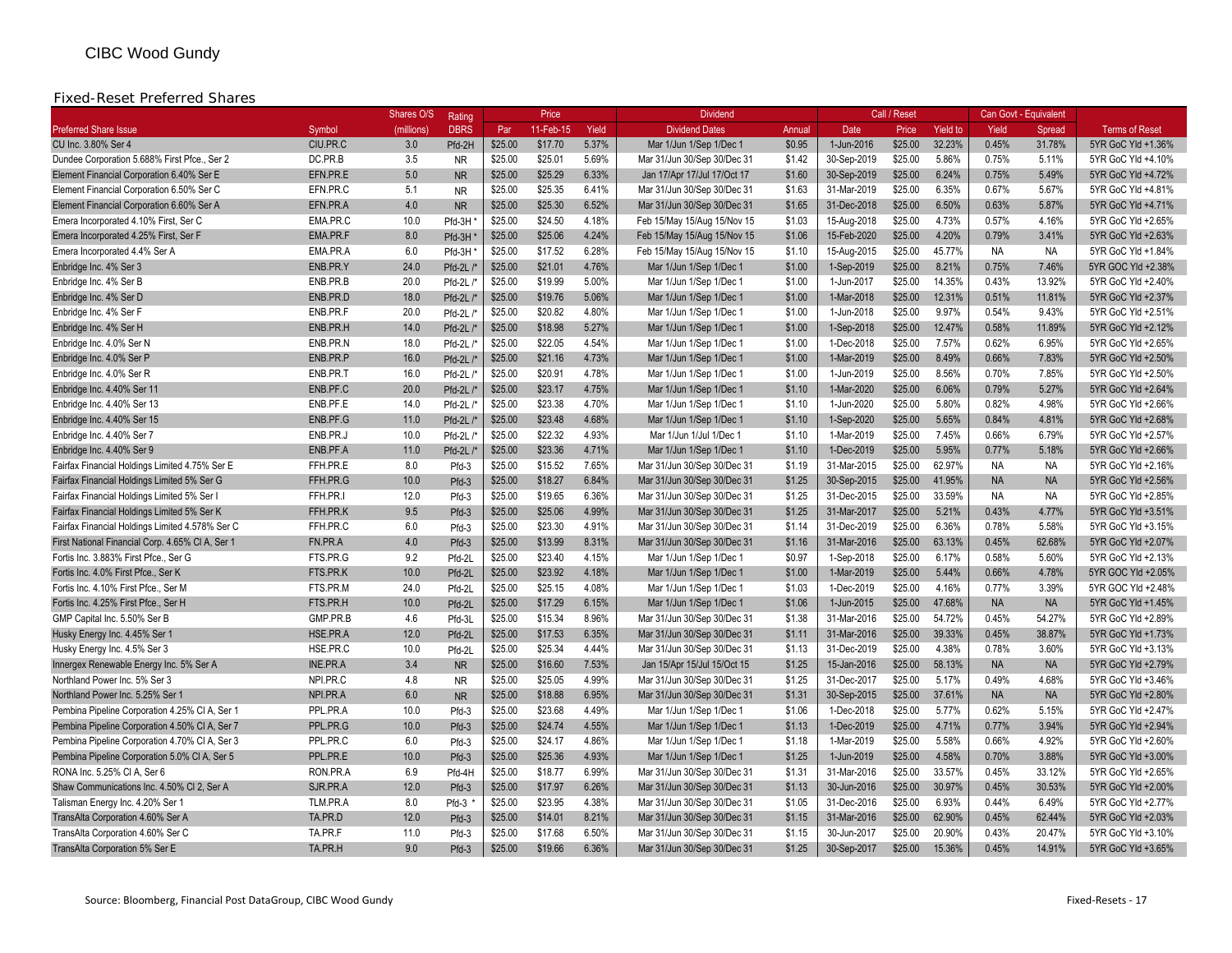### Fixed-Reset Preferred Shares

|                                                             |                 | Shares O/S           | Rating      |         | Price     |       | <b>Dividend</b>             |        |             | Call / Reset |                 |           | Can Govt - Equivalent |                       |
|-------------------------------------------------------------|-----------------|----------------------|-------------|---------|-----------|-------|-----------------------------|--------|-------------|--------------|-----------------|-----------|-----------------------|-----------------------|
| <b>Preferred Share Issue</b>                                | Symbol          | (millions)           | <b>DBRS</b> | Par     | 11-Feb-15 | Yield | <b>Dividend Dates</b>       | Annual | <b>Date</b> | Price        | <b>Yield to</b> | Yield     | Spread                | <b>Terms of Reset</b> |
| TransAlta Corporation 5.30% Ser G                           | TA.PR.J         | 6.6                  | Pfd-3       | \$25.00 | \$21.13   | 6.27% | Mar 31/Jun 30/Sep 30/Dec 31 | \$1.33 | 30-Sep-2019 | \$25.00      | 9.69%           | 0.75%     | 8.93%                 | 5YR GoC Yld +3.80%    |
| TransCanada Corporation 4% Ser 3                            | TRP.PR.B        | 14.0                 | Pfd-2L      | \$25.00 | \$15.09   | 6.63% | Mar 31/Jun 30/Sep 30/Dec 31 | \$1.00 | 30-Jun-2015 | \$25.00      | 68.96%          | <b>NA</b> | <b>NA</b>             | 5YR GoC Yld +1.28%    |
| TransCanada Corporation 4% Ser 7                            | TRP.PR.D        | 24.0                 | Pfd-2L      | \$25.00 | \$24.00   | 4.17% | Jan 30/Apr 30/Jul 30/Oct 30 | \$1.00 | 30-Apr-2019 | \$25.00      | 5.11%           | 0.69%     | 4.43%                 | 5YR GoC Yld +2.38%    |
| TransCanada Corporation 4.25% Ser 9                         | TRP.PR.E        | 18.0                 | Pfd-2L      | \$25.00 | \$24.90   | 4.27% | Jan 30/Apr 30/Jul 30/Oct 30 | \$1.06 | 30-Oct-2019 | \$25.00      | 4.39%           | 0.76%     | 3.63%                 | 5YR GoC Yld +2.35%    |
| TransCanada Corporation 4.4% Ser 5                          | TRP.PR.C        | 14.0                 | Pfd-2L      | \$25.00 | \$16.89   | 6.51% | Jan 30/Apr 30/Jul 30/Oct 30 | \$1.10 | 30-Jan-2016 | \$25.00      | 54.53%          | <b>NA</b> | <b>NA</b>             | 5YR GoC Yld +1.54%    |
| TransCanada Corporation 3.266% Ser 1                        | TRP.PR.A        | 9.5                  | Pfd-2L      | \$25.00 | \$19.88   | 4.11% | Mar 31/Jun 30/Sep 30/Dec 31 | \$0.82 | 31-Dec-2019 | \$25.00      | 8.56%           | 0.78%     | 7.78%                 | 5YR GoC Yld +1.92%    |
| Valener Inc. 4.35% Rate Reset, Ser A                        | VNR.PR.A        | 4.0                  | Pfd-2L      | \$25.00 | \$25.19   | 4.32% | Jan 15/Apr 15/Jul 15/Oct 15 | \$1.09 | 15-Oct-2017 | \$25.00      | 4.20%           | 0.46%     | 3.74%                 | 5YR GoC Yld +2.81%    |
| Veresen Inc. 4.4% Ser A                                     | VSN.PR.A        | 8.0                  | Pfd-3       | \$25.00 | \$22.90   | 4.80% | Mar 31/Jun 30/Sep 30/Dec 31 | \$1.10 | 30-Sep-2017 | \$25.00      | 8.24%           | 0.45%     | 7.79%                 | 5YR GoC Yld +2.92%    |
| Veresen Inc. 5.0% Ser C                                     | VSN.PR.C        | 6.0                  | Pfd-3       | \$25.00 | \$25.30   | 4.94% | Mar 31/Jun 30/Sep 30/Dec 31 | \$1.25 | 31-Mar-2019 | \$25.00      | 4.85%           | 0.67%     | 4.18%                 | 5YR GoC Yld +3.01%    |
| Non-Cumulative                                              |                 |                      |             |         |           |       |                             |        |             |              |                 |           |                       |                       |
| Bank of Montreal 3.39% CI B, Ser 16                         | BMO.PR.M        | 6.3                  | Pfd-2H      | \$25.00 | \$25.21   | 3.36% | Feb 25/May 25/Aug 25/Nov 25 | \$0.85 | 25-Aug-2018 | \$25.00      | 3.11%           | 0.57%     | 2.54%                 | 5YR GoC Yld +1.65%    |
| Bank of Montreal 5.4% Cl B, Ser 23                          | BMO.PR.P        | 16.0                 | Pfd-2H      | \$25.00 | \$25.00   | 5.40% | Feb 25/May 25/Aug 25/Nov 25 | \$1.35 | 25-Feb-2015 | \$25.00      | 0.00%           | <b>NA</b> | <b>NA</b>             | 5YR GoC Yld +2.41%    |
| Bank of Montreal 3.90% CI B, Ser 25                         | BMO.PR.Q        | 11.6                 | Pfd-2H      | \$25.00 | \$23.00   | 4.24% | Feb 25/May 25/Aug 25/Nov 25 | \$0.98 | 25-Aug-2016 | \$25.00      | 9.54%           | 0.44%     | 9.10%                 | 5YR GoC Yld +1.15%    |
| Bank of Montreal 4.0% Cl B, Ser 27                          | BMO.PR.S        | 20.0<br>$\star\star$ | Pfd-2       | \$25.00 | \$24.97   | 4.00% | Feb 25/May 25/Aug 25/Nov 25 | \$1.00 | 25-May-2019 | \$25.00      | 4.01%           | 0.70%     | 3.31%                 | 5YR GOC Yld +2.33%    |
| Bank of Montreal 3.90% CI B, Ser 29                         | BMO.PR.T        | 16.0<br>$**$         | Pfd-2       | \$25.00 | \$24.82   | 3.93% | Feb 25/May 25/Aug 25/Nov 25 | \$0.98 | 25-Aug-2019 | \$25.00      | 4.05%           | 0.74%     | 3.31%                 | 5YR GoC Yld +2.24%    |
| Bank of Montreal 3.80% CI B, Ser 31                         | BMO.PR.W        | 12.0<br>$**$         | Pfd-2       | \$25.00 | \$24.75   | 3.84% | Feb 25/May 25/Aug 25/Nov 25 | \$0.95 | 25-Nov-2019 | \$25.00      | 4.01%           | 0.77%     | 3.24%                 | 5YR GoC Yld +2.22%    |
| The Bank of Nova Scotia 3.35% Ser 18                        | BNS.PR.P        | 7.5                  | Pfd-2H      | \$25.00 | \$25.25   | 3.32% | Jan 28/Apr 28/Jul 28/Oct 28 | \$0.84 | 26-Apr-2018 | \$25.00      | 3.08%           | 0.53%     | 2.55%                 | 5YR GoC Yld +2.05%    |
| The Bank of Nova Scotia 3.61% Ser 20                        | BNS.PR.Q        | 8.0                  | Pfd-2H      | \$25.00 | \$25.41   | 3.55% | Jan 28/Apr 28/Jul 28/Oct 28 | \$0.90 | 26-Oct-2018 | \$25.00      | 3.19%           | 0.60%     | 2.59%                 | 5YR GoC Yld +1.70%    |
| The Bank of Nova Scotia 3.83% Ser 22                        | BNS.PR.R        | 9.4                  | Pfd-2H      | \$25.00 | \$25.68   | 3.73% | Jan 28/Apr 28/Jul 28/Oct 28 | \$0.96 | 26-Jan-2019 | \$25.00      | 3.15%           | 0.64%     | 2.50%                 | 5YR GoC Yld +1.88%    |
| The Bank of Nova Scotia 3.85% Ser 30                        | BNS.PR.Y        | 10.6                 | Pfd-2H      | \$25.00 | \$22.25   | 4.33% | Jan 28/Apr 28/Jul 28/Oct 28 | \$0.96 | 26-Apr-2015 | \$25.00      | 13.40%          | <b>NA</b> | <b>NA</b>             | 5YR GoC Yld +1.00%    |
| The Bank of Nova Scotia 3.70% Ser 32                        | BNS.PR.Z        | 15.9                 | Pfd-2H      | \$25.00 | \$23.30   | 3.97% | Jan 31/Apr 30/Jul 31/Oct 31 | \$0.93 | 2-Feb-2016  | \$25.00      | 11.32%          | <b>NA</b> | <b>NA</b>             | 5YR GoC Yld +1.34%    |
| CIBC 3.90% CI A, Ser 39                                     | CM.PR.O         | 16.0<br>$\star\star$ | Pfd-2       | \$25.00 | \$24.83   | 3.93% | Jan 28/Apr 28/Jul 28/Oct 28 | \$0.98 | 31-Jul-2019 | \$25.00      | 4.12%           | 0.73%     | 3.39%                 | 5YR GoC Yld +2.32%    |
| CIBC 3.75% CI A, Ser 41                                     | CM.PR.P         | 12.0<br>**           | <b>NR</b>   | \$25.00 | \$24.72   | 3.79% | Jan 28/Apr 28/Jul 28/Oct 28 | \$0.94 | 31-Jan-2020 | \$25.00      | 4.13%           | 0.78%     | 3.35%                 | 5YR GoC Yld +2.24%    |
| Canadian Western Bank 4.40% Ser 5                           | CWB.PR.B        | $\star\star$<br>5.0  | Pfd-3       | \$25.00 | \$25.51   | 4.31% | Jan 31/Apr 30/Jul 31/Oct 31 | \$1.10 | 30-Apr-2019 | \$25.00      | 3.92%           | 0.69%     | 3.23%                 | 5YR GoC Yld +2.76%    |
| Equitable Group Inc. 6.35% Ser 3                            | EQB.PR.C        | 3.0                  | <b>NR</b>   | \$25.00 | \$25.97   | 6.11% | Mar 31/Jun 30/Sep 30/Dec 31 | \$1.59 | 30-Sep-2019 | \$25.00      | 5.60%           | 0.75%     | 4.84%                 | 5YR GoC Yld +4.78%    |
| Great-West Lifeco Inc. 3.65% Ser N                          | GWO.PR.N        | 10.0                 | Pfd-1L      | \$25.00 | \$19.36   | 4.71% | Mar 31/Jun 30/Sep 30/Dec 31 | \$0.91 | 31-Dec-2015 | \$25.00      | 33.85%          | <b>NA</b> | <b>NA</b>             | 5YR GoC Yld +1.30%    |
| Industrial Alliance Insurance & Fin'l Svcs 4.3% CI A, Ser G | IAG.PR.G        | 10.0                 | Pfd-2H      | \$25.00 | \$26.10   | 4.12% | Mar 31/Jun 30/Sep 30/Dec 31 | \$1.08 | 30-Jun-2017 | \$25.00      | 2.62%           | 0.43%     | 2.19%                 | 5YR GoC Yld +2.85%    |
| Intact Financial Corporation 4.20% CI A, Ser 1              | <b>IFC.PR.A</b> | 10.0                 | Pfd-2L      | \$25.00 | \$20.80   | 5.05% | Mar 31/Jun 30/Sep 30/Dec 31 | \$1.05 | 31-Dec-2017 | \$25.00      | 11.36%          | 0.49%     | 10.88%                | 5YR GoC Yld +1.72%    |
| Intact Financial Corporation 4.20% CI A, Ser 3              | IFC.PR.C        | 10.0                 | Pfd-2L      | \$25.00 | \$24.55   | 4.28% | Mar 31/Jun 30/Sep 30/Dec 31 | \$1.05 | 30-Sep-2016 | \$25.00      | 5.73%           | 0.44%     | 5.28%                 | 5YR GoC Yld +2.66%    |
| Laurentian Bank of Canada 4% CI A, Ser 11                   | LB.PR.F         | 4.0                  | Pfd-3H      | \$25.00 | \$25.16   | 3.97% | Mar 15/Jun 15/Sep 15/Dec 15 | \$1.00 | 15-Dec-2017 | \$25.00      | 4.02%           | 0.48%     | 3.54%                 | 5YR GoC Yld +2.60%    |
| Laurentian Bank of Canada 4.3% CI A, Ser 13                 | LB.PR.H         | 5.0<br>$\star\star$  | Pfd-3       | \$25.00 | \$25.40   | 4.23% | Mar 15/Jun 15/Sep 15/Dec 15 | \$1.08 | 15-Jun-2019 | \$25.00      | 4.09%           | 0.71%     | 3.38%                 | 5YR GoC Yld +2.55%    |
| Manulife Financial Corporation 4.2% Cl 1, Ser 3             | MFC.PR.F        | 8.0                  | Pfd-2H      | \$25.00 | \$20.53   | 5.11% | Mar 19/Jun 19/Sep 19/Dec 19 | \$1.05 | 19-Jun-2016 | \$25.00      | 20.40%          | 0.45%     | 19.95%                | 5YR GoC Yld +1.41%    |
| Manulife Financial Corporation 4.40% Cl 1, Ser 5            | MFC.PR.G        | 8.0                  | Pfd-2H      | \$25.00 | \$25.76   | 4.27% | Mar 19/Jun 19/Sep 19/Dec 19 | \$1.10 | 19-Dec-2016 | \$25.00      | 3.10%           | 0.44%     | 2.66%                 | 5YR GoC Yld +2.90%    |
| Manulife Financial Corporation 4.60% Cl 1, Ser 7            | MFC.PR.H        | 10.0                 | Pfd-2H      | \$25.00 | \$26.00   | 4.42% | Mar 19/Jun 19/Sep 19/Dec 19 | \$1.15 | 19-Mar-2017 | \$25.00      | 2.99%           | 0.43%     | 2.56%                 | 5YR GoC Yld +3.13%    |
| Manulife Financial Corporation 4.40% CI 1, Ser 9            | MFC.PR.I        | 10.0                 | Pfd-2H      | \$25.00 | \$25.85   | 4.26% | Mar 19/Jun 19/Sep 19/Dec 19 | \$1.10 | 19-Sep-2017 | \$25.00      | 3.32%           | 0.45%     | 2.87%                 | 5YR GoC Yld +2.86%    |
| Manulife Financial Corporation 4.0% Cl 1, Ser 11            | MFC.PR.J        | 8.0                  | Pfd-2H      | \$25.00 | \$25.60   | 3.91% | Mar 19/Jun 19/Sep 19/Dec 19 | \$1.00 | 19-Mar-2018 | \$25.00      | 3.40%           | 0.51%     | 2.89%                 | 5YR GoC Yld +2.61%    |
| Manulife Financial Corporation 3.80% CI 1, Ser 13           | MFC.PR.K        | 8.0                  | Pfd-2H      | \$25.00 | \$24.05   | 3.95% | Mar 19/Jun 19/Sep 19/Dec 19 | \$0.95 | 19-Sep-2018 | \$25.00      | 5.16%           | 0.58%     | 4.57%                 | 5YR GOC Yld +2.22%    |
| Manulife Financial Corporation 3.90% CI 1, Ser 15           | MFC.PR.L        | 8.0                  | Pfd-2H      | \$25.00 | \$24.43   | 3.99% | Mar 19/Jun 19/Sep 19/Dec 19 | \$0.98 | 19-Jun-2019 | \$25.00      | 4.65%           | 0.71%     | 3.94%                 | 5YR GOC Yld +2.16%    |
| Manulife Financial Corporation 3.90% CI 1, Ser 17           | MFC.PR.M        | 14.0                 | Pfd-2H      | \$25.00 | \$24.90   | 3.92% | Mar 19/Jun 19/Sep 19/Dec 19 | \$0.98 | 19-Dec-2019 | \$25.00      | 4.14%           | 0.77%     | 3.36%                 | 5YR GoC Yld +2.36%    |
| Manulife Financial Corporation 3.80% Cl 1, Ser 19           | MFC.PR.N        | 10.0                 | <b>NR</b>   | \$25.00 | \$24.80   | 3.83% | Mar 19/Jun 19/Sep 19/Dec 19 | \$0.95 | 19-Mar-2020 | \$25.00      | 4.14%           | 0.80%     | 3.34%                 | 5YR GoC Yld +2.30%    |
| National Bank of Canada 3.80% Ser 28                        | NA.PR.Q         | 8.0                  | Pfd-2       | \$25.00 | \$25.33   | 3.75% | Feb 15/May 15/Aug 15/Nov 15 | \$0.95 | 15-Nov-2017 | \$25.00      | 3.30%           | 0.47%     | 2.83%                 | 5YR GoC Yld +2.43%    |
| National Bank of Canada 4.1% Ser 30                         | NA.PR.S         | **<br>14.0           | Pfd-2L      | \$25.00 | \$25.12   | 4.08% | Feb 15/May 15/Aug 15/Nov 15 | \$1.03 | 15-May-2019 | \$25.00      | 3.98%           | 0.69%     | 3.28%                 | 5YR GoC Yld +2.40%    |
| National Bank of Canada 3.90% Ser 32                        | NA.PR.W         | 12.0<br>**           | Pfd-2L      | \$25.00 | \$24.83   | 3.93% | Feb 15/May 15/Aug 15/Nov 15 | \$0.98 | 15-Feb-2020 | \$25.00      | 4.05%           | 0.79%     | 3.26%                 | 5YR GoC Yld +2.25%    |
| Power Financial Corporation 4.4% Ser P                      | PWF.PR.P        | 11.2                 | Pfd-1L      | \$25.00 | \$19.21   | 5.73% | Jan 31/Apr 30/Jul 31/Oct 31 | \$1.10 | 31-Jan-2016 | \$25.00      | 35.87%          | <b>NA</b> | <b>NA</b>             | 5YR GoC Yld +1.60%    |
| Power Financial Corporation 4.20%, Ser 1                    | PWF.PR.T        | 8.0                  | Pfd-1L      | \$25.00 | \$25.66   | 4.09% | Jan 31/Apr 30/Jul 31/Oct 31 | \$1.05 | 31-Jan-2019 | \$25.00      | 3.53%           | 0.65%     | 2.89%                 | 5YR GoC Yld +2.37%    |
| Royal Bank of Canada 3.90% Ser BB                           | RY.PR.H         | 20.0<br>$\star\star$ | Pfd-2       | \$25.00 | \$25.00   | 3.90% | Feb 24/May 24/Aug 24/Nov 24 | \$0.98 | 24-Aug-2019 | \$25.00      | 3.88%           | 0.74%     | 3.14%                 | 5YR GoC Yld +2.26%    |
| Roval Bank of Canada 3.52% Ser AJ                           | RY.PR.I         | 13.6                 | Pfd-2H      | \$25.00 | \$25.35   | 3.47% | Feb 24/May 24/Aug 24/Nov 24 | \$0.88 | 24-Feb-2019 | \$25.00      | 3.13%           | 0.66%     | 2.47%                 | 5YR GoC Yld +1.93%    |
|                                                             |                 |                      |             |         |           |       |                             |        |             |              |                 |           |                       |                       |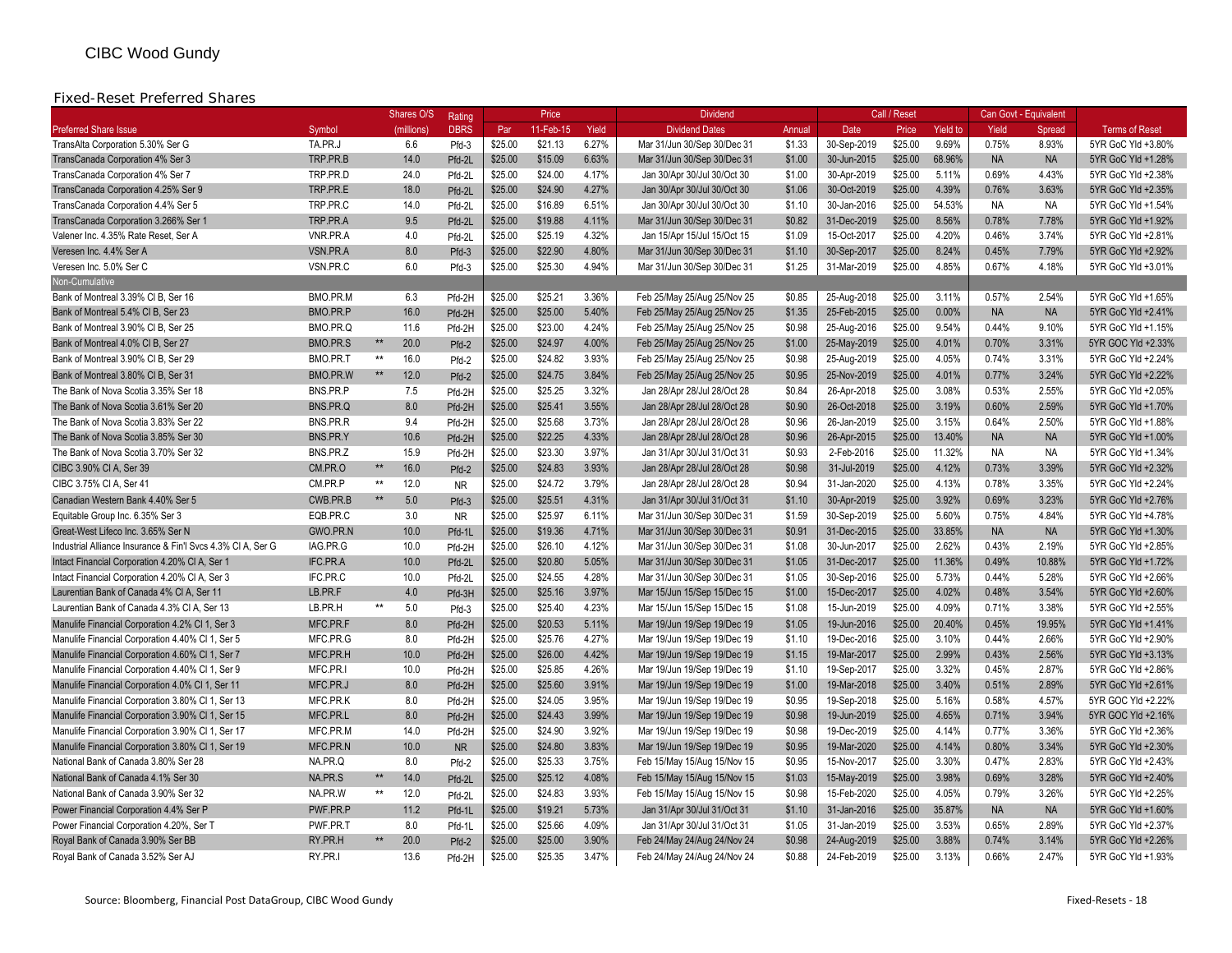#### Fixed-Reset Preferred Shares

|                                               |          | Shares O/S   | Rating      |         | Price     |       | <b>Dividend</b>             |        |             | Call / Reset |                 |           | Can Govt - Equivalent |                       |
|-----------------------------------------------|----------|--------------|-------------|---------|-----------|-------|-----------------------------|--------|-------------|--------------|-----------------|-----------|-----------------------|-----------------------|
| <b>Preferred Share Issue</b>                  | Symbol   | (millions)   | <b>DBRS</b> | Par     | 11-Feb-15 | Yield | <b>Dividend Dates</b>       | Annual | Date        | Price        | <b>Yield to</b> | Yield     | Spread                | <b>Terms of Reset</b> |
| Royal Bank of Canada 4.26% Ser AL             | RY.PR.L  | 12.0         | Pfd-2H      | \$25.00 | \$26.25   | 4.06% | Feb 24/May 24/Aug 24/Nov 24 | \$1.07 | 24-Feb-2019 | \$25.00      | 2.91%           | 0.66%     | 2.26%                 | 5YR GoC Yld +2.67%    |
| Royal Bank of Canada 4.0% Ser AZ              | RY.PR.Z  | 20.0<br>**   | Pfd-2       | \$25.00 | \$25.07   | 3.99% | Feb 24/May 24/Aug 24/Nov 24 | \$1.00 | 24-May-2019 | \$25.00      | 3.91%           | 0.70%     | 3.21%                 | 5YR GoC Yld +2.21%    |
| Royal Bank of Canada 3.6% Ser BD              | RY.PR.J  | 20.0<br>$*$  | Pfd-2       | \$25.00 | \$25.20   | 3.57% | Feb 24/May 24/Aug 24/Nov 24 | \$0.90 | 24-May-2020 | \$25.00      | 3.46%           | 0.81%     | 2.65%                 | 5YR GoC Yld +2.74%    |
| Sun Life Financial Inc. 4.35% CI A. Ser 8R    | SLF.PR.G | 11.2         | Pfd-2H      | \$25.00 | \$18.66   | 5.83% | Mar 31/Jun 30/Sep 30/Dec 31 | \$1.09 | 30-Jun-2015 | \$25.00      | 36.87%          | <b>NA</b> | NA.                   | 5YR GoC Yld +1.41%    |
| Sun Life Financial Inc. 3.9% CI A, Ser 10R    | SLF.PR.H | 8.0          | Pfd-2H      | \$25.00 | \$24.95   | 3.91% | Mar 31/Jun 30/Sep 30/Dec 31 | \$0.98 | 30-Sep-2016 | \$25.00      | 4.35%           | 0.44%     | 3.91%                 | 5YR GoC Yld +2.17%    |
| Sun Life Financial Inc. 4.25% CI A. Ser 12R   | SLF.PR.I | 12.0         | Pfd-2H      | \$25.00 | \$25.67   | 4.14% | Mar 31/Jun 30/Sep 30/Dec 31 | \$1.06 | 31-Dec-2016 | \$25.00      | 3.08%           | 0.44%     | 2.64%                 | 5YR GoC Yld +2.73%    |
| The Toronto-Dominion Bank 3.90% CI A Ser 1    | TD.PF.A  | 20.0<br>$**$ | Pfd-2       | \$25.00 | \$24.91   | 3.91% | Jan 31/Apr 30/Jul 31/Oct 31 | \$0.98 | 31-Oct-2019 | \$25.00      | 4.03%           | 0.76%     | 3.26%                 | 5YR GoC Yld +2.24%    |
| The Toronto-Dominion Bank 3.80% CI A Ser 3    | TD.PF.B  | 20.0<br>$**$ | Pfd-2       | \$25.00 | \$24.81   | 3.83% | Jan 31/Apr 30/Jul 31/Oct 31 | \$0.95 | 31-Jul-2019 | \$25.00      | 4.03%           | 0.73%     | 3.30%                 | 5YR GoC Yld +2.27%    |
| The Toronto-Dominion Bank 3.75% CI A Ser 5    | TD.PF.C  | 20.0<br>$**$ | <b>NR</b>   | \$25.00 | \$24.75   | 3.79% | Jan 31/Apr 30/Jul 31/Oct 31 | \$0.94 | 31-Jan-2020 | \$25.00      | 4.11%           | 0.78%     | 3.33%                 | 5YR GoC Yld +2.25%    |
| The Toronto-Dominion Bank 3.371% CI A Ser S   | TD.PR.S  | 5.4          | Pfd-2H      | \$25.00 | \$25.15   | 3.35% | Jan 31/Apr 30/Jul 31/Oct 31 | \$0.84 | 31-Jul-2018 | \$25.00      | 3.23%           | 0.56%     | 2.67%                 | 5YR GoC Yld +1.60%    |
| The Toronto-Dominion Bank 3.5595% CI A. Ser Y | TD.PR.Y  | 5.5          | Pfd-2H      | \$25.00 | \$25.44   | 3.50% | Jan 31/Apr 30/Jul 31/Oct 31 | \$0.89 | 31-Oct-2018 | \$25.00      | 3.10%           | 0.60%     | 2.50%                 | 5YR GoC Yld +1.68%    |

#### **Notes:**

Canadian government bond equivalents and spreads are calculated by interpolating a standard Canadian Government Bond Yield Curve.

For redemption / retraction dates within one year, total return is displayed in lieu of yield to redemption / retraction.

Redemption dates that have passed are not displayed. If the first redemption date has passed, most preferred shares are callable at anytime at prices that may differ from the table.

Rating DBRS: /\*+ Review for Possible Upgrade, /\*- Review for Possible Downgrade, /\* Review with Direction Uncertain

PLEASE LOOK TO THE ISSUE'S PROSPECTUS FOR FULL DETAILS.

\*\* Non-Viability Contingent Capital (NVCC)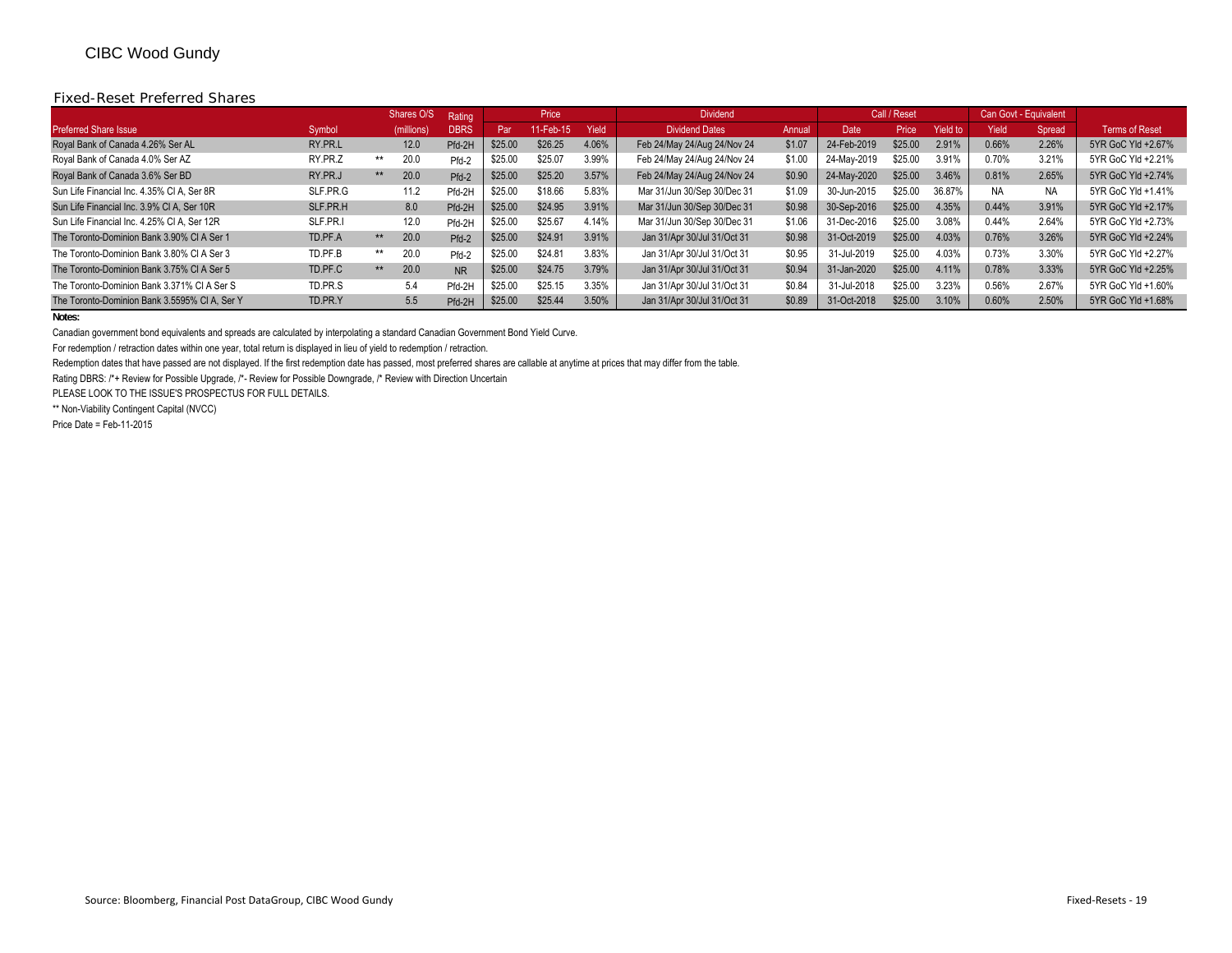### Floating-Rate Preferred Shares

|                                                |          | Shares O/S | Rating      |         | Price     |       | <b>Dividend</b>             |          | Call        |         | <b>Terms of Reset</b>                        |
|------------------------------------------------|----------|------------|-------------|---------|-----------|-------|-----------------------------|----------|-------------|---------|----------------------------------------------|
| <b>Preferred Share Issue</b>                   | Symbol   | (millions) | <b>DBRS</b> | Par     | 11-Feb-15 | Yield | <b>Dividend Dates</b>       | Annual** | <b>Date</b> | Price   |                                              |
| Cumulative                                     |          |            |             |         |           |       |                             |          |             |         |                                              |
| BCE Inc. 1st Pfd Ser AB                        | BCE.PR.B | 9.9        | Pfd-3H      | \$25.00 | \$19.40   | 3.84% | Monthly -12                 | \$0.75   | Anytime     | \$25.50 | Floor (50% of Prime)/Ceiling (100% of Prime) |
| BCE Inc. 1st Pfd Ser S                         | BCE.PR.S | 3.6        | Pfd-3H      | \$25.00 | \$19.40   | 3.87% | Monthly -12                 | \$0.75   | Anytime     | \$25.50 | Floor (50% of Prime)/Ceiling (100% of Prime) |
| BCE Inc. 1st Pfd Ser Y                         | BCE.PR.Y | 8.8        | Pfd-3H      | \$25.00 | \$19.48   | 3.85% | Monthly -12                 | \$0.75   | Anytime     | \$25.50 | Floor (50% of Prime)/Ceiling (100% of Prime) |
| BCE Inc. CI A Ser AE                           | BCE.PR.E | 1.4        | Pfd-3H      | \$25.00 | \$19.10   | 3.93% | Monthly -12                 | \$0.75   | Anytime     | \$25.50 | Floor (50% of Prime)/Ceiling (100% of Prime) |
| BCE Inc. CI A Ser AH                           | BCE.PR.H | 3.2        | Pfd-3H      | \$25.00 | \$19.16   | 3.91% | Monthly -12                 | \$0.75   | Anytime     | \$25.50 | Floor (50% of Prime)/Ceiling (100% of Prime) |
| BCE Inc. CI A Ser AJ                           | BCE.PR.J | 3.2        | Pfd-3H      | \$25.00 | \$19.20   | 3.91% | Monthly -12                 | \$0.75   | Anytime     | \$25.50 | Floor (50% of Prime)/Ceiling (100% of Prime) |
| BCE Inc.1st Pfd Ser AD                         | BCE.PR.D | 14.9       | Pfd-3H      | \$25.00 | \$19.32   | 3.86% | Monthly -12                 | \$0.75   | Anytime     | \$25.50 | Floor (50% of Prime)/Ceiling (100% of Prime) |
| Bombardier Inc. Ser 2                          | BBD.PR.B | 9.7        | <b>NR</b>   | \$25.00 | \$8.96    | 8.37% | Monthly -15                 | \$0.75   | Anytime     | \$25.50 | Floor (50% of Prime)/Ceiling (100% of Prime) |
| Brookfield Office Properties Inc.Ser V         | BPO.PR.X | 1.8        | Pfd-3       | \$25.00 | \$13.11   | 4.00% | Feb 14/May 14/Aug 14/Nov 14 | \$0.53   | Anytime     | \$25.00 | 70% of Prime x \$25.00                       |
| Brookfield Office Properties Inc. Ser W        | BPO.PR.W | 3.8        | Pfd-3       | \$25.00 | \$12.90   | 4.07% | Feb 14/May 14/Aug 14/Nov 14 | \$0.53   | Anytime     | \$25.00 | 70% of Prime x \$25.00                       |
| Brookfield Office Properties Inc. Ser Y        | BPO.PR.Y | 2.8        | Pfd-3       | \$25.00 | \$12.90   | 4.07% | Feb 14/May 14/Aug 14/Nov 14 | \$0.53   | Anytime     | \$25.00 | 70% of Prime x \$25.00                       |
| Brookfield Asset Mgmt. Inc. CI A Ser 13        | BAM.PR.K | 10.0       | Pfd-2L      | \$25.00 | \$14.24   | 3.69% | Mar 31/Jun 30/Sep 30/Dec 31 | \$0.53   | Anytime     | \$25.00 | 70% of Prime x \$25.00                       |
| Brookfield Asset Mgmt. Inc. CI A Ser 2         | BAM.PR.B | 9.8        | Pfd-2L      | \$25.00 | \$14.60   | 3.60% | Mar 31/Jun 30/Sep 30/Dec 31 | \$0.53   | Anytime     | \$25.00 | 70% of Prime x \$25.00                       |
| Brookfield Asset Mgmt. Inc. CI A Ser 4         | BAM.PR.C | 4.0        | Pfd-2L      | \$25.00 | \$14.45   | 3.63% | Mar 31/Jun 30/Sep 30/Dec 31 | \$0.53   | Anytime     | \$25.00 | 70% of Prime x \$25.00                       |
| Brookfield Asset Mgmt. Inc. CI A Ser 8         | BAM.PR.E | 4.0        | Pfd-2L      | \$25.00 | \$21.80   | 3.44% | Monthly -12                 | \$0.75   | Anytime     | \$25.50 | Floor (50% of Prime)/Ceiling (100% of Prime) |
| Power Corp of Canada 1st Pfd 1986 Ser          | POW.PR.F | 0.5        | Pfd-2H      | \$50.00 | \$35.45   | 2.96% | Jan 15/Apr 15/Jul 15/Oct 15 | \$1.05   | Anytime     | \$50.00 | 70% of Prime x \$50.00                       |
| Power Financial Corp 1st Pfd Ser A             | PWF.PR.A | 4.0        | Pfd-1L      | \$25.00 | \$17.90   | 2.93% | Feb 15/May 15/Aug 15/Nov 15 | \$0.53   | Anytime     | \$25.00 | 70% of Prime x \$25.00                       |
| Thomson Reuters Corp Ser II                    | TRI.PR.B | 6.0        | Pfd-3H      | \$25.00 | \$16.16   | 3.28% | Mar 31/Jun 30/Sep 30/Dec 31 | \$0.53   | Anytime     | \$25.00 | 70% of Prime x \$25.00                       |
| Dundee Corporation, Series 3                   | DC.PR.D  | 1.7        | <b>NR</b>   | \$25.00 | \$23.00   | 5.48% | Mar 31/Jun 30/Sep 30/Dec 31 | \$1.26   | 30-Sep-2019 | \$25.00 | T-Bill GoC Yld +4.10%                        |
| Atlantic Power Preferred Equity Ltd., Series 3 | AZP.PR.C | 1.7        | <b>NR</b>   | \$25.00 | \$13.50   | 9.43% | Mar 31/Jun 30/Sep 30/Dec 31 | \$1.27   | 31-Dec-2019 | \$25.00 | T-Bill GoC Yld +4.18%                        |
| Fairfax Financial Holdings Limited, Series D   | FFH.PR.D | 4.0        | Pfd-3       | \$25.00 | \$22.00   | 4.58% | Mar 31/Jun 30/Sep 30/Dec 31 | \$1.01   | 31-Dec-2019 | \$25.00 | T-Bill GoC Yld +3.15%                        |
| TransCanada Corporation, Series 2              | TRP.PR.F | 12.5       | Pfd-2L      | \$25.00 | \$18.00   | 3.91% | Mar 31/Jun 30/Sep 30/Dec 31 | \$0.70   | 31-Dec-2019 | \$25.00 | T-Bill GoC Yld +1.92%                        |
| Non-Cumulative                                 |          |            |             |         |           |       |                             |          |             |         |                                              |
| Bank of Montreal Ser 17                        | BMO.PR.R | 5.7        | Pfd-2H      | \$25.00 | \$23.75   | 2.68% | Feb 25/May 25/Aug 25/Nov 25 | \$0.64   | 25-Aug-2018 | \$25.00 | T-Bill GoC Yld +1.65%                        |
| Bank of Nova Scotia Ser 19                     | BNS.PR.A | 6.3        | Pfd-2H      | \$25.00 | \$24.64   | 3.01% | Jan 28/Apr 28/Jul 28/Oct 28 | \$0.74   | 26-Apr-2018 | \$25.00 | T-Bill GoC Yld +2.05%                        |
| Bank of Nova Scotia Ser 21                     | BNS.PR.B | 6.0        | Pfd-2H      | \$25.00 | \$23.75   | 2.76% | Jan 28/Apr 28/Jul 28/Oct 28 | \$0.65   | 26-Oct-2018 | \$25.00 | T-Bill GoC Yld +1.70%                        |
| Bank of Nova Scotia Ser 23                     | BNS.PR.C | 2.6        | Pfd-2H      | \$25.00 | \$23.80   | 2.94% | Jan 28/Apr 28/Jul 28/Oct 28 | \$0.70   | 26-Jan-2019 | \$25.00 | T-Bill GoC Yld +1.88%                        |
| Royal Bank Series AK                           | RY.PR.K  | 2.4        | Pfd-2H      | \$25.00 | \$24.19   | 2.93% | Feb 24/May 24/Aug 24/Nov 24 | \$0.71   | 24-Feb-2019 | \$25.00 | T-Bill GoC Yld +1.93%                        |
| <b>Toronto-Dominion Bank Ser T</b>             | TD.PR.T  | 4.6        | Pfd-2H      | \$25.00 | \$23.74   | 2.65% | Jan 31/Apr 30/Jul 31/Oct 31 | \$0.63   | 31-Jul-2018 | \$25.00 | T-Bill GoC Yld +1.60%                        |
| Toronto-Dominion Bank Ser Z                    | TD.PR.Z  | 4.5        | Pfd-2H      | \$25.00 | \$23.78   | 2.73% | Jan 31/Apr 30/Jul 31/Oct 31 | \$0.65   | 31-Oct-2018 | \$25.00 | T-Bill GoC Yld +1.68%                        |

**Notes:**

\* Callable every five years on date shown at \$25.00 per share; otherwise callable anytime at \$25.50

\*\* = Most recent annualized dividend; Dividends are variable and change on a monthly basis

Canadian government bond equivalents and spreads are calculated by interpolating a standard Canadian Government Bond Yield Curve.

For redemption / retraction dates within one year, total return is displayed in lieu of yield to redemption / retraction.

Redemption dates that have passed are not displayed. If the first redemption date has passed, most preferred shares are callable at anytime at prices that may differ from the table.

Rating DBRS: /\*+ Review for Possible Upgrade, /\*- Review for Possible Downgrade, /\* Review with Direction Uncertain

PLEASE LOOK TO THE ISSUE'S PROSPECTUS FOR FULL DETAILS.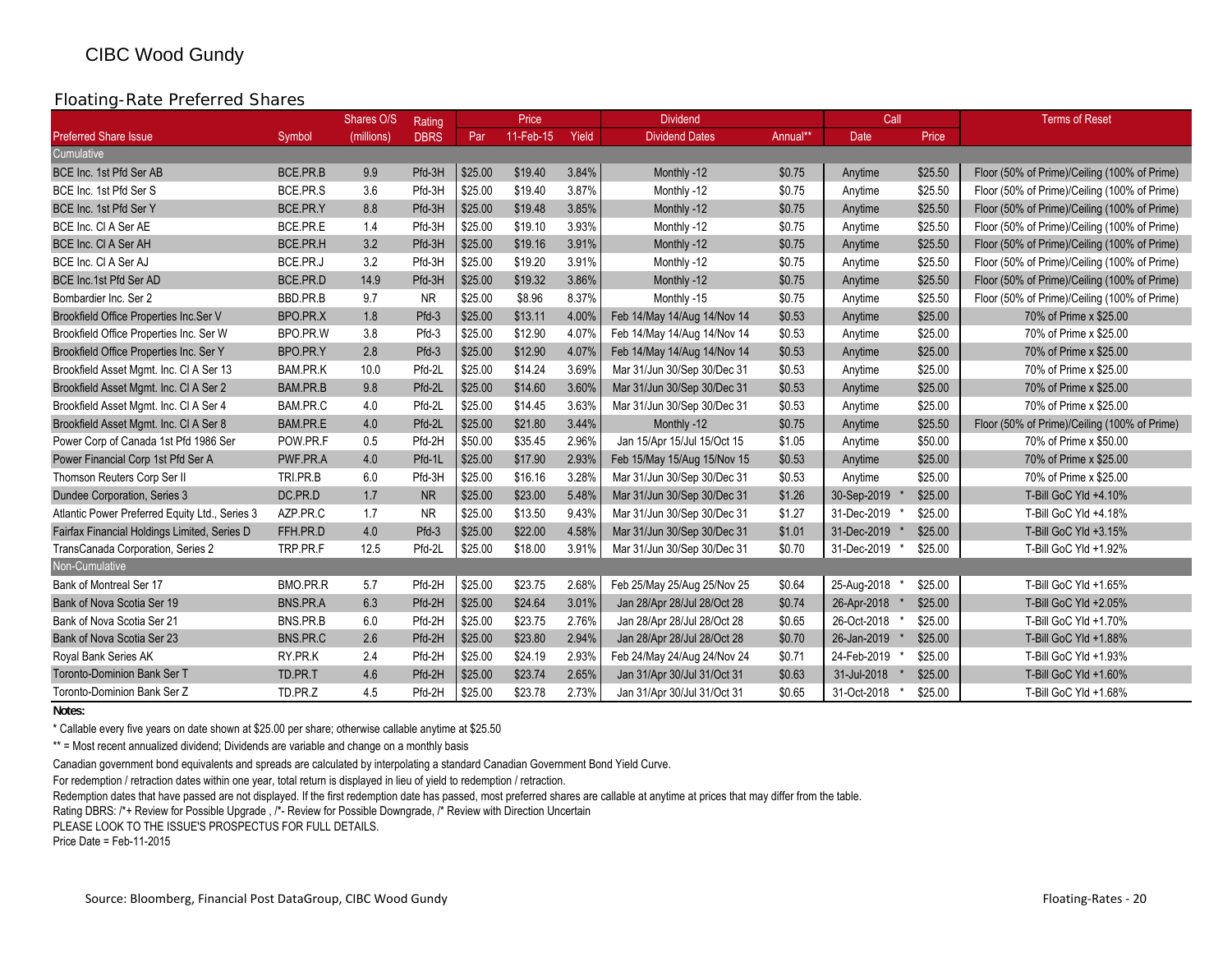### US\$ Pay Canadian Preferred Shares

|                                                                    |          | Shares O/S | Rating      |         | Price     |       | <b>Dividend</b>             |        |             | Call / Retraction*** |           |           | U.S Govt - Equivalent |                       |
|--------------------------------------------------------------------|----------|------------|-------------|---------|-----------|-------|-----------------------------|--------|-------------|----------------------|-----------|-----------|-----------------------|-----------------------|
| <b>Preferred Share Issue</b>                                       | Symbol   | (millions) | <b>DBRS</b> | Par     | 11-Feb-15 | Yield | <b>Dividend Dates</b>       | Annual | <b>Date</b> | Price                | Yield to  | Yield     | Spread                | <b>Terms of Reset</b> |
| <b>Fixed Reset</b>                                                 |          |            |             |         |           |       |                             |        |             |                      |           |           |                       |                       |
| AltaGas Ltd. 4.4% Cum. Series C                                    | ALA.PR.U | 8.0        | Pfd-3       | \$25.00 | \$24.60   | 4.47% | Mar 31/Jun 30/Sep 30/Dec 31 | \$1.10 | 30-Sep-2017 | \$25.00              | 5.29%     | 0.92%     | 4.37%                 | 5YR USG Yld +3.58%    |
| Enbridge Inc. 4.0% Cum. Series J                                   | ENB.PR.U | 8.0        | Pfd-2L /*   | \$25.00 | \$22.41   | 4.46% | Mar 1/Jun 1/Sep 1/Dec 1     | \$1.00 | 1-Jun-2017  | \$25.00              | 8.99%     | 0.79%     | 8.19%                 | 5YR USG Yld +3.05%    |
| Enbridge Inc. 4.0% Cum. Series L                                   | ENB.PF.U | 16.0       | Pfd-2L /*   | \$25.00 | \$22.25   | 4.49% | Mar 1/Jun 1/Sep 1/Dec 1     | \$1.00 | 1-Sep-2017  | \$25.00              | 8.82%     | 0.89%     | 7.93%                 | 5YR USG Yld +3.15%    |
| Enbridge Inc. 4.0% Cum. Series 1                                   | ENB.PR.V | 16.0       | Pfd-2L /*   | \$25.00 | \$22.10   | 4.52% | Mar 1/Jun 1/Sep 1/Dec 1     | \$1.00 | 1-Jun-2018  | \$25.00              | 7.99%     | 1.14%     | 6.86%                 | 5YR USG Yld +3.14%    |
| Enbridge Inc. 4.4% Cum. Series 5                                   | ENB.PF.V | 8.0        | Pfd-2L /*   | \$25.00 | \$22.18   | 4.96% | Mar 1/Jun 1/Sep 1/Dec 1     | \$1.10 | 1-Mar-2019  | \$25.00              | 7.62%     | 1.32%     | 6.31%                 | 5YR USG Yld +2.82%    |
| Soft-Retractables: Cumulative                                      |          |            |             |         |           |       |                             |        |             |                      |           |           |                       |                       |
| Brookfield Office Properties Inc. 5.25% CI AAA Ser G               | BPO.PR.U | 3.4        | Pfd-3       | \$25.00 | \$25.22   | 5.20% | Mar 31/Jun 30/Sep 30/Dec 31 | \$1.31 | Anytime     | \$25.00              | <b>NA</b> | <b>NA</b> | <b>NA</b>             |                       |
|                                                                    |          |            |             |         |           |       |                             |        | 30-Jun-2015 | \$25.00<br>***       | 1.73%     | <b>NA</b> | <b>NA</b>             |                       |
| Structured Preferred Shares - With Possible Early Redemption Dates |          |            |             |         |           |       |                             |        |             |                      |           |           |                       |                       |
| Brookfield Property Split Corp. Cum. CI A. Ser 1                   | BPS.PR.U | 1.0        | N/A         | \$25.00 | \$24.90   | 5.27% | Mar 31/Jun 30/Sep 30/Dec 31 | \$1.31 | Anytime     | \$25.00              | <b>NA</b> | <b>NA</b> | <b>NA</b>             |                       |
|                                                                    |          |            |             |         |           |       |                             |        | Anytime     | \$23.75<br>$***$     | <b>NA</b> | <b>NA</b> | <b>NA</b>             |                       |
|                                                                    |          |            |             |         |           |       |                             |        | 30-Sep-2015 | \$25.00<br>$***$     | 4.36%     | <b>NA</b> | <b>NA</b>             |                       |

**Notes:**

US government bond equivalents and spreads are calculated by interpolating a standard US Government Bond Yield Curve.

For redemption / retraction dates within one year, total return is displayed in lieu of yield to redemption / retraction.

Redemption dates that have passed are not displayed. If the first redemption date has passed, most preferred shares are callable at anytime at prices that may differ from the table.

Rating DBRS: /\*+ Review for Possible Upgrade , /\*- Review for Possible Downgrade, /\* Review with Direction Uncertain

PLEASE LOOK TO THE ISSUE'S PROSPECTUS FOR FULL DETAILS.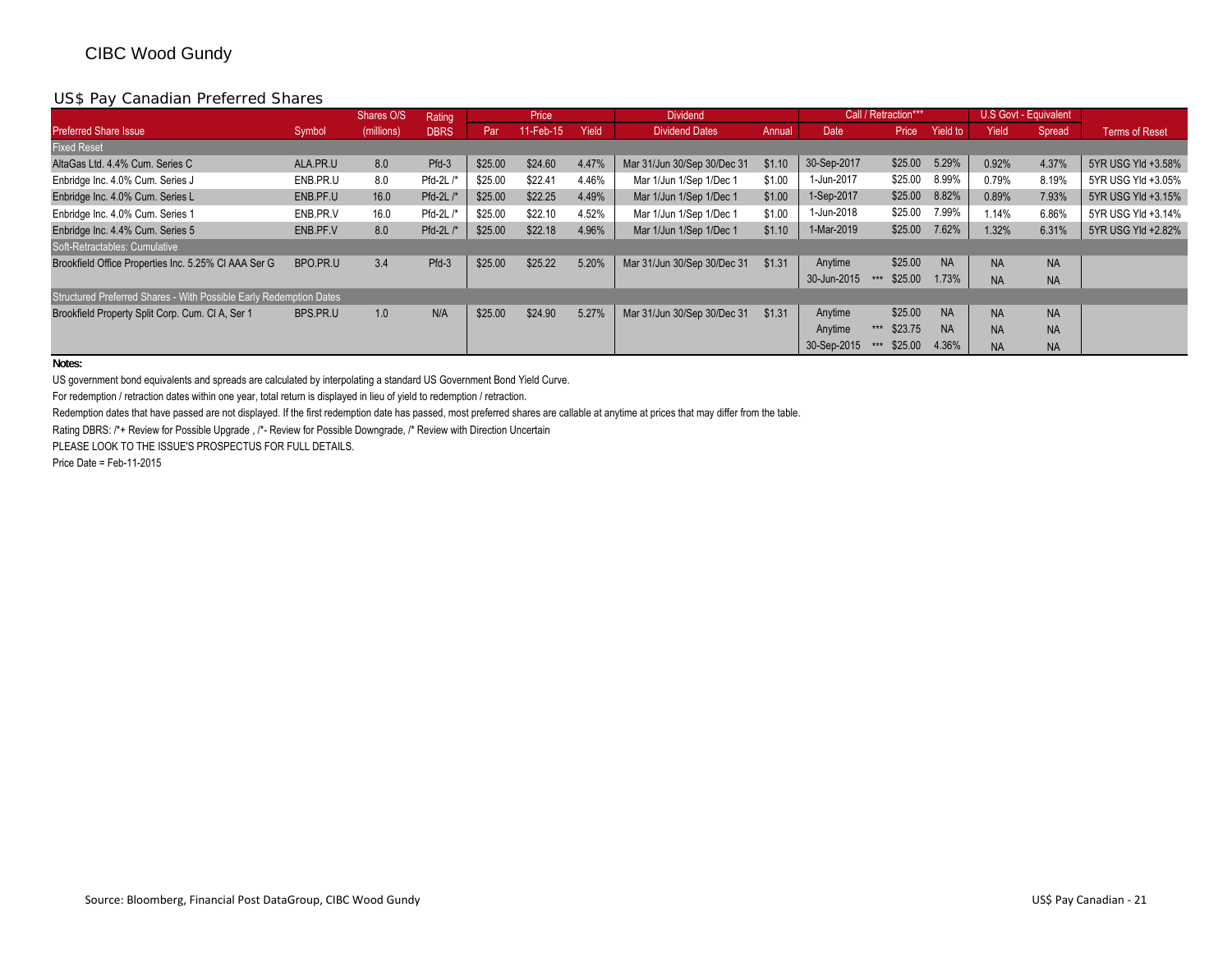#### Structured Preferred Shares - With Possible Early Redemption Dates

| 0 ii 0 iuli 0 u 1 iuli 0 u 1 iuli 0 u                        |          | Shares O/S | Rating      |         | Price     |       | <b>Dividend</b>             |          | Possible Early Redemption / Mandatory*** |                |                 |           | Can Govt - Equivalent |
|--------------------------------------------------------------|----------|------------|-------------|---------|-----------|-------|-----------------------------|----------|------------------------------------------|----------------|-----------------|-----------|-----------------------|
| <b>Preferred Share Issue</b>                                 | Symbol   | (millions) | <b>DBRS</b> | Par     | 11-Feb-15 | Yield | <b>Dividend Dates</b>       | Annual** | Date                                     | Approx Price * | <b>Yield to</b> | Yield     | Spread                |
| 5Banc Split Inc. 4.75% Cum. CIC                              | FBS.PR.C | 1.3        | Pfd-2       | \$10.00 | \$10.34   | 4.59% | Mar 15/Jun 15/Sep 15/Dec 15 | \$0.48   | Annual                                   | \$10.00        | <b>NA</b>       | <b>NA</b> | <b>NA</b>             |
|                                                              |          |            |             |         |           |       |                             |          | 15-Dec-2016 ***                          | \$10.00        | 3.30%           | 0.44%     | 2.86%                 |
| AllBanc Split Corp. 4% Cl C Ser 1 Cum.                       | ABK.PR.C | 1.0        | Pfd-2       | \$31.64 | \$32.01   | 3.95% | Mar 10/Jun 10/Sep 10/Dec 10 | \$1.27   | Annual                                   | \$31.64        | <b>NA</b>       | <b>NA</b> | <b>NA</b>             |
|                                                              |          |            |             |         |           |       |                             |          | 9-Mar-2018<br>***                        | \$31.64        | 3.86%           | 0.51%     | 3.35%                 |
| AllBanc Split Corp. II 4.25% Ser 1                           | ALB.PR.B | 1.2        | Pfd-2       | \$21.80 | \$22.42   | 4.13% | Feb 28/May 31/Aug 31/Nov 30 | \$0.93   | Annual                                   | \$21.80        | <b>NA</b>       | <b>NA</b> | <b>NA</b>             |
|                                                              |          |            |             |         |           |       |                             |          | 28-Feb-2016 ***                          | \$21.80        | 2.36%           | 0.45%     | 1.90%                 |
| Partners Value Split Corp. 4.95% Cum. CI AA Ser 1            | PVS.PR.A | 2.1        | Pfd-2L      | \$25.00 | \$25.62   | 4.83% | Mar 7/Jun 7/Sep 7/Dec 7     | \$1.24   | Anytime                                  | \$25.00        | <b>NA</b>       | <b>NA</b> | <b>NA</b>             |
|                                                              |          |            |             |         |           |       |                             |          | 25-Mar-2016 ***                          | \$25.00        | 3.55%           | 0.45%     | 3.10%                 |
| Partners Value Split Corp. 4.35% Cum. CI AA Ser 3            | PVS.PR.B | 7.6        | Pfd-2L      | \$25.00 | \$25.37   | 4.29% | Mar 7/Jun 7/Sep 7/Dec 7     | \$1.09   | Anytime                                  | \$26.00        | <b>NA</b>       | <b>NA</b> | <b>NA</b>             |
|                                                              |          |            |             |         |           |       |                             |          | 10-Jan-2016                              | \$25.75        | 6.20%           | <b>NA</b> | <b>NA</b>             |
|                                                              |          |            |             |         |           |       |                             |          | 10-Jan-2017                              | \$25.50        | 5.01%           | 0.44%     | 4.58%                 |
|                                                              |          |            |             |         |           |       |                             |          | 10-Jan-2018                              | \$25.25        | 4.44%           | 0.49%     | 3.96%                 |
|                                                              |          |            |             |         |           |       |                             |          | 10-Jan-2019 ***                          | \$25.00        | 4.18%           | 0.64%     | 3.54%                 |
| Partners Value Split Corp. 4.85% Cum. CI AA Ser 5            | PVS.PR.C | 5.0        | Pfd-2L      | \$25.00 | \$25.95   | 4.67% | Mar 7/Jun 7/Sep 7/Dec 7     | \$1.21   | Anytime                                  | \$26.00        | <b>NA</b>       | <b>NA</b> | <b>NA</b>             |
|                                                              |          |            |             |         |           |       |                             |          | 10-Dec-2015                              | \$25.50        | 2.99%           | <b>NA</b> | <b>NA</b>             |
|                                                              |          |            |             |         |           |       |                             |          | 10-Dec-2016                              | \$25.25        | 3.76%           | 0.44%     | 3.32%                 |
|                                                              |          |            |             |         |           |       |                             |          | 10-Dec-2017 ***                          | \$25.00        | 3.78%           | 0.48%     | 3.30%                 |
| Partners Value Split Corp. 4.5% Cum. CI AA Ser 6             | PVS.PR.D | 8.0        | Pfd-2L      | \$25.00 | \$24.70   | 4.55% | Mar 7/Jun 7/Sep 7/Dec 7     | \$1.13   | Anytime                                  | \$26.00        | <b>NA</b>       | <b>NA</b> | <b>NA</b>             |
|                                                              |          |            |             |         |           |       |                             |          | 8-Oct-2019                               | \$25.50        | 5.39%           | 0.75%     | 4.64%                 |
|                                                              |          |            |             |         |           |       |                             |          | 8-Oct-2020                               | \$25.25        | 5.08%           | 0.85%     | 4.23%                 |
|                                                              |          |            |             |         |           |       |                             |          | 8-Oct-2021 ***                           | \$25.00        | 4.87%           | 0.97%     | 3.90%                 |
| Brookfield Property Split Corp. 5.75% Cum. CI A Pref., Ser 2 | BPS.PR.A | 1.0        | N/A         | \$25.00 | \$24.90   | 5.77% | Mar 31/Jun 30/Sep 30/Dec 31 | \$1.44   | Anytime                                  | \$25.00        | <b>NA</b>       | <b>NA</b> | <b>NA</b>             |
| Brookfield Property Split Corp. 5% Cum. CI A Pref., Ser 3    | BPS.PR.B | 1.0        | N/A         | \$25.00 | \$24.95   | 5.01% | Mar 31/Jun 30/Sep 30/Dec 31 | \$1.25   | Anytime                                  | \$25.00        | <b>NA</b>       | <b>NA</b> | <b>NA</b>             |
| Brookfield Property Split Corp. 5.25% Cum. CI A Pref., Ser 4 | BPS.PR.C | 1.0        | <b>NR</b>   | \$25.00 | \$24.75   | 5.25% | Mar 31/Jun 30/Sep 30/Dec 31 | \$1.30   | Anytime                                  | \$25.33        | <b>NA</b>       | <b>NA</b> | <b>NA</b>             |
|                                                              |          |            |             |         |           |       |                             |          | 31-Dec-2015                              | \$25.00        | 6.28%           | <b>NA</b> | <b>NA</b>             |
| Big 8 Split Inc. 5.75% CI C Pfd Ser 1                        | BIG.PR.D | 1.7        | Pfd-2L      | \$10.00 | \$10.80   | 4.17% | Mar 15/Jun 15/Sep 15/Dec 15 | \$0.45   | Annual                                   | \$10.00        | <b>NA</b>       | <b>NA</b> | <b>NA</b>             |
|                                                              |          |            |             |         |           |       |                             |          | 15-Dec-2018 ***                          | \$10.00        | 2.52%           | 0.62%     | 1.89%                 |
| BNS Split Corp. II 4.25% CI B Ser 1                          | BSC.PR.B | 0.1        | Pfd-2       | \$18.85 | \$19.09   | 4.20% | Mar 22/Jun 22/Sep 22/Dec 22 | \$0.80   | Annual                                   | \$18.85        | <b>NA</b>       | <b>NA</b> | <b>NA</b>             |
|                                                              |          |            |             |         |           |       |                             |          | 22-Sep-2015 ***                          | \$18.85        | 1.89%           | <b>NA</b> | <b>NA</b>             |
| Global Champions Split Corp. Cl A Ser 1                      | GCS.PR.A | 2.0        | Pfd-2L      | \$25.00 | \$25.14   | 3.98% | Jan 15/Apr 15/Jul 15/Oct 15 | \$1.00   | Anytime                                  | \$26.00        | <b>NA</b>       | <b>NA</b> | <b>NA</b>             |
|                                                              |          |            |             |         |           |       |                             |          | 31-Jul-2017                              | \$25.50        | 4.68%           | 0.43%     | 4.26%                 |
|                                                              |          |            |             |         |           |       |                             |          | 31-Jul-2018                              | \$25.25        | 4.21%           | 0.56%     | 3.64%                 |
|                                                              |          |            |             |         |           |       |                             |          | 31-Jul-2019 ***                          | \$25.00        | 3.95%           | 0.73%     | 3.22%                 |
| Newgrowth Corp. 4.15% Cum. CI B Ser 3                        | NEW.PR.D | 2.6        | Pfd-2       | \$32.07 | \$32.37   | 4.11% | Mar 26/Jun 26/Sep 26/Dec 26 | \$1.33   | Annual                                   | \$32.07        | <b>NA</b>       | <b>NA</b> | <b>NA</b>             |
|                                                              |          |            |             |         |           |       |                             |          | 26-Jul-2019 ***                          | \$32.07        | 4.07%           | 0.73%     | 3.34%                 |
| R SPLIT III CORP 4.25% CI B Ser 1                            | RBS.PR.B | 0.6        | Pfd-2       | \$13.60 | \$14.11   | 4.10% | Feb 28/May 31/Aug 31/Nov 30 | \$0.58   | Annual                                   | \$13.60        | <b>NA</b>       | <b>NA</b> | <b>NA</b>             |
|                                                              |          |            |             |         |           |       |                             |          | 31-May-2017 ***                          | \$13.60        | 2.97%           | 0.43%     | 2.53%                 |
| TD Split Inc. 4.75% Cum.                                     | TDS.PR.C | 1.1        | Pfd-2       | \$10.00 | \$10.21   | 4.65% | Feb 15/May 15/Aug 15/Nov 15 | \$0.48   | Annual                                   | \$10.00        | <b>NA</b>       | <b>NA</b> | <b>NA</b>             |
|                                                              |          |            |             |         |           |       |                             |          | 15-Nov-2015 ***                          | \$10.00        | 1.45%           | <b>NA</b> | <b>NA</b>             |

**Notes:**

\* = Approximate redemption / retraction values; \*\* = Dividends are subject to change on a monthly basis; \*\*\* = Mandatory Redemption, Approximate redemption / retraction values

Annual\* = Possible early redemption dates are on a annual basis back from the mandatory redemption dates

Canadian government bond equivalents and spreads are calculated by interpolating a standard Canadian Government Bond Yield Curve.

For redemption / retraction dates within one year, total return is displayed in lieu of yield to redemption / retraction.

Redemption dates that have passed are not displayed. If the first redemption date has passed, most preferred shares are callable at anytime at prices that may differ from the table.

Rating DBRS: /\*+ Review for Possible Upgrade , /\*- Review for Possible Downgrade, /\* Review with Direction Uncertain

PLEASE LOOK TO THE ISSUE'S PROSPECTUS FOR FULL DETAILS.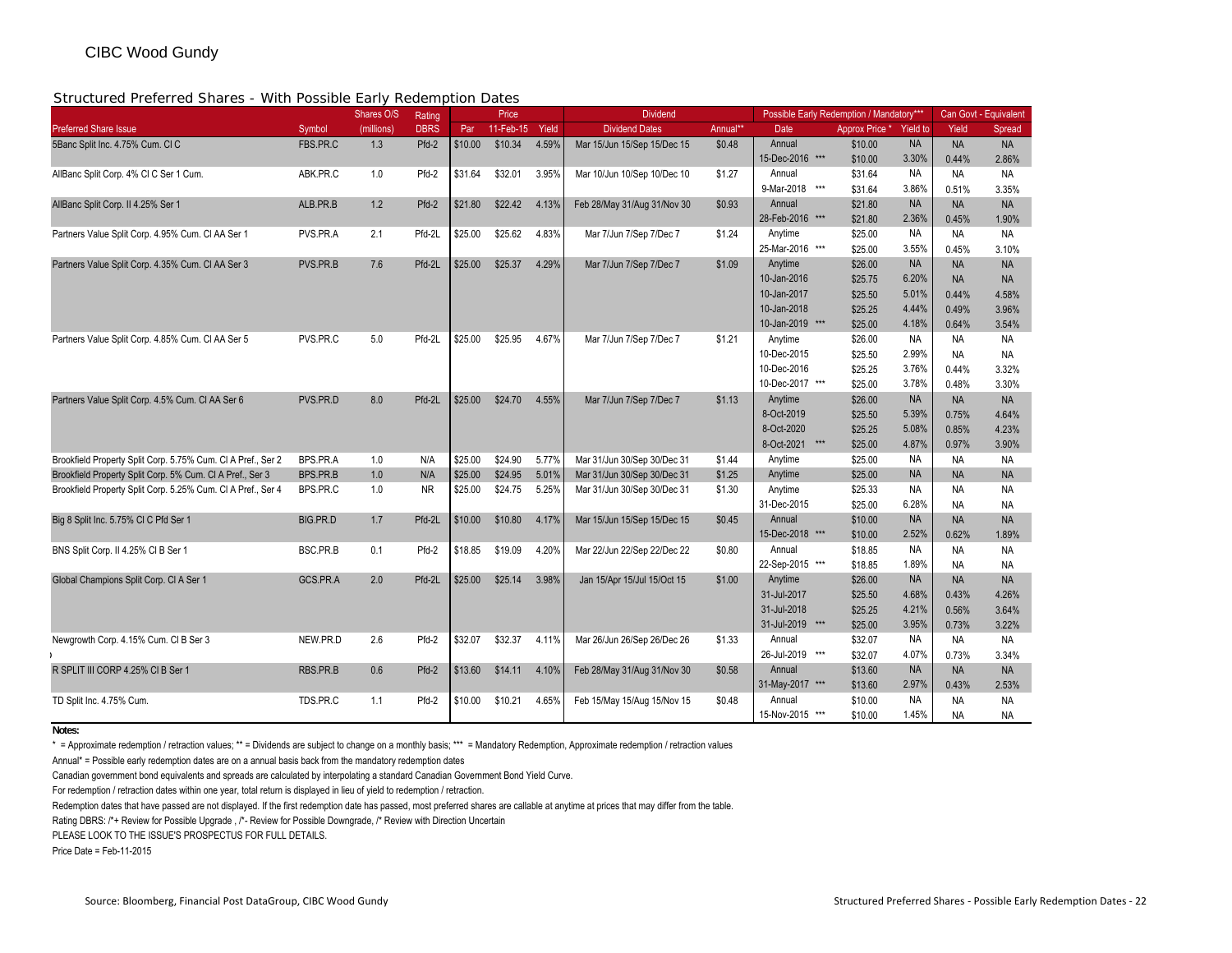## Structured Preferred Shares - With No Early Redemption Dates

|                                                   |          | Shares O/S | Rating           |         | Price       |           | <b>Dividend</b>             |          |              | Redemption / Retraction*** |                 |           | Can Govt - Equivalent |
|---------------------------------------------------|----------|------------|------------------|---------|-------------|-----------|-----------------------------|----------|--------------|----------------------------|-----------------|-----------|-----------------------|
| <b>Preferred Share Issue</b>                      | Symbol   | (millions) | <b>DBRS</b>      | Par     | $11-Feb-15$ | Yield     | <b>Dividend Dates</b>       | Annual** | <b>Dates</b> | <b>Approx Price</b>        | <b>Yield to</b> | Yield     | Spread                |
| Big Bank Big Oil Split Corp. 5.25% Cum            | BBO.PR.A | 2.8        | <b>Pfd-2L *-</b> | \$10.00 | \$10.25     | 5.12%     | Mar 31/Jun 30/Sep 30/Dec 31 | \$0.53   | 30-Dec-2016  | \$10.00                    | 4.23%           | 0.44%     | 3.80%                 |
| Brompton Lifeco Split Corp. 5.75% Cum.            | LCS.PR.A | 3.1        | Pfd-4H           | \$10.00 | \$10.28     | 5.11%     | Feb 15/May 15/Aug 15/Nov 15 | \$0.53   | 29-Apr-2019  | \$10.00                    | 4.52%           | 0.69%     | 3.83%                 |
| Brompton Split Banc Corp. 4.5% Cum.               | SBC.PR.A | 7.4        | Pfd-3H           | \$10.00 | \$10.23     | 4.40%     | Jan 15/Apr 15/Jul 15/Oct 15 | \$0.45   | 29-Nov-2017  | \$10.00                    | 3.78%           | 0.47%     | 3.30%                 |
| Canadian Banc Corp. Cum.                          | BK.PR.A  | 11.5       | Pfd-3H           | \$10.00 | \$10.36     | 4.83%     | Monthly -10                 | \$0.50   | 1-Dec-2018   | \$10.00                    | 4.00%           | 0.62%     | 3.38%                 |
| Canadian Life Companies Split Corp. 6.25% Cum.    | LFE.PR.B | 7.8        | <b>NR</b>        | \$10.00 | \$10.33     | 6.05%     | Monthly -10                 | \$0.63   | 1-Dec-2018   | \$10.00                    | 5.31%           | 0.62%     | 4.70%                 |
| Dividend 15 Split Corp. 5.25% Cum.                | DFN.PR.A | 25.0       | Pfd-3            | \$10.00 | \$10.22     | 5.14%     | Monthly -10                 | \$0.53   | 1-Dec-2019   | \$10.00                    | 4.76%           | 0.77%     | 3.99%                 |
| Dividend 15 Split Corp. II 5.25% Cum.             | DF.PR.A  | 8.0        | Pfd-3L           | \$10.00 | \$10.21     | 5.14%     | Monthly -31                 | \$0.53   | 1-Dec-2019   | \$10.00                    | 4.81%           | 0.77%     | 4.05%                 |
| Dividend Growth Split Corp. 5.25% Cum.            | DGS.PR.A | 19.7       | Pfd-3            | \$10.00 | \$10.26     | 5.12%     | Mar 15/Jun 15/Sep 15/Dec 15 | \$0.53   | 28-Nov-2019  | \$10.00                    | 4.85%           | 0.77%     | 4.09%                 |
| Financial 15 Split Corp. 5.25% Cum.               | FTN.PR.A | 12.6       | Pfd-4H           | \$10.00 | \$10.18     | 5.16%     | Monthly -10                 | \$0.53   | 1-Dec-2020   | \$10.00                    | 4.91%           | 0.87%     | 4.04%                 |
| Financial 15 Split Corp. II 5.25% Cum.            | FFN.PR.A | 16.0       | Pfd-4H           | \$10.00 | \$10.19     | 5.15%     | Monthly - 10                | \$0.53   | 1-Dec-2019   | \$10.00                    | 4.83%           | 0.77%     | 4.06%                 |
| First Asset CanBanc Split Corp. 6.5% Cum.         | CBU.PR.A | 0.4        | Pfd-2H           | \$10.00 | \$10.50     | 6.19%     | Jan 15/Apr 15/Jul 15/Oct 15 | \$0.65   | 15-Jan-2016  | \$10.00                    | 1.43%           | <b>NA</b> | <b>NA</b>             |
| Life & Banc Split Corp. 4.75% Cum.                | LBS.PR.A | 12.0       | Pfd-3L           | \$10.00 | \$10.12     | 4.69%     | Jan 15/Apr 15/Jul 15/Oct 15 | \$0.48   | 29-Nov-2018  | \$10.00                    | 4.52%           | 0.62%     | 3.91%                 |
| M Split Corp. 7.5% Cum. Class I                   | XMF.PR.B | 2.8        | <b>NR</b>        | \$5.00  | \$5.36      | 7.00%     | Monthly -10                 | \$0.38   | 1-Dec-2019   | \$5.00                     | 5.80%           | 0.77%     | 5.03%                 |
| M Split Corp. Cum. Class II                       | XMF.PR.C | 2.8        | <b>NR</b>        | \$5.00  | \$2.50      | <b>NA</b> | Suspended                   | ΝA       | 1-Dec-2019   | \$5.00                     | <b>NA</b>       | <b>NA</b> | <b>NA</b>             |
| New Commerce Split Corp. 7.5% Cum. Class I        | YCM.PR.A | 2.8        | <b>NR</b>        | \$5.00  | \$5.20      | 7.21%     | Monthly -10                 | \$0.38   | 1-Dec-2019   | \$5.00                     | 6.55%           | 0.77%     | 5.78%                 |
| New Commerce Split Corp. Class II                 | YCM.PR.B | 2.8        | <b>NR</b>        | \$5.00  | \$4.76      | 7.88%     | Monthly -10                 | \$0.38   | 1-Dec-2019   | \$5.00                     | 8.77%           | 0.77%     | 8.00%                 |
| Premium Income Corp 5.75% Cum.                    | PIC.PR.A | 9.7        | <b>NR</b>        | \$15.00 | \$15.41     | 5.60%     | Jan 31/Apr 30/Jul 31/Oct 31 | \$0.86   | 1-Nov-2017   | \$15.00                    | 4.77%           | 0.46%     | 4.31%                 |
| Prime Dividend Corp. Cum. Floating Rate           | PDV.PR.A | 2.4        | Pfd-3H           | \$10.00 | \$10.20     | 4.90%     | Monthly -10                 | \$0.50   | 1-Dec-2018   | \$10.00                    | 4.45%           | 0.62%     | 3.83%                 |
| S Split Corp. 5.25% Cum.                          | SBN.PR.A | 5.7        | Pfd-3            | \$10.00 | \$10.25     | 5.12%     | Monthly -31                 | \$0.53   | 31-Dec-2021  | \$10.00                    | 4.86%           | 1.01%     | 3.85%                 |
| TDb Split Corp. 5.25% Preferred Equity Share Cum. | XTD.PR.A | 3.4        | <b>NR</b>        | \$10.00 | \$10.21     | 5.14%     | Monthly -10                 | \$0.53   | 1-Dec-2019   | \$10.00                    | 4.78%           | 0.77%     | 4.01%                 |
| U.S. Financial 15 Split Corp. 5.25% Cum.          | FTU.PR.B | 2.2        | <b>NR</b>        | \$10.00 | \$6.48      | 8.10%     | Monthly - 10                | \$0.53   | 1-Dec-2018   | \$10.00                    | 18.39%          | 0.62%     | 17.77%                |
| World Financial Split Corp. 5.25% Cum.            | WFS.PR.A | 2.4        | <b>NR</b>        | \$10.00 | \$9.94      | 5.28%     | Mar 31/Jun 30/Sep 30/Dec 31 | \$0.53   | 30-Jun-2018  | \$10.00                    | 5.67%           | 0.55%     | 5.12%                 |

\* = Approximate redemption values

\*\* = Dividends are subject to change on a monthly basis

Canadian government bond equivalents and spreads are calculated by interpolating a standard Canadian Government Bond Yield Curve

For redemption dates within one year, total return is displayed in lieu of yield to redemption

Redemption dates that have passed are not displayed. If the first redemption date has passed, most preferred shares are callable at anytime at prices that may differ from the table

Rating DBRS: /\*+ Review for Possible Upgrade , /\*- Review for Possible Downgrade, /\* Review with Direction Uncertain

PLEASE LOOK TO THE ISSUE'S PROSPECTUS FOR FULL DETAILS.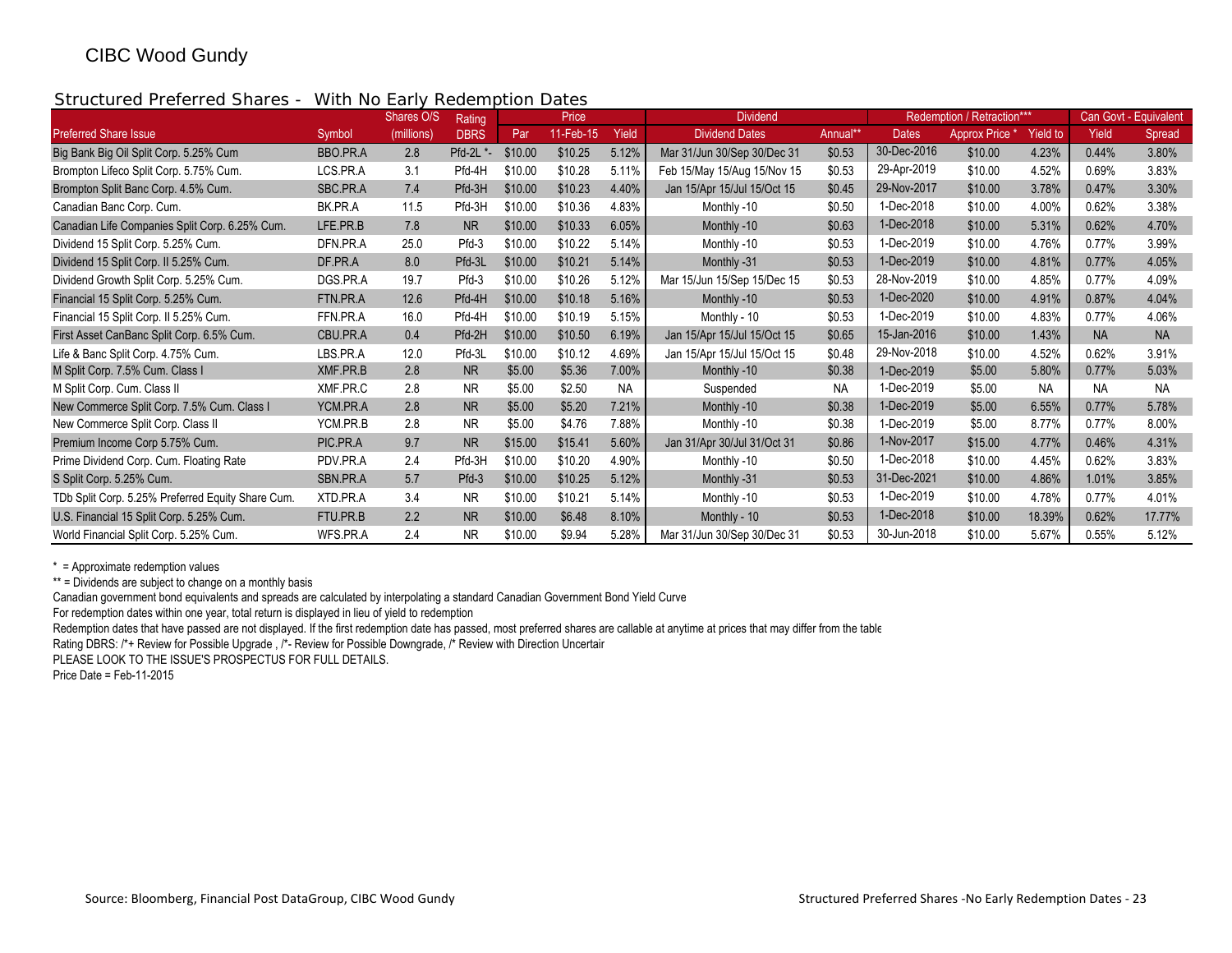# Index Of Preferred Shares

| 5Banc Split Inc. 4.75% Cum. CI B                | FBS.PR.C    | 22   | BCE Inc. 4.25% Series AQ                      | BCE.PR.Q | 16             | Brookfield Asset Mgmt Inc. 5.4% CI A Ser 24                | BAM.PR.R | 16             |
|-------------------------------------------------|-------------|------|-----------------------------------------------|----------|----------------|------------------------------------------------------------|----------|----------------|
|                                                 |             |      | BCE Inc. 4.331% Ser Z                         | BCE.PR.Z | 16             | Brookfield Asset Mgmt Inc. CI A Ser 13                     | BAM.PR.K | 20             |
| $\mathsf{A}$                                    |             |      | BCE Inc. 4.35% CI A Ser AG                    | BCE.PR.G | 16             | Brookfield Asset Mgmt Inc. CI A Ser 2                      | BAM.PR.B | 20             |
| Aimia Inc. 6.25% Ser 3                          | AIM.PR.C    | 16   | BCE Inc. 4.4% CI A Ser AF                     | BCE.PR.F | 16             | Brookfield Asset Mgmt Inc. CI A Ser 4                      | BAM.PR.C | 20             |
| Aimia Inc. 6.5% Ser 1                           | AIM.PR.A    | 16   | BCE Inc. 4.502% Ser T                         | BCE.PR.T | 16             | Brookfield Asset Mgmt Inc. CI A Ser 8                      | BAM.PR.E | 20             |
| Algonquin Power & Utilities Corp. 4.50% Ser A   | AQN.PR.A    | 16   | BCE Inc. 4.54% Ser R                          | BCE.PR.R | 16             | Brookfield Investments Corp. 4.7% CI 1 Senior Pfd Ser A    | BRN.PR.A | $\overline{7}$ |
| Algonquin Power & Utilities Corp. 5% Ser D      | AQN.PR.D    | 16   | BCE Inc. 4.55% Series AO                      | BCE.PR.O | 16             | Brookfield Office Properties Inc. 4.60% CI AAA Ser T       | BPO.PR.T | 16             |
| Allbanc Split Corp. 4% CI C Pref.               | ABK.PR.C    | 22   | BCE Inc. 4.65% CI A Ser AI                    | BCE.PR.I | 16             | Brookfield Office Properties Inc. 4.75% CI AAA, Ser AA     | BPO.PR.A | 16             |
| AllBanc Split Corp. II 4.25% Ser 1              | ALB.PR.B    | 22   | BCE Inc. 4.8% Ser AA                          | BCE.PR.A | 16             | Brookfield Office Properties Inc. 5.0% CI AAA Ser J        | BPO.PR.J | 7              |
| AltaGas Ltd. 4,75% Pfd Ser E                    | ALA.PR.G    | 16   | BCE Inc. 4.85% Series AM                      | BCE.PR.M | 16             | Brookfield Office Properties Inc. 5.1% CI AAA Ser R        | BPO.PR.R | 16             |
| AltaGas Ltd. 4.40% Ser C                        | ALA.PR.U    | 21   | BCE Inc. 5.54% Ser AC                         | BCE.PR.C | 16             | Brookfield Office Properties Inc. 5.15% CI AAA Ser P       | BPO.PR.P | 16             |
| AltaGas Ltd. 5.0% Pfd Ser A                     | ALA.PR.A    | 16   | BCE Inc. CI A Ser AE                          | BCE.PR.E | 20             | Brookfield Office Properties Inc. 5.2% CI AAA Ser K        | BPO.PR.K | $\overline{7}$ |
| AltaGas Ltd. 5.0% Pfd Ser E                     | ALA.PR.E    | 16   | BCE Inc. CI A Ser AH                          | BCE.PR.H | 20             | Brookfield Office Properties Inc. 5.25% CI AAA Ser G       | BPO.PR.U | 21             |
| Atlantic Power Preferred Equity Ltd 4.85% Ser 1 | AZP.PR.A    | 9    | BCE Inc. Ser AB                               | BCE.PR.B | 20             | Brookfield Office Properties Inc. 5.75% CI AAA Ser H       | BPO.PR.H | $\overline{7}$ |
| Atlantic Power Preferred Equity Ltd 7.0% Ser 2  | AZP.PR.B    | 16   | BCE Inc. Ser AD                               | BCE.PR.D | 20             | Brookfield Office Properties Inc. 6.15% CI AAA Ser N       | BPO.PR.N | 16             |
| Atlantic Power Preferred Equity Ltd. Ser 3      | AZP.PR.C    | 20   | BCE Inc. Ser S                                | BCE.PR.S | 20             | Brookfield Office Properties Inc. CI AAA Ser V             | BPO.PR.X | 20             |
|                                                 |             |      | BCE Inc. Ser Y                                | BCE.PR.Y | 20             | Brookfield Office Properties Inc. CI AAA Ser W             | BPO.PR.W | 20             |
| B                                               |             |      | BCE Inc.CI A Ser AJ                           | BCE.PR.J | 20             | Brookfield Office Properties Inc. CI AAA Ser Y             | BPO.PR.Y | 20             |
| Bank of Montreal 3.8% CI B Ser 31               | BMO.PR.W 18 |      | Big 8 Split Inc. Pfd Ser 1                    | BIG.PR.D | 22             | Brookfield Property Split CI A, Ser 4                      | BPS.PR.C | 22             |
| Bank of Montreal 3.9% CIB Ser 25                | BMO.PR.Q    | - 18 | Big Bank Big Oil Split Corp. 5.25% Cum        | BBO.PR.A | 23             | Brookfield Property Split Ser 1                            | BPS.PR.U | 21             |
| Bank of Montreal 3.9% CIB Ser 29                | BMO.PR.T    | - 18 | Birchcliff Energy Ltd. 7% Ser C               | BIR.PR.C | $\overline{7}$ | <b>Brookfield Property Split Ser 2</b>                     | BPS.PR.A | 22             |
| Bank of Montreal 4.0% CI B Ser 27               | BMO.PR.S    | 18   | Birchcliff Energy Ltd. 8% Ser A               | BIR.PR.A | 16             | Brookfield Property Split Ser 3                            | BPS.PR.B | 22             |
| Bank of Montreal 4.5% CIB Ser 13                | BMO.PR.J    | -11  | BNS Split Corp. II 4.25%                      | BSC.PR.B | 22             | Brookfield Renewable Power Pfd Equity Inc. 4.4% CI A Ser 3 | BRF.PR.C | 16             |
| Bank of Montreal 5.2% Ser 16                    | BMO.PR.M    | - 18 | Bombardier Inc. 5.476% Ser 3                  | BBD.PR.D | 16             | Brookfield Renewable Power Pfd Equity Inc. 5% CI A Ser 5   | BRF.PR.E | 9              |
| Bank of Montreal 5.25% CIB Ser 14               | BMO.PR.K 11 |      | Bombardier Inc. 6.25% Ser 4                   | BBD.PR.C | 9              | Brookfield Renewable Power Pfd Equity Inc. 5% CI A Ser 6   | BRF.PR.F | 9              |
| Bank of Montreal 5.4% CI B Ser 23               | BMO.PR.P    | 18   | Bombardier Inc. Ser 2                         | BBD.PR.B | 20             | Brookfield Renewable Power Pfd Equity Inc. 5.25% Ser 1     | BRF.PR.A | 16             |
| Bank of Montreal 5.8% CIB Ser 15                | BMO.PR.L    | -11  | Brompton Lifeco Split Corp. 5.25% Cum.        | LCS.PR.A | 23             |                                                            |          |                |
| Bank of Montreal Floating Rate CI B Pref Ser 17 | BMO.PR.R    | -20  | Brompton Split Banc Corp. 5.25% Cum.          | SBC.PR.A | 23             | $\mathsf{C}$                                               |          |                |
| Bank of Nova Scotia 3.7% Ser 32                 | BNS.PR.Z    | 18   | Brookfield Asset Mgmt Inc. 4.2% CI A Ser 34   | BAM.PF.B | 16             | Canaccord Financial 5.5% Ser A                             | CF.PR.A  | 16             |
| Bank of Nova Scotia 3.85% Ser 30                | BNS.PR.Y    | 18   | Brookfield Asset Mamt Inc. 4.35% CI A Ser 9   | BAM.PR.G | 16             | Canaccord Financial 5.75% Ser C                            | CF.PR.C  | 16             |
| Bank of Nova Scotia 4.5% Ser 14                 | BNS.PR.L    | 11   | Brookfield Asset Mgmt Inc. 4.4% CI A Ser 38   | BAM.PF.E | 16             | Canadian Banc Recovery Corp. Floating Rate                 | BK.PR.A  | 23             |
| Bank of Nova Scotia 4.5% Ser 15                 | BNS.PR.M    | -11  | Brookfield Asset Mgmt Inc. 4.5% CI A Ser 26   | BAM.PR.T | 16             | Canadian General Inv, Ltd 3.9% CI A Ser 3                  | CGI.PR.C | $\overline{7}$ |
| Bank of Nova Scotia 5.0% Ser 18                 | BNS.PR.P    | 18   | Brookfield Asset Mgmt Inc. 4.5% CI A Ser 32   | BAM.PF.A | 16             | Canadian General Investments, Ltd. 3.75% CI A Ser 4        | CGI.PR.D | $\overline{7}$ |
| Bank of Nova Scotia 5.0% Ser 20                 | BNS.PR.Q    | 18   | Brookfield Asset Mgmt Inc. 4.5% CI A Ser 40   | BAM.PF.F | 16             | Canadian Life Companies Split Corp. 6.25%                  | LFE.PR.B | 23             |
| Bank of Nova Scotia 5.0% Ser 22                 | BNS.PR.R    | 18   | Brookfield Asset Mgmt Inc. 4.50% CI A, Ser 42 | BAM.PF.G | 16             | Canadian Utilities 4.0% Cum. Ser Y                         | CU.PR.C  | 16             |
| Bank of Nova Scotia 5.25% Ser 16                | BNS.PR.N    | 11   | Brookfield Asset Mgmt Inc. 4.6% CI A Ser 28   | BAM.PR.X | 16             | Canadian Utilities Ltd. 4.5% Ser CC                        | CU.PR.F  | 10             |
| Bank of Nova Scotia 5.6% Ser 17                 | BNS.PR.O    | 11   | Brookfield Asset Mgmt Inc. 4.75% CI A Ser 17  | BAM.PR.M | 9              | Canadian Utilities Ltd. 4.5% Ser DD                        | CU.PR.G  | 10             |
| Bank of Nova Scotia Floating CI A Ser 21        | BNS.PR.B    | 20   | Brookfield Asset Mgmt Inc. 4.75% CI A Ser 18  | BAM.PR.N | 9              | Canadian Utilities Ltd. 4.9% Ser AA                        | CU.PR.D  | 9              |
| Bank of Nova Scotia Floating CI A Ser 23        | BNS.PR.C    | 20   | Brookfield Asset Mgmt Inc. 4.8% Cum. Ser 30   | BAM.PR.Z | 16             | Canadian Utilities Ltd. 4.9% Ser BB                        | CU.PR.E  | 10             |
| Bank of Nova Scotia Ser 19                      | BNS.PR.A    | 20   | Brookfield Asset Mgmt Inc. 4.85% CI A Ser 36  | BAM.PF.C | 9              | Canadian Western Bank 4.4% Ser 5                           | CWB.PR.B | 18             |
| BCE Inc. 4.15% Ser AK                           | BCE.PR.K    | - 16 | Brookfield Asset Mgmt Inc. 4.9% CI A Ser 37   | BAM.PF.D | 9              | Capital Power Corp. 4.50% Ser 5                            | CPX.PR.E | 16             |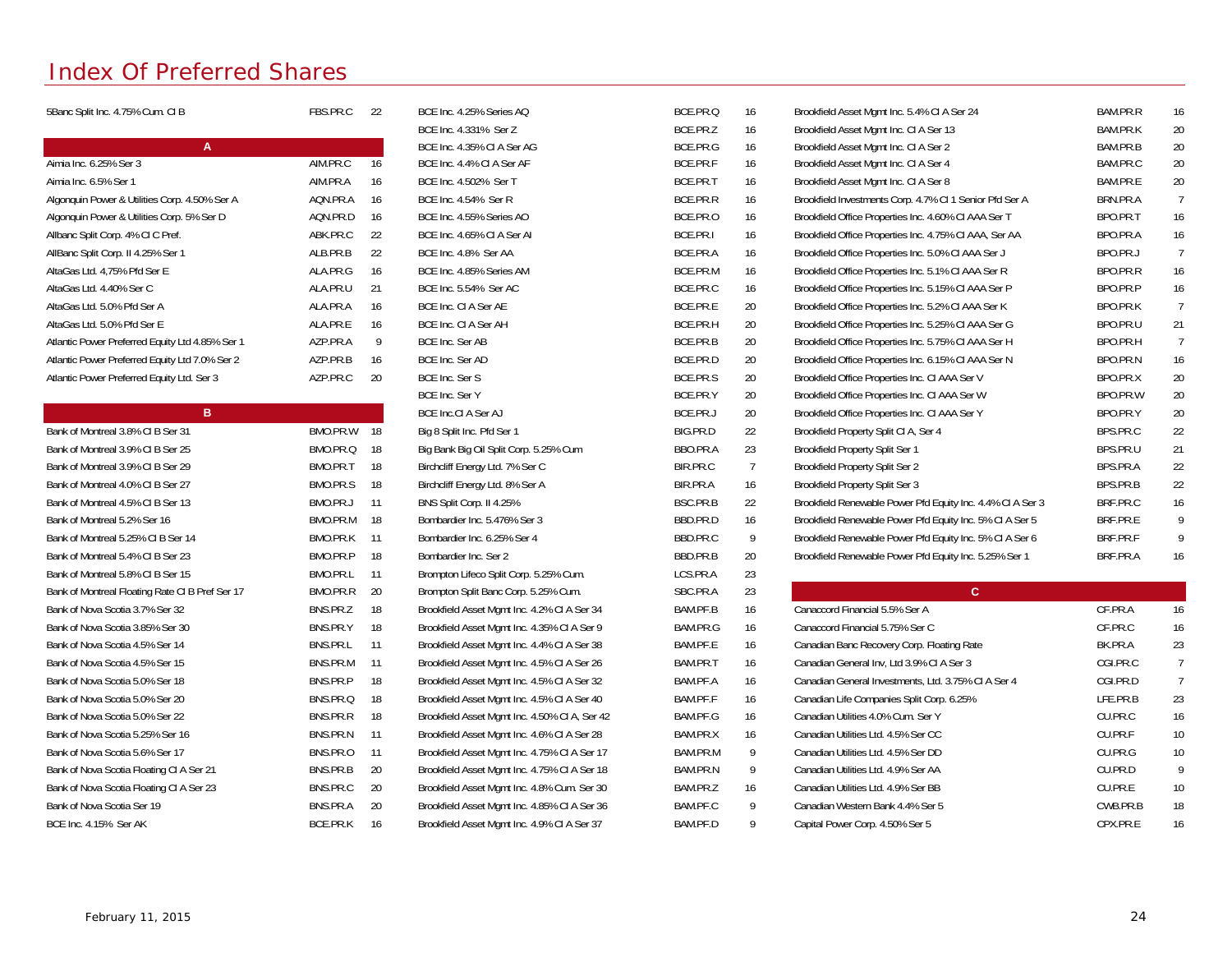| Capital Power Corp. 4.6% Ser 1                   | CPX.PR.A | 16    | Enbridge Inc. 4.40% Ser 5                   | ENB.PF.V | 21  | н                                              |
|--------------------------------------------------|----------|-------|---------------------------------------------|----------|-----|------------------------------------------------|
| Capital Power Corp. 4.60% Ser 3                  | CPX.PR.C | 16    | Enbridge Inc. 4.40% Ser 7                   | ENB.PR.J | 17  | HSBC Bank Canada 5.0% CI 1 Ser D               |
| Capstone Infrastructure Corp. 5.0% Ser A         | CSE.PR.A | 16    | Enbridge Inc. 4.40% Ser 9                   | ENB.PF.A | 17  | HSBC Bank Canada 5.1% CI 1 Ser C               |
| CIBC 3.75% CI A, Series 41                       | CM.PR.P  | 18    | Enbridge Inc. 5.5% Ser A                    | ENB.PR.A | 10  | Husky Energy Inc. 4.45% Ser 1                  |
| CIBC 3.9% CIA Ser 39                             | CM.PR.O  | 18    | Equitable Group Inc. 7.25% Ser 1 Pfd        | EQB.PR.C | 18  | Husky Energy Inc. 4.5% Ser 3                   |
| CIBC 5.4% CIA Ser 29                             | CM.PR.G  | 11    |                                             |          |     |                                                |
| CIBC 5.6% CI A Ser 27                            | CM.PR.E  | 11    | ÷.                                          |          |     |                                                |
| Co-operators General Insurance Co. 5% CI E Ser C | CCS.PR.C | $-11$ | Fairfax Financial Holdings Limited Series D | FFH.PR.D | 20  | IGM Financial Inc. 5.9% 1st Pfd Ser B          |
| CU Inc. 3.8% Ser 4                               | CIU.PR.C | -17   | Fairfax Financial Holdings Ltd. 4.75% Ser E | FFH.PR.E | -17 | Industrial Alliance 4.6% CI A Series B         |
| CU Inc. 4.6% Ser 1                               | CIU.PR.A | 10    | Fairfax Financial Holdings Ltd. 5.0% Ser G  | FFH.PR.G | 17  | Industrial Alliance Insurance & Financial Syc: |
|                                                  |          |       |                                             |          |     |                                                |

|                                        |          |      | Fairfax Financial Holdings Ltd. 5.0% Ser K      | FFH.PR.K |     | Innergex Renewable Energy Inc. 5.0% Ser A  |
|----------------------------------------|----------|------|-------------------------------------------------|----------|-----|--------------------------------------------|
| Dividend 15 Split Corp. 5.25% Cum.     | DFN.PR.A | - 23 | Fairfax Financial Holdings Ltd. 5.75% Ser C     | FFH.PR.C | -17 | Innergex Renewable Energy Inc. 5.75% Ser   |
| Dividend 15 Split Corp. II 5.25% Cum.  | DF.PR.A  | -23  | Financial 15 Split Corp. 5.25% Cum.             | FTN.PR.A | -23 | Intact Financial Corp. 4.2% Ser 1          |
| Dividend Growth Split Corp. 5.25% Cum. | DGS.PR.A | - 23 | Financial 15 Split Corp. II 5.25% Cum.          | FFN.PR.A | -23 | Intact Financial Corp. 4.2% Ser 3          |
| DREAM UnLtd. Corp. 7%, Ser 1           | DRM.PR.A |      | First Asset CanBanc Split Corp. 6.5% Cum.       | CBU.PR.A | -23 |                                            |
| Dundee Corp. 5%, Ser 4                 | DC.PR.C  |      | First National Financial Corp. 4.65% Cum. Ser 1 | FN.PR.A  | 17  |                                            |
| Dundee Corp. 6.75% Ser 2               | DC.PR.B  |      | Fortis Inc. 4.0% Ser K                          | FTS.PR.K | 17  | Laurentian Bank of Canada 4% CI A Ser 11   |
| Dundee Corp. Floating Ser 3            | DC.PR.D  | 20   | Fortis Inc. 4.1% Ser M                          | FTS.PR.M | 17  | Laurentian Bank of Canada 4.3% CI A Ser 1. |

|                                      |          |         | Fortis Inc. 4.75%, Ser J                      | FTS.PR.J | 10 | Loblaw Companies Ltd. 5.95% 2nd Pfd Ser A   |
|--------------------------------------|----------|---------|-----------------------------------------------|----------|----|---------------------------------------------|
| E-L Financial Corp. 4.75% Ser 2      | ELF.PR.G | 11      | Fortis Inc. 4.9% Ser E                        | FTS.PR.E |    |                                             |
| E-L Financial Corp. 5.3% Ser 1       | ELF.PR.F | 12      | Fortis Inc. 4.9% Ser F                        | FTS.PR.F | 10 | M                                           |
| E-L Financial Corp. 5.5% Ser 3       | ELF.PR.H | 12      | Fortis Inc. 5.25% Ser G                       | FTS.PR.G | 17 | M Split Corp. 7.5% Cum. Class I             |
| Element Financial 6.4% Ser E         | EFN.PR.E | 17      |                                               |          |    | M Split Corp. Class II Pref.                |
| Element Financial 6.5% Ser C         | EFN.PR.C | 17      | G                                             |          |    | Manulife Financial Corp. 3.8% CI 1 Ser 13   |
| Element Financial 6.6% Ser A         | EFN.PR.A | 17      | George Weston Ltd 5.8% Ser I                  | WN.PR.A  | 10 | Manulife Financial Corp. 3.80% CI, Ser 19   |
| Emera Inc. 4.10% First Pref. Ser C   | EMA.PR.C | 17      | George Weston Ltd. 4.75% Ser V                | WN.PR.E  | 10 | Manulife Financial Corp. 3.9% CI A Ser 15   |
| Emera Inc. 4.25% Ser F               | EMA.PR.F | 17      | George Weston Ltd. 5.2% Ser III               | WN.PR.C  | 10 | Manulife Financial Corp. 3.9% CI A Ser 17   |
| Emera Inc. 4.4% 1st Pfd Ser A        | EMA.PR.A | 17      | George Weston Ltd. 5.2% Ser IV                | WN.PR.D  | 10 | Manulife Financial Corp. 4.0% CI 1 Ser 11   |
| Emera Inc. 4.5% Ser E                | EMA.PR.E | $10 \,$ | Global Champions Split Corp. 4% CI A Ser 1    | GCS.PR.A | 22 | Manulife Financial Corp. 4.1% CI A Ser 1    |
| Enbridge Inc. 4% Ser 1               | ENB.PR.V | 21      | GMP Capital 5.5% Cum. Ser B                   | GMP.PR.B | 17 | Manulife Financial Corp. 4.2% Cl 1 Ser 3    |
| Enbridge Inc. 4.0% Cum. Ser B        | ENB.PR.B | 17      | Great-West Lifeco 5.4% Non-Cum. 1st Pfd Ser P | GWO.PR.P | 12 | Manulife Financial Corp. 4.4% CI 1 Ser 5    |
| Enbridge Inc. 4.0% Cum. Ser D        | ENB.PR.D | 17      | Great-West Lifeco Inc. 3.65% 1st Pfd Ser N    | GWO.PR.N | 18 | Manulife Financial Corp. 4.40% CI 1 Ser 9   |
| Enbridge Inc. 4.0% Cum. Ser F        | ENB.PR.F | 17      | Great-West Lifeco Inc. 4.5% 1st Pfd Ser I     | GWO.PR.I | 12 | Manulife Financial Corp. 4.5% CI A Ser 3    |
| Enbridge Inc. 4.0% Cum. Ser H        | ENB.PR.H | 17      | Great-West Lifeco Inc. 4.8% Ser R             | GWO.PR.R | 13 | Manulife Financial Corp. 4.6% Non-Cum. Cl   |
| Enbridge Inc. 4.0% Cum. Ser J (US\$) | ENB.PR.U | 21      | Great-West Lifeco Inc. 4.85% 1st Pfd Ser H    | GWO.PR.H | 12 | Manulife Financial Corp. 4.65% CI A Ser 2   |
| Enbridge Inc. 4.0% Ser 3             | ENB.PR.Y | 17      | Great-West Lifeco Inc. 5.15% Ser Q            | GWO.PR.Q | 12 |                                             |
| Enbridge Inc. 4.0% Ser L             | ENB.PF.U | 21      | Great-West Lifeco Inc. 5.2% 1st Pfd Ser G     | GWO.PR.G | 12 | N                                           |
| Enbridge Inc. 4.0% Ser N             | ENB.PR.N | 17      | Great-West Lifeco Inc. 5.25% 1st Pfd Ser S    | GWO.PR.S | 12 | National Bank of Canada 3.80% Ser 28        |
| Enbridge Inc. 4.0% Ser P             | ENB.PR.P | 17      | Great-West Lifeco Inc. 5.65% 1st Pfd Ser L    | GWO.PR.L | 12 | National Bank of Canada 3.90% Ser 32        |
| Enbridge Inc. 4.0% Ser R             | ENB.PR.T | 17      | Great-West Lifeco Inc. 5.8% 1st Pfd Ser M     | GWO.PR.M | 12 | National Bank of Canada 4.1% 1st Pfd Ser 3  |
| Enbridge Inc. 4.40% Ser 11           | ENB.PF.C | 17      | Great-West Lifeco Inc. 5.9% 1st Pfd Ser F     | GWO.PR.F | 12 | National Bank of Canada 6% 1st Pfd Ser 20   |
| Enbridge Inc. 4.40% Ser 13           | ENB.PF.E | 17      |                                               |          |    | New Commerce Split Corp. 7.5% Cum. Class    |
| Enbridge Inc. 4.40% Ser 15           | ENB.PF.G | 17      |                                               |          |    | New Commerce Split Corp. Class II Preferred |

| Enbridge Inc. 4.40% Ser 5            |  |
|--------------------------------------|--|
| Enbridge Inc. 4.40% Ser 7            |  |
| Enbridge Inc. 4.40% Ser 9            |  |
| Enbridge Inc. 5.5% Ser A             |  |
| Equitable Group Inc. 7.25% Ser 1 Pfd |  |

| FNR PF V | 21 |
|----------|----|
| FNB.PR.J | 17 |
| FNR PF A | 17 |
| FNB.PR.A | 10 |
| FOB PR.C | 18 |

| CIBC 5.6% CI A Ser 27                            | CM.PR.E  | -11             |                                                 |          |                 |                                                                |          |    |
|--------------------------------------------------|----------|-----------------|-------------------------------------------------|----------|-----------------|----------------------------------------------------------------|----------|----|
| Co-operators General Insurance Co. 5% CI E Ser C | CCS.PR.C | -11             | Fairfax Financial Holdings Limited Series D     | FFH.PR.D | 20              | IGM Financial Inc. 5.9% 1st Pfd Ser B                          | IGM.PR.B | 13 |
| CU Inc. 3.8% Ser 4                               | CIU.PR.C | 17              | Fairfax Financial Holdings Ltd. 4.75% Ser E     | FFH.PR.E | 17              | Industrial Alliance 4.6% CI A Series B                         | IAG.PR.A | 13 |
| CU Inc. 4.6% Ser 1                               | CIU.PR.A | 10 <sup>°</sup> | Fairfax Financial Holdings Ltd. 5.0% Ser G      | FFH.PR.G | 17              | Industrial Alliance Insurance & Financial Sycs 4.3% CI A Ser G | IAG.PR.G | 18 |
|                                                  |          |                 | Fairfax Financial Holdings Ltd. 5.0% Ser I      | FFH.PR.I | 17              | Industrial Alliance Insurance & Financial Sycs 5.9% CI A Ser F | IAG.PR.F | 13 |
| D                                                |          |                 | Fairfax Financial Holdings Ltd. 5.0% Ser K      | FFH.PR.K | 17              | Innergex Renewable Energy Inc. 5.0% Ser A                      | INE.PR.A | 17 |
| Dividend 15 Split Corp. 5.25% Cum.               | DFN.PR.A | 23              | Fairfax Financial Holdings Ltd. 5.75% Ser C     | FFH.PR.C | 17              | Innergex Renewable Energy Inc. 5.75% Ser C                     | INE.PR.C | 11 |
| Dividend 15 Split Corp. II 5.25% Cum.            | DF.PR.A  | 23              | Financial 15 Split Corp. 5.25% Cum.             | FTN.PR.A | 23              | Intact Financial Corp. 4.2% Ser 1                              | IFC.PR.A | 18 |
| Dividend Growth Split Corp. 5.25% Cum.           | DGS.PR.A | 23              | Financial 15 Split Corp. II 5.25% Cum.          | FFN.PR.A | 23              | Intact Financial Corp. 4.2% Ser 3                              | IFC.PR.C | 18 |
| DREAM UnLtd. Corp. 7%, Ser 1                     | DRM.PR.A |                 | First Asset CanBanc Split Corp. 6.5% Cum.       | CBU.PR.A | 23              |                                                                |          |    |
| Dundee Corp. 5%, Ser 4                           | DC.PR.C  |                 | First National Financial Corp. 4.65% Cum. Ser 1 | FN.PR.A  | 17              |                                                                |          |    |
| Dundee Corp. 6.75% Ser 2                         | DC.PR.B  | 17              | Fortis Inc. 4.0% Ser K                          | FTS.PR.K | 17              | Laurentian Bank of Canada 4% CI A Ser 11                       | LB.PR.F  | 18 |
| Dundee Corp. Floating Ser 3                      | DC.PR.D  | 20              | Fortis Inc. 4.1% Ser M                          | FTS.PR.M | 17              | Laurentian Bank of Canada 4.3% CI A Ser 13                     | LB.PR.H  | 18 |
|                                                  |          |                 | Fortis Inc. 4.25% Ser H                         | FTS.PR.H | 17              | Life & Banc Split Corp. 5.25% Cum.                             | LBS.PR.A | 23 |
| E.                                               |          |                 | Fortis Inc. 4.75%, Ser J                        | FTS.PR.J | 10              | Loblaw Companies Ltd. 5.95% 2nd Pfd Ser A                      | L.PR.A   |    |
| E-L Financial Corp. 4.75% Ser 2                  | ELF.PR.G | 11              | Fortis Inc. 4.9% Ser E                          | FTS.PR.E |                 |                                                                |          |    |
| E-L Financial Corp. 5.3% Ser 1                   | ELF.PR.F | 12              | Fortis Inc. 4.9% Ser F                          | FTS.PR.F | 10 <sup>°</sup> | M'                                                             |          |    |
| E-L Financial Corp. 5.5% Ser 3                   | ELF.PR.H | 12              | Fortis Inc. 5.25% Ser G                         | FTS.PR.G |                 | M Split Corp. 7.5% Cum. Class I                                | XMF.PR.B | 23 |

| Element Financial 6.5% Ser C         | EFN.PR.C | -17 | G                                             |          |                   | Manulife Financial Corp. 3.8% CI 1 Ser 13          | MFC.PR.K | 18 |
|--------------------------------------|----------|-----|-----------------------------------------------|----------|-------------------|----------------------------------------------------|----------|----|
| Element Financial 6.6% Ser A         | EFN.PR.A | 17  | George Weston Ltd 5.8% Ser I                  | WN.PR.A  | 10                | Manulife Financial Corp. 3.80% CI, Ser 19          | MFC.PR.N | 18 |
| Emera Inc. 4.10% First Pref. Ser C   | EMA.PR.C | 17  | George Weston Ltd. 4.75% Ser V                | WN.PR.E  | 10 <sup>°</sup>   | Manulife Financial Corp. 3.9% CI A Ser 15          | MFC.PR.L | 18 |
| Emera Inc. 4.25% Ser F               | EMA.PR.F | 17  | George Weston Ltd. 5.2% Ser III               | WN.PR.C  | 10 <sup>°</sup>   | Manulife Financial Corp. 3.9% CI A Ser 17          | MFC.PR.M | 18 |
| Emera Inc. 4.4% 1st Pfd Ser A        | EMA.PR.A | 17  | George Weston Ltd. 5.2% Ser IV                | WN.PR.D  | 10                | Manulife Financial Corp. 4.0% CI 1 Ser 11          | MFC.PR.J | 18 |
| Emera Inc. 4.5% Ser E                | EMA.PR.E | 10  | Global Champions Split Corp. 4% CI A Ser 1    | GCS.PR.A | 22                | Manulife Financial Corp. 4.1% CI A Ser 1           | MFC.PR.A | 8  |
| Enbridge Inc. 4% Ser 1               | ENB.PR.V | -21 | GMP Capital 5.5% Cum. Ser B                   | GMP.PR.B | 17                | Manulife Financial Corp. 4.2% CI 1 Ser 3           | MFC.PR.F | 18 |
| Enbridge Inc. 4.0% Cum. Ser B        | ENB.PR.B | 17  | Great-West Lifeco 5.4% Non-Cum. 1st Pfd Ser P | GWO.PR.P | 12                | Manulife Financial Corp. 4.4% CI 1 Ser 5           | MFC.PR.G | 18 |
| Enbridge Inc. 4.0% Cum. Ser D        | ENB.PR.D | 17  | Great-West Lifeco Inc. 3.65% 1st Pfd Ser N    | GWO.PR.N | 18                | Manulife Financial Corp. 4.40% CI 1 Ser 9          | MFC.PR.I | 18 |
| Enbridge Inc. 4.0% Cum. Ser F        | ENB.PR.F | 17  | Great-West Lifeco Inc. 4.5% 1st Pfd Ser I     | GWO.PR.I | $12 \overline{ }$ | Manulife Financial Corp. 4.5% CI A Ser 3           | MFC.PR.C | 13 |
| Enbridge Inc. 4.0% Cum. Ser H        | ENB.PR.H | -17 | Great-West Lifeco Inc. 4.8% Ser R             | GWO.PR.R | 13                | Manulife Financial Corp. 4.6% Non-Cum. Cl 1        | MFC.PR.H | 18 |
| Enbridge Inc. 4.0% Cum. Ser J (US\$) | ENB.PR.U | -21 | Great-West Lifeco Inc. 4.85% 1st Pfd Ser H    | GWO.PR.H | 12                | Manulife Financial Corp. 4.65% CI A Ser 2          | MFC.PR.B | 13 |
| Enbridge Inc. 4.0% Ser 3             | ENB.PR.Y | 17  | Great-West Lifeco Inc. 5.15% Ser Q            | GWO.PR.Q | 12                |                                                    |          |    |
| Enbridge Inc. 4.0% Ser L             | ENB.PF.U | 21  | Great-West Lifeco Inc. 5.2% 1st Pfd Ser G     | GWO.PR.G | 12                | N                                                  |          |    |
| Enbridge Inc. 4.0% Ser N             | ENB.PR.N | 17  | Great-West Lifeco Inc. 5.25% 1st Pfd Ser S    | GWO.PR.S | 12                | National Bank of Canada 3.80% Ser 28               | NA.PR.Q  | 18 |
| Enbridge Inc. 4.0% Ser P             | ENB.PR.P | 17  | Great-West Lifeco Inc. 5.65% 1st Pfd Ser L    | GWO.PR.L | $12^{\circ}$      | National Bank of Canada 3.90% Ser 32               | NA.PR.W  | 18 |
| Enbridge Inc. 4.0% Ser R             | ENB.PR.T | 17  | Great-West Lifeco Inc. 5.8% 1st Pfd Ser M     | GWO.PR.M | 12                | National Bank of Canada 4.1% 1st Pfd Ser 30        | NA.PR.S  | 18 |
| Enbridge Inc. 4.40% Ser 11           | ENB.PF.C | 17  | Great-West Lifeco Inc. 5.9% 1st Pfd Ser F     | GWO.PR.F | 12                | National Bank of Canada 6% 1st Pfd Ser 20          | NA.PR.M  | 13 |
| Enbridge Inc. 4.40% Ser 13           | ENB.PF.E | 17  |                                               |          |                   | New Commerce Split Corp. 7.5% Cum. Class I Pfd     | YCM.PR.A | 23 |
| Enbridge Inc. 4.40% Ser 15           | ENB.PF.G | 17  |                                               |          |                   | New Commerce Split Corp. Class II Preferred Shares | YCM.PR.B | 23 |
|                                      |          |     |                                               |          |                   |                                                    |          |    |

| Capital Power Corp. 4.6% Ser 1           | CPX.PR.A |    | Enbridge Inc. 4.40% Ser 5            | ENB.PF.V | 21 |                                  |          |     |
|------------------------------------------|----------|----|--------------------------------------|----------|----|----------------------------------|----------|-----|
| Capital Power Corp. 4.60% Ser 3          | CPX.PR.C | 16 | Enbridge Inc. 4.40% Ser 7            | FNB.PR.J |    | HSBC Bank Canada 5.0% CI 1 Ser D | HSB.PR.D | -13 |
| Capstone Infrastructure Corp. 5.0% Ser A | CSE.PR.A |    | Enbridge Inc. 4.40% Ser 9            | FNB.PF.A |    | HSBC Bank Canada 5.1% CI 1 Ser C | HSB.PR.C | -13 |
| CIBC 3.75% CI A. Series 41               | CM.PR.P  |    | Enbridge Inc. 5.5% Ser A             | ENB.PR.A |    | Husky Energy Inc. 4.45% Ser 1    | HSF.PR.A | 17  |
| CIBC 3.9% CI A Ser 39                    | CM.PR.O  |    | Equitable Group Inc. 7.25% Ser 1 Pfd | EQB.PR.C |    | Husky Energy Inc. 4.5% Ser 3     | HSE.PR.C | 17  |

| CIBC 5.6% CI A Ser 27                            | CM.PR.E  | 11  |                                                 |          |    |                                                                |          |    |
|--------------------------------------------------|----------|-----|-------------------------------------------------|----------|----|----------------------------------------------------------------|----------|----|
| Co-operators General Insurance Co. 5% CI E Ser C | CCS.PR.C | 11  | Fairfax Financial Holdings Limited Series D     | FFH.PR.D | 20 | IGM Financial Inc. 5.9% 1st Pfd Ser B                          | IGM.PR.B | 13 |
| CU Inc. 3.8% Ser 4                               | CIU.PR.C | 17  | Fairfax Financial Holdings Ltd. 4.75% Ser E     | FFH.PR.E | 17 | Industrial Alliance 4.6% CI A Series B                         | IAG.PR.A | 13 |
| CU Inc. 4.6% Ser 1                               | CIU.PR.A | 10  | Fairfax Financial Holdings Ltd. 5.0% Ser G      | FFH.PR.G | 17 | Industrial Alliance Insurance & Financial Svcs 4.3% CI A Ser G | IAG.PR.G | 18 |
|                                                  |          |     | Fairfax Financial Holdings Ltd. 5.0% Ser I      | FFH.PR.I | 17 | Industrial Alliance Insurance & Financial Sycs 5.9% CI A Ser F | IAG.PR.F | 13 |
| D.                                               |          |     | Fairfax Financial Holdings Ltd. 5.0% Ser K      | FFH.PR.K | 17 | Innergex Renewable Energy Inc. 5.0% Ser A                      | INE.PR.A | 17 |
| Dividend 15 Split Corp. 5.25% Cum.               | DFN.PR.A | 23  | Fairfax Financial Holdings Ltd. 5.75% Ser C     | FFH.PR.C | 17 | Innergex Renewable Energy Inc. 5.75% Ser C                     | INE.PR.C | 11 |
| Dividend 15 Split Corp. II 5.25% Cum.            | DF.PR.A  | 23  | Financial 15 Split Corp. 5.25% Cum.             | FTN.PR.A | 23 | Intact Financial Corp. 4.2% Ser 1                              | IFC.PR.A | 18 |
| Dividend Growth Split Corp. 5.25% Cum.           | DGS.PR.A | -23 | Financial 15 Split Corp. II 5.25% Cum.          | FFN.PR.A | 23 | Intact Financial Corp. 4.2% Ser 3                              | IFC.PR.C | 18 |
| DREAM UnLtd. Corp. 7%, Ser 1                     | DRM.PR.A |     | First Asset CanBanc Split Corp. 6.5% Cum.       | CBU.PR.A | 23 |                                                                |          |    |
| Dundee Corp. 5%, Ser 4                           | DC.PR.C  |     | First National Financial Corp. 4.65% Cum. Ser 1 | FN.PR.A  | 17 |                                                                |          |    |
| Dundee Corp. 6.75% Ser 2                         | DC.PR.B  | 17  | Fortis Inc. 4.0% Ser K                          | FTS.PR.K | 17 | Laurentian Bank of Canada 4% CI A Ser 11                       | LB.PR.F  | 18 |
| Dundee Corp. Floating Ser 3                      | DC.PR.D  | 20  | Fortis Inc. 4.1% Ser M                          | FTS.PR.M | 17 | Laurentian Bank of Canada 4.3% CI A Ser 13                     | LB.PR.H  | 18 |
|                                                  |          |     | Fortis Inc. 4.25% Ser H                         | FTS.PR.H | 17 | Life & Banc Split Corp. 5.25% Cum.                             | LBS.PR.A | 23 |

| E-L FINANCIAI COrp. 4.75% Ser Z             | ELF.PR.G        | $\perp$ | FORUS INC. 4.9% Ser E                                                                                                                                                                                                                                                                                                       | FIS.PR.E        |                   |                                             |          |    |
|---------------------------------------------|-----------------|---------|-----------------------------------------------------------------------------------------------------------------------------------------------------------------------------------------------------------------------------------------------------------------------------------------------------------------------------|-----------------|-------------------|---------------------------------------------|----------|----|
| E-L Financial Corp. 5.3% Ser 1              | ELF.PR.F        | 12      | Fortis Inc. 4.9% Ser F                                                                                                                                                                                                                                                                                                      | FTS.PR.F        | 10 <sup>°</sup>   | M                                           |          |    |
| E-L Financial Corp. 5.5% Ser 3              | ELF.PR.H        | 12      | Fortis Inc. 5.25% Ser G                                                                                                                                                                                                                                                                                                     | FTS.PR.G        | 17                | M Split Corp. 7.5% Cum. Class I             | XMF.PR.B | 23 |
| Element Financial 6.4% Ser E                | EFN.PR.E        | 17      |                                                                                                                                                                                                                                                                                                                             |                 |                   | M Split Corp. Class II Pref.                | XMF.PR.C | 23 |
| Element Financial 6.5% Ser C                | EFN.PR.C        | -17     | G.                                                                                                                                                                                                                                                                                                                          |                 |                   | Manulife Financial Corp. 3.8% CI 1 Ser 13   | MFC.PR.K | 18 |
| Element Financial 6.6% Ser A                | EFN.PR.A        | 17      | George Weston Ltd 5.8% Ser I                                                                                                                                                                                                                                                                                                | WN.PR.A         | 10                | Manulife Financial Corp. 3.80% CI, Ser 19   | MFC.PR.N | 18 |
| Emera Inc. 4.10% First Pref. Ser C          | EMA.PR.C        | 17      | George Weston Ltd. 4.75% Ser V                                                                                                                                                                                                                                                                                              | WN.PR.E         | 10                | Manulife Financial Corp. 3.9% CI A Ser 15   | MFC.PR.L | 18 |
| Emera Inc. 4.25% Ser F                      | EMA.PR.F        | 17      | George Weston Ltd. 5.2% Ser III                                                                                                                                                                                                                                                                                             | WN.PR.C         | 10                | Manulife Financial Corp. 3.9% CI A Ser 17   | MFC.PR.M | 18 |
| Emera Inc. 4.4% 1st Pfd Ser A               | EMA.PR.A        | 17      | George Weston Ltd. 5.2% Ser IV                                                                                                                                                                                                                                                                                              | WN.PR.D         | 10                | Manulife Financial Corp. 4.0% CI 1 Ser 11   | MFC.PR.J | 18 |
| Emera Inc. 4.5% Ser E                       | EMA.PR.E        | 10      | Global Champions Split Corp. 4% CI A Ser 1                                                                                                                                                                                                                                                                                  | GCS.PR.A        | 22                | Manulife Financial Corp. 4.1% CI A Ser 1    | MFC.PR.A | 8  |
| Enbridge Inc. 4% Ser 1                      | ENB.PR.V        | 21      | GMP Capital 5.5% Cum. Ser B                                                                                                                                                                                                                                                                                                 | GMP.PR.B        | 17                | Manulife Financial Corp. 4.2% CI 1 Ser 3    | MFC.PR.F | 18 |
| Enbridge Inc. 4.0% Cum. Ser B               | ENB.PR.B        | 17      | Great-West Lifeco 5.4% Non-Cum. 1st Pfd Ser P                                                                                                                                                                                                                                                                               | GWO.PR.P        | $12 \overline{ }$ | Manulife Financial Corp. 4.4% CI 1 Ser 5    | MFC.PR.G | 18 |
| Enbridge Inc. 4.0% Cum. Ser D               | ENB.PR.D        | 17      | Great-West Lifeco Inc. 3.65% 1st Pfd Ser N                                                                                                                                                                                                                                                                                  | GWO.PR.N        | 18                | Manulife Financial Corp. 4.40% CI 1 Ser 9   | MFC.PR.I | 18 |
| Enbridge Inc. 4.0% Cum. Ser F               | ENB.PR.F        | 17      | Great-West Lifeco Inc. 4.5% 1st Pfd Ser I                                                                                                                                                                                                                                                                                   | GWO.PR.I        | $12 \overline{ }$ | Manulife Financial Corp. 4.5% CI A Ser 3    | MFC.PR.C | 13 |
| Enbridge Inc. 4.0% Cum. Ser H               | ENB.PR.H        | 17      | Great-West Lifeco Inc. 4.8% Ser R                                                                                                                                                                                                                                                                                           | GWO.PR.R        | 13                | Manulife Financial Corp. 4.6% Non-Cum. Cl 1 | MFC.PR.H | 18 |
| Enbridge Inc. 4.0% Cum. Ser J (US\$)        | ENB.PR.U        | 21      | Great-West Lifeco Inc. 4.85% 1st Pfd Ser H                                                                                                                                                                                                                                                                                  | GWO.PR.H        | $12 \overline{ }$ | Manulife Financial Corp. 4.65% CI A Ser 2   | MFC.PR.B | 13 |
| $\Gamma$ abaidea lea - 4.00/ $\Gamma$ as 9. | <b>END DD V</b> | 17      | $C_{\text{total}}$ $M_{\text{out}}$ $\frac{1}{2}$ $\frac{1}{2}$ $\frac{1}{2}$ $\frac{1}{2}$ $\frac{1}{2}$ $\frac{1}{2}$ $\frac{1}{2}$ $\frac{1}{2}$ $\frac{1}{2}$ $\frac{1}{2}$ $\frac{1}{2}$ $\frac{1}{2}$ $\frac{1}{2}$ $\frac{1}{2}$ $\frac{1}{2}$ $\frac{1}{2}$ $\frac{1}{2}$ $\frac{1}{2}$ $\frac{1}{2}$ $\frac{1}{2}$ | C <sub>OM</sub> | 10                |                                             |          |    |

| EHDHUUR HIC. 4.0% SEL L    | LIND.PF.U | $\sqrt{1}$ | Gleat-West Lifeco IIIC. 5.2% TSL PIU Sel G | GWU.PR.G |                                                    |          |    |
|----------------------------|-----------|------------|--------------------------------------------|----------|----------------------------------------------------|----------|----|
| Enbridge Inc. 4.0% Ser N   | FNB.PR.N  |            | Great-West Lifeco Inc. 5.25% 1st Pfd Ser S | GWO.PR.S | National Bank of Canada 3.80% Ser 28               | NA.PR.O  | 18 |
| Enbridge Inc. 4.0% Ser P   | ENB.PR.P  |            | Great-West Lifeco Inc. 5.65% 1st Pfd Ser L | GWO.PR.L | National Bank of Canada 3.90% Ser 32               | NA.PR.W  | 18 |
| Enbridge Inc. 4.0% Ser R   | ENB.PR.T  |            | Great-West Lifeco Inc. 5.8% 1st Pfd Ser M  | GWO.PR.M | National Bank of Canada 4.1% 1st Pfd Ser 30        | NA.PR.S  | 18 |
| Enbridge Inc. 4.40% Ser 11 | ENB.PF.C  |            | Great-West Lifeco Inc. 5.9% 1st Pfd Ser F  | GWO.PR.F | National Bank of Canada 6% 1st Pfd Ser 20          | NA.PR.M  | 13 |
| Enbridge Inc. 4.40% Ser 13 | FNB.PF.F  | - 17       |                                            |          | New Commerce Split Corp. 7.5% Cum. Class I Pfd     | YCM.PR.A | 23 |
| Enbridge Inc. 4.40% Ser 15 | FNB.PF.G  |            |                                            |          | New Commerce Split Corp. Class II Preferred Shares | YCM.PR.B | 23 |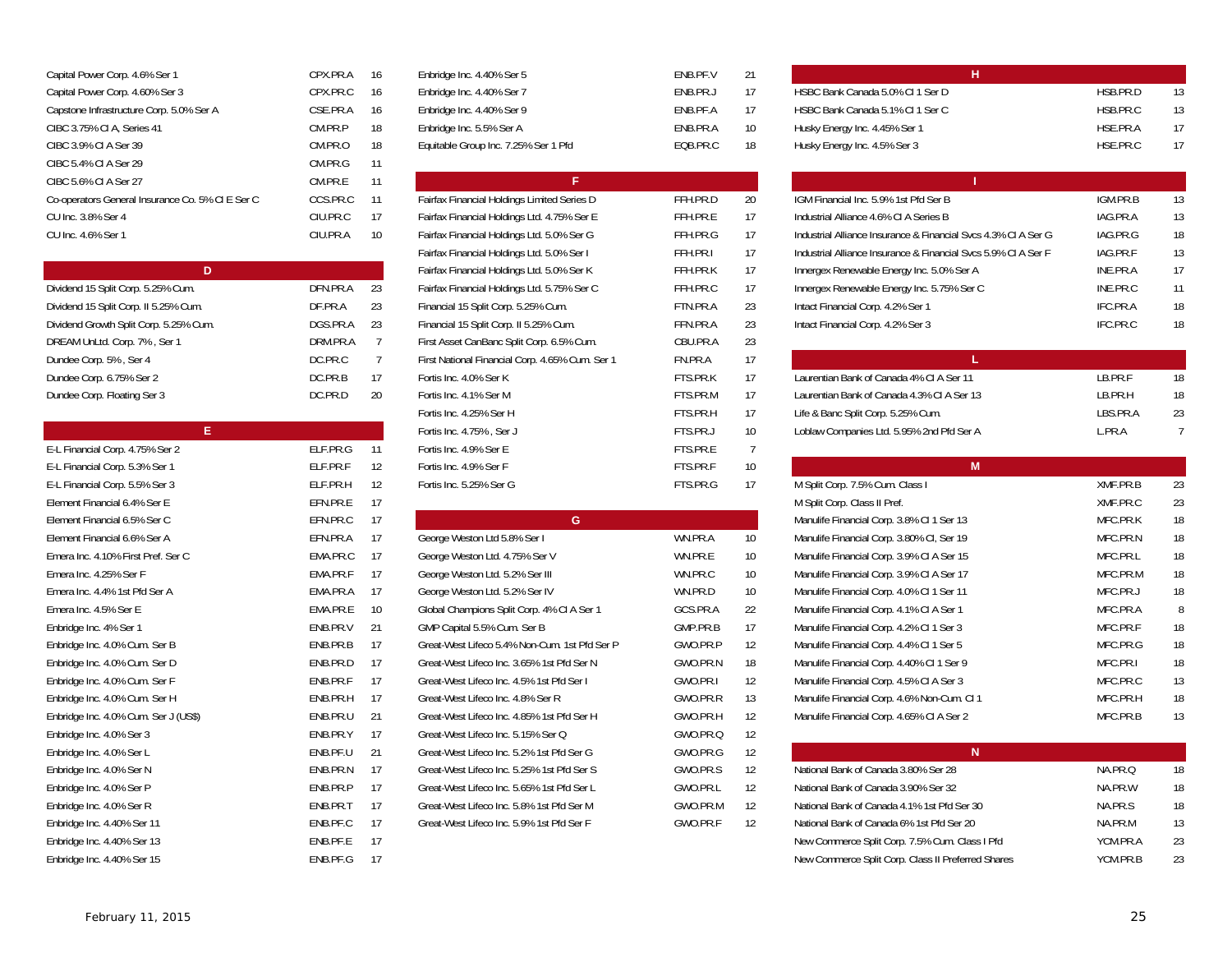| Newgrowth Corp. 5.25% Cum. CI B Ser 3             | NFW.PF |
|---------------------------------------------------|--------|
| Northland Power Inc. 5% Ser 3                     | NPI PR |
| Northland Power Preferred Equity Inc. 5.25% Ser 1 | NPI PR |
| Nova Scotia Power Inc. 5.9% Ser D                 | NSI PR |

| P                                                 |          |    | Royal Bank of Canada 4.6% Ser AC              | RY.PR.C  | 14 | TransCanada Corp. 4.6% 1st Pfd Ser 1     |
|---------------------------------------------------|----------|----|-----------------------------------------------|----------|----|------------------------------------------|
| Partners Value Split Ser 1                        | PVS.PR.A | 22 | Royal Bank of Canada 4.7% Ser AB              | RY.PR.B  | 14 | TransCanada Corp. Ser 2                  |
| Partners Value Split Ser 3                        | PVS.PR.B | 22 | Royal Bank of Canada 4.9% Ser W               | RY.PR.W  | 14 |                                          |
| Partners Value Split Ser 5                        | PVS.PR.C | 22 | Royal Bank of Canada 5% Ser AJ                | RY.PR.I  | 18 | U                                        |
| Partners Value Split Ser 6                        | PVS.PR.D | 22 | Royal Bank of Canada 5.6% Ser AL              | RY.PR.L  | 19 | U.S. Financial 15 Split Corp. 5.25%      |
| Pembina Pipeline Corporation 4.25% CI A, Ser 1    | PPL.PR.A | 17 | Royal Bank of Canada Floating Rate Ser AK     | RY.PR.K  | 20 |                                          |
| Pembina Pipeline Corporation 4.5% CI A, Ser 7     | PPL.PR.G | 17 |                                               |          |    | V                                        |
| Pembina Pipeline Corporation 4.70% CI A, Ser 3    | PPL.PR.C | 17 | <sub>S</sub>                                  |          |    | Valener Inc. 4.35% Ser A                 |
| Pembina Pipeline Corporation 5% CI A, Ser 5       | PPL.PR.E | 17 | S Split Corp. 5.25% Cum.                      | SBN.PR.A | 23 | Veresen Inc. 4.4% Cum Ser A              |
| Power Corp of Canada 1st Pfd 1986 Ser             | POW.PR.F | 20 | Shaw Communications 4.50% Cum. Ser A          | SJR.PR.A | 17 | Veresen Inc. 5.0% Cum Ser C              |
| Power Corp of Canada 5.0% 1st Pfd Ser D           | POW.PR.D | 13 | Sun Life Financial Inc. 3.9% Non-Cum. Ser 10R | SLF.PR.H | 19 |                                          |
| Power Corp of Canada 5.35% 1st Pfd Ser B          | POW.PR.B | 13 | Sun Life Financial Inc. 4.25% CI A Ser 12R    | SLF.PR.I | 19 | W                                        |
| Power Corp of Canada 5.6% 1st Pfd Ser A           | POW.PR.A | 13 | Sun Life Financial Inc. 4.35% CI A Ser 8R     | SLF.PR.G | 19 | Westcoast Energy Inc. 5.5% 1st Pfd Ser 7 |
| Power Corp of Canada 5.8% 1st Pfd Ser C           | POW.PR.C | 13 | Sun Life Financial Inc. 4.45% CI A Ser 3      | SLF.PR.C | 15 | Westcoast Energy Inc. 5.6% 1st Pfd Ser 8 |
| Power Corp. 5.6% Non-Cum. Ser G                   | POW.PR.G | 13 | Sun Life Financial Inc. 4.45% CI A Ser 4      | SLF.PR.D | 15 | World Financial Split Corp. 5.25% Cum.   |
| Power Financial Corp 1st Pfd Ser A                | PWF.PR.A | 20 | Sun Life Financial Inc. 4.5% CI A Ser 5       | SLF.PR.E | 15 |                                          |
| Power Financial Corp 4.20% Ser T                  | PWF.PR.T | 18 | Sun Life Financial Inc. 4.75% CI A Ser 1      | SLF.PR.A | 15 |                                          |
| Power Financial Corp 4.4% 1st Pfd Series P        | PWF.PR.P | 18 | Sun Life Financial Inc. 4.8% CI A Ser 2       | SLF.PR.B | 15 |                                          |
| Power Financial Corp 4.95% 1st Pfd Ser K          | PWF.PR.K | 14 |                                               |          |    |                                          |
| Power Financial Corp 5.1% 1st Pfd Ser L           | PWF.PR.L | 14 | $\mathsf{T}$                                  |          |    |                                          |
| Power Financial Corp 5.25% 1st Pfd Ser E          | PWF.PR.F | 13 | Talisman Energy 4.2% Cumulative 1st Preferred | TLM.PR.A | 17 |                                          |
| Power Financial Corp 5.5% 1st Pfd Ser D           | PWF.PR.E | 13 | TD Bank 3.75% CI A, Ser 5                     | TD.PF.C  | 19 |                                          |
| Power Financial Corp 5.75% 1st Pfd Ser H          | PWF.PR.H | 13 | TD Bank 3.8% CI A 1st Pfd Ser 3               | TD.PF.B  | 19 |                                          |
| Power Financial Corp 5.8% 1st Pfd Ser O           | PWF.PR.O | 14 | TD Bank 3.9% CI A 1st Pfd Ser 1               | TD.PF.A  | 19 |                                          |
| Power Financial Corp 5.9% 1st Pfd Ser F           | PWF.PR.G | 13 | TD Bank 5.0% CI A 1st Pfd Ser S               | TD.PR.S  | 19 |                                          |
| Power Financial Corp 6.0% 1st Pfd Ser I           | PWF.PR.I | 14 | TD Bank 5.1% CI A 1st Pfd Ser Y               | TD.PR.Y  | 19 |                                          |
| Power Financial Corp. 4.80% Cum Ser S             | PWF.PR.S | 14 | TD Bank 5.25% CI A 1st Pfd Ser P              | TD.PR.P  | 15 |                                          |
| Power Financial Corp. 5.5% Non-Cum. 1st Pfd Ser R | PWF.PR.R | 14 | TD Bank 5.6% CI A 1st Pfd Ser Q               | TD.PR.Q  | 15 |                                          |
| Premium Income Corp 5.75% Cum.                    | PIC.PR.A | 23 | TD Bank 5.6% CI A 1st Pfd Ser R               | TD.PR.R  | 15 |                                          |
| Prime Dividend Corp. Cum. Floating Rate Preferred | PDV.PR.A | 23 | TD Bank Floating Rate CI A 1st Pref Ser T     | TD.PR.T  | 20 |                                          |

| R                                |          |    |
|----------------------------------|----------|----|
| R Split III Corp. CI B Pref.     | RBS PR B | 22 |
| Rona 5.25% Cum. CI A Ser 6       | RON.PR.A | 17 |
| Royal Bank of Canada 3.6% Ser BD | RY PR.J  | 19 |
| Royal Bank of Canada 3.9% Ser BB | RY PR H  | 18 |
| Royal Bank of Canada 4% Ser AZ   | RY PR 7  | 19 |
|                                  |          |    |

| Newgrowth Corp. 5.25% Cum. CI B Ser 3             | NEW.PR.D 22 |    | Royal Bank of Canada 4.45% Ser AA         | RY.PR.A | 14 | TransAlta Corp. 5,3% Ser G            | TA.PR.J  | 18 |
|---------------------------------------------------|-------------|----|-------------------------------------------|---------|----|---------------------------------------|----------|----|
| Northland Power Inc. 5% Ser 3                     | NPI.PR.C    | 17 | Royal Bank of Canada 4.45% Ser AF         | RY.PR.F | 14 | TransCanada Corp. 4% Ser 7            | TRP.PR.D | 18 |
| Northland Power Preferred Equity Inc. 5.25% Ser 1 | NPI.PR.A    | 17 | Royal Bank of Canada 4.5% Ser AD          | RY.PR.D | 14 | TransCanada Corp. 4.0% 1st Pfd Ser 3  | TRP.PR.B | 18 |
| Nova Scotia Power Inc. 5.9% Ser D                 | NSI.PR.D    |    | Royal Bank of Canada 4.5% Ser AE          | RY.PR.E | 14 | TransCanada Corp. 4.25% 1st Pfd Ser 9 | TRP.PR.E | 18 |
|                                                   |             |    | Royal Bank of Canada 4.5% Ser AG          | RY.PR.G | 14 | TransCanada Corp. 4.4% 1st Pfd Ser 5  | TRP.PR.C | 18 |
| P.                                                |             |    | Royal Bank of Canada 4.6% Ser AC          | RY.PR.C | 14 | TransCanada Corp. 4.6% 1st Pfd Ser 1  | TRP.PR.A | 18 |
| Partners Value Split Ser 1                        | PVS.PR.A    | 22 | Royal Bank of Canada 4.7% Ser AB          | RY.PR.B | 14 | TransCanada Corp. Ser 2               | TRP.PR.F | 20 |
| Partners Value Split Ser 3                        | PVS.PR.B    | 22 | Royal Bank of Canada 4.9% Ser W           | RY.PR.W | 14 |                                       |          |    |
| Partners Value Split Ser 5                        | PVS.PR.C    | 22 | Royal Bank of Canada 5% Ser AJ            | RY.PR.I | 18 | U.                                    |          |    |
| Partners Value Split Ser 6                        | PVS.PR.D    | 22 | Royal Bank of Canada 5.6% Ser AL          | RY.PR.L | 19 | U.S. Financial 15 Split Corp. 5.25%   | FTU.PR.B | 23 |
| Pembina Pipeline Corporation 4.25% CI A, Ser 1    | PPL.PR.A    | 17 | Royal Bank of Canada Floating Rate Ser AK | RY.PR.K | 20 |                                       |          |    |
|                                                   |             |    |                                           |         |    |                                       |          |    |

| Pembina Pipeline Corporation 4.70% CI A, Ser 3 | PPL.PR.C    | 17   | <sub>S</sub>                                  |           |    | Valener Inc. 4.35% Ser A                 |
|------------------------------------------------|-------------|------|-----------------------------------------------|-----------|----|------------------------------------------|
| Pembina Pipeline Corporation 5% CI A, Ser 5    | PPL.PR.E    | 17   | S Split Corp. 5.25% Cum.                      | SBN.PR.A  | 23 | Veresen Inc. 4.4% Cum Ser A              |
| Power Corp of Canada 1st Pfd 1986 Ser          | POW.PR.F 20 |      | Shaw Communications 4.50% Cum. Ser A          | S.JR.PR.A | 17 | Veresen Inc. 5.0% Cum Ser C              |
| Power Corp of Canada 5.0% 1st Pfd Ser D        | POW.PR.D    | 13   | Sun Life Financial Inc. 3.9% Non-Cum. Ser 10R | SLF.PR.H  | 19 |                                          |
| Power Corp of Canada 5.35% 1st Pfd Ser B       | POW.PR.B    | 13   | Sun Life Financial Inc. 4.25% CLA Ser 12R     | SLE.PR.I  | 19 | W                                        |
| Power Corp of Canada 5.6% 1st Pfd Ser A        | POW.PR.A 13 |      | Sun Life Financial Inc. 4.35% CI A Ser 8R     | SLE.PR.G  | 19 | Westcoast Energy Inc. 5.5% 1st Pfd Ser 7 |
| Power Corp of Canada 5.8% 1st Pfd Ser C        | POW.PR.C 13 |      | Sun Life Financial Inc. 4.45% CI A Ser 3      | SLF.PR.C  | 15 | Westcoast Energy Inc. 5.6% 1st Pfd Ser 8 |
| Power Corp. 5.6% Non-Cum. Ser G                | POW.PR.G    | - 13 | Sun Life Financial Inc. 4.45% CLA Ser 4       | SLF.PR.D  | 15 | World Financial Split Corp. 5.25% Cum.   |
| Power Financial Corp 1st Pfd Ser A             | PWF.PR.A    | - 20 | Sun Life Financial Inc. 4.5% CI A Ser 5       | SLE.PR.F  | 15 |                                          |
| Power Financial Corp 4.20% Ser T               | PWF.PR.T    | 18   | Sun Life Financial Inc. 4.75% CI A Ser 1      | SLF.PR.A  | 15 |                                          |
| Power Financial Corp 4.4% 1st Pfd Series P     | PWF.PR.P    | 18   | Sun Life Financial Inc. 4.8% CI A Ser 2       | SLE.PR.B  | 15 |                                          |

| Power Financial Corp 5.1% 1st Pfd Ser L           | PWF.PR.L | 14 |                                                   |          |    |
|---------------------------------------------------|----------|----|---------------------------------------------------|----------|----|
| Power Financial Corp 5.25% 1st Pfd Ser E          | PWF.PR.F | 13 | Talisman Energy 4.2% Cumulative 1st Preferred     | TLM.PR.A | 17 |
| Power Financial Corp 5.5% 1st Pfd Ser D           | PWF.PR.E | 13 | TD Bank 3.75% CI A, Ser 5                         | TD.PF.C  | 19 |
| Power Financial Corp 5.75% 1st Pfd Ser H          | PWF.PR.H | 13 | TD Bank 3.8% CI A 1st Pfd Ser 3                   | TD.PF.B  | 19 |
| Power Financial Corp 5.8% 1st Pfd Ser O           | PWF.PR.O | 14 | TD Bank 3.9% CI A 1st Pfd Ser 1                   | TD.PF.A  | 19 |
| Power Financial Corp 5.9% 1st Pfd Ser F           | PWF.PR.G | 13 | TD Bank 5.0% CI A 1st Pfd Ser S                   | TD.PR.S  | 19 |
| Power Financial Corp 6.0% 1st Pfd Ser I           | PWF.PR.I | 14 | TD Bank 5.1% CI A 1st Pfd Ser Y                   | TD.PR.Y  | 19 |
| Power Financial Corp. 4.80% Cum Ser S             | PWF.PR.S | 14 | TD Bank 5.25% CI A 1st Pfd Ser P                  | TD.PR.P  | 15 |
| Power Financial Corp. 5.5% Non-Cum. 1st Pfd Ser R | PWF.PR.R | 14 | TD Bank 5.6% CI A 1st Pfd Ser Q                   | TD.PR.Q  | 15 |
| Premium Income Corp 5.75% Cum.                    | PIC.PR.A | 23 | TD Bank 5.6% CI A 1st Pfd Ser R                   | TD.PR.R  | 15 |
| Prime Dividend Corp. Cum. Floating Rate Preferred | PDV.PR.A | 23 | TD Bank Floating Rate CI A 1st Pref Ser T         | TD.PR.T  | 20 |
|                                                   |          |    | TD Bank Floating Rate CI A 1st Pref Ser Z         | TD.PR.Z  | 20 |
| R.                                                |          |    | TD Split Inc. 4.75% Cum.                          | TDS.PR.C | 22 |
| R Split III Corp. CI B Pref.                      | RBS.PR.B | 22 | TDb Split Corp. 5.25% Preferred Equity Share Cum. | XTD.PR.A | 23 |
| Rona 5.25% Cum. CI A Ser 6                        | RON.PR.A | 17 | Thomson Reuters Corp Ser II                       | TRI.PR.B | 20 |
| Royal Bank of Canada 3.6% Ser BD                  | RY.PR.J  | 19 | TransAlta Corp. 4.6% 1st Pfd Ser A                | TA.PR.D  | 17 |
| Royal Bank of Canada 3.9% Ser BB                  | RY.PR.H  | 18 | TransAlta Corp. 4.6% 1st Pfd Ser C                | TA.PR.F  | 17 |
| Royal Bank of Canada 4% Ser AZ                    | RY.PR.Z  | 19 | TransAlta Corp. 5% Ser E                          | TA.PR.H  | 17 |
|                                                   |          |    |                                                   |          |    |

| Newgrowth Corp. 5.25% Cum. CI B Ser 3             | NEW.PR.D 22 |     | Royal Bank of Canada 4.45% Ser AA | RY.PR.A | 14 | TransAlta Corp. 5,3% Ser G            | TA.PR.J  | 18 |
|---------------------------------------------------|-------------|-----|-----------------------------------|---------|----|---------------------------------------|----------|----|
| Northland Power Inc. 5% Ser 3                     | NPI.PR.C    | 17  | Royal Bank of Canada 4.45% Ser AF | RY.PR.F |    | TransCanada Corp. 4% Ser 7            | TRP.PR.D | 18 |
| Northland Power Preferred Equity Inc. 5.25% Ser 1 | NPI.PR.A    | -17 | Royal Bank of Canada 4.5% Ser AD  | RY.PR.D | 14 | TransCanada Corp. 4.0% 1st Pfd Ser 3  | TRP.PR.B | 18 |
| Nova Scotia Power Inc. 5.9% Ser D                 | NSI.PR.D    |     | Royal Bank of Canada 4.5% Ser AE  | RY.PR.E | 14 | TransCanada Corp. 4.25% 1st Pfd Ser 9 | TRP.PR.E | 18 |
|                                                   |             |     | Royal Bank of Canada 4.5% Ser AG  | RY.PR.G | 14 | TransCanada Corp. 4.4% 1st Pfd Ser 5  | TRP.PR.C | 18 |
|                                                   |             |     | Royal Bank of Canada 4.6% Ser AC  | RY.PR.C | 14 | TransCanada Corp. 4.6% 1st Pfd Ser 1  | TRP.PR.A | 18 |
| Partners Value Split Ser 1                        | PVS.PR.A    | 22  | Royal Bank of Canada 4.7% Ser AB  | RY.PR.B | 14 | TransCanada Corp. Ser 2               | TRP.PR.F | 20 |
|                                                   |             |     |                                   |         |    |                                       |          |    |

| Pembina Pipeline Corporation 4.25% CI A, Ser 1 | PPL.PR.A    |      | Royal Bank of Canada Floating Rate Ser AK     | RY.PR.K  | 20 |                                          |          |    |
|------------------------------------------------|-------------|------|-----------------------------------------------|----------|----|------------------------------------------|----------|----|
| Pembina Pipeline Corporation 4.5% CI A, Ser 7  | PPL.PR.G    | 17   |                                               |          |    |                                          |          |    |
| Pembina Pipeline Corporation 4.70% CI A, Ser 3 | PPL.PR.C    | - 17 |                                               |          |    | Valener Inc. 4.35% Ser A                 | VNR.PR.A | 18 |
| Pembina Pipeline Corporation 5% CI A, Ser 5    | PPL.PR.E    | 17   | S Split Corp. 5.25% Cum.                      | SBN.PR.A | 23 | Veresen Inc. 4.4% Cum Ser A              | VSN.PR.A | 18 |
| Power Corp of Canada 1st Pfd 1986 Ser          | POW.PR.F    | - 20 | Shaw Communications 4.50% Cum. Ser A          | SJR.PR.A | 17 | Veresen Inc. 5.0% Cum Ser C              | VSN.PR.C | 18 |
| Power Corp of Canada 5.0% 1st Pfd Ser D        | POW.PR.D 13 |      | Sun Life Financial Inc. 3.9% Non-Cum. Ser 10R | SLF.PR.H | 19 |                                          |          |    |
| Power Corp of Canada 5.35% 1st Pfd Ser B       | POW.PR.B 13 |      | Sun Life Financial Inc. 4.25% CI A Ser 12R    | SLF.PR.I | 19 | W                                        |          |    |
| Power Corp of Canada 5.6% 1st Pfd Ser A        | POW.PR.A 13 |      | Sun Life Financial Inc. 4.35% CI A Ser 8R     | SLF.PR.G | 19 | Westcoast Energy Inc. 5.5% 1st Pfd Ser 7 | W.PR.H   | 11 |
| Power Corp of Canada 5.8% 1st Pfd Ser C        | POW.PR.C 13 |      | Sun Life Financial Inc. 4.45% CI A Ser 3      | SLF.PR.C | 15 | Westcoast Energy Inc. 5.6% 1st Pfd Ser 8 | W.PR.J   | 11 |
| Power Corp. 5.6% Non-Cum. Ser G                | POW.PR.G 13 |      | Sun Life Financial Inc. 4.45% CI A Ser 4      | SLF.PR.D | 15 | World Financial Split Corp. 5.25% Cum.   | WFS.PR.A | 23 |
|                                                |             |      |                                               |          |    |                                          |          |    |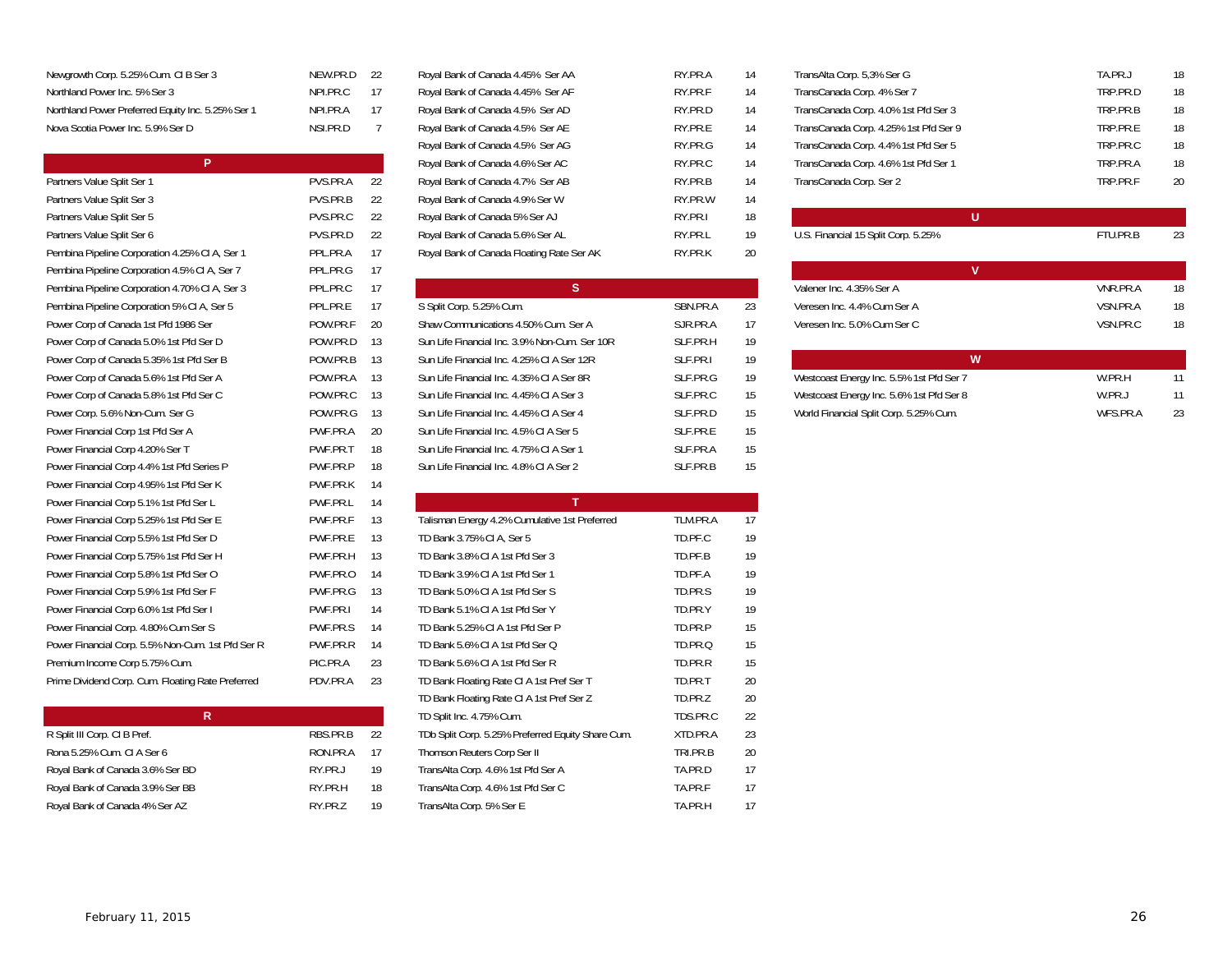

# Disclosures And Disclaimers

### Companies Mentioned In This Report That Are Covered By CIBC World Markets (Prices as of 9-Feb-15)

Aimia Inc. (2g) (AIM-TSX, C\$13.71, Sector Performer) AltaGas Ltd. (2a, 2c, 2e, 2g, 7) (ALA-TSX, C\$45.85, Sector Outperformer) Bank of Montreal (2a, 2c, 2e, 2g, 3a, 3c, 6c, 7) (BMO-TSX, C\$78.04, Sector Performer) Bank of Nova Scotia (2g, 3a, 3c, 7) (BNS-TSX, C\$65.49, Sector Performer) BCE Inc. (2g, 6c, 7, 9) (BCE-TSX, C\$55.46, Sector Performer) Brookfield Asset Management (2a, 2c, 2e, 2g, 7, 14) (BAM-NYSE, US\$52.68, Sector Performer) Canadian Imperial Bank of Commerce (2a, 2c, 2e, 2g, 3a, 3c, 6a, 6c, 7, 9, CD37) (CM-TSX, C\$94.16, Not Rated) Capital Power Corporation (2g, 7) (CPX-TSX, C\$25.15, Sector Outperformer) Emera Inc. (2a, 2c, 2e, 2g, 7) (EMA-TSX, C\$41.52, Sector Performer) Enbridge Inc. (2a, 2c, 2e, 2g, 7) (ENB-TSX, C\$61.55, Sector Outperformer) Fairfax Financial Holdings (2g, 3a, 12) (FFH-TSX, C\$653.00, Sector Underperformer) GMP Capital Inc. (GMP-TSX, C\$5.34, Sector Underperformer) Great-West Lifeco Inc. (2a, 2c, 2e, 2g) (GWO-TSX, C\$33.62, Sector Performer) Husky Energy Inc. (2a, 2c, 2e, 2g, 7) (HSE-TSX, C\$28.28, Sector Performer) Industrial Alliance Insurance And Financial Services Inc. (2a, 2c, 2e, 2g, 7) (IAG-TSX, C\$40.40, Sector Outperformer) Laurentian Bank (2a, 2c, 2e, 2g, 7) (LB-TSX, C\$49.23, Sector Performer) Manulife Financial Corp. (2a, 2c, 2e, 2g, 7) (MFC-TSX, C\$21.88, Sector Outperformer) National Bank Of Canada (2a, 2c, 2e, 2g, 3a, 3c, 7) (NA-TSX, C\$48.10, Sector Performer) Northland Power Inc. (2a, 2c, 2e, 2g) (NPI-TSX, C\$17.04, Sector Outperformer) Power Financial Corporation (2g, 7) (PWF-TSX, C\$36.09, Sector Performer) RONA Inc. (2g) (RON-TSX, C\$12.75, Sector Underperformer) Royal Bank of Canada (2a, 2c, 2e, 2g, 3a, 3c, 7) (RY-TSX, C\$76.60, Sector Outperformer) Sun Life Financial Inc. (2a, 2c, 2e, 2g, 7) (SLF-TSX, C\$41.53, Sector Performer) Talisman Energy Inc. (2a, 2e, 2g, 7) (TLM-NYSE, US\$7.60, Sector Performer) TC. Transcontinental Inc. (2a, 2e, 2g, 12) (TCL.A-TSX, C\$15.94, Sector Performer) TD Bank (2a, 2b, 2c, 2d, 2e, 2g, 3a, 3c, 7, 8) (TD-TSX, C\$54.57, Sector Outperformer) TransCanada Corp. (2g, 7) (TRP-TSX, C\$58.23, Sector Performer) Veresen Inc. (2a, 2c, 2e, 2g) (VSN-TSX, C\$15.70, Restricted)

### Companies Mentioned in this Report that Are Not Covered by CIBC World Markets Inc.: (Prices as of 9-Feb-15)

Atlantic Power Corporation (ATP-TSX, C\$3.27, Not Rated) Big Bank Big Oil Split Corp. (BBO-TSX, C\$9.90, Not Rated) Brookfield Renewable Power Pref Eqty Inc (BRF.A-TSX, C\$21.67, Not Rated) Innergex Renewable Energy Inc. (INE-TSX, C\$11.87, Not Rated) S Split Corp. (SBN-TSX, C\$8.23, Not Rated)

### Key To Important Disclosure Footnotes:

- 1 CIBC World Markets Corp. makes a market in the securities of this company.
- 2a This company is a client for which a CIBC World Markets company has performed investment banking services in the past 12 months.
- 2b CIBC World Markets Corp. has managed or co-managed a public offering of securities for this company in the past 12 months.
- 2c CIBC World Markets Inc. has managed or co-managed a public offering of securities for this company in the past 12 months.
- 2d CIBC World Markets Corp. has received compensation for investment banking services from this company in the past 12 months.
- 2e CIBC World Markets Inc. has received compensation for investment banking services from this company in the past 12 months.
- 2f CIBC World Markets Corp. expects to receive or intends to seek compensation for investment banking services from this company in the next 3 months.
- 2g CIBC World Markets Inc. expects to receive or intends to seek compensation for investment banking services from this company in the next 3 months.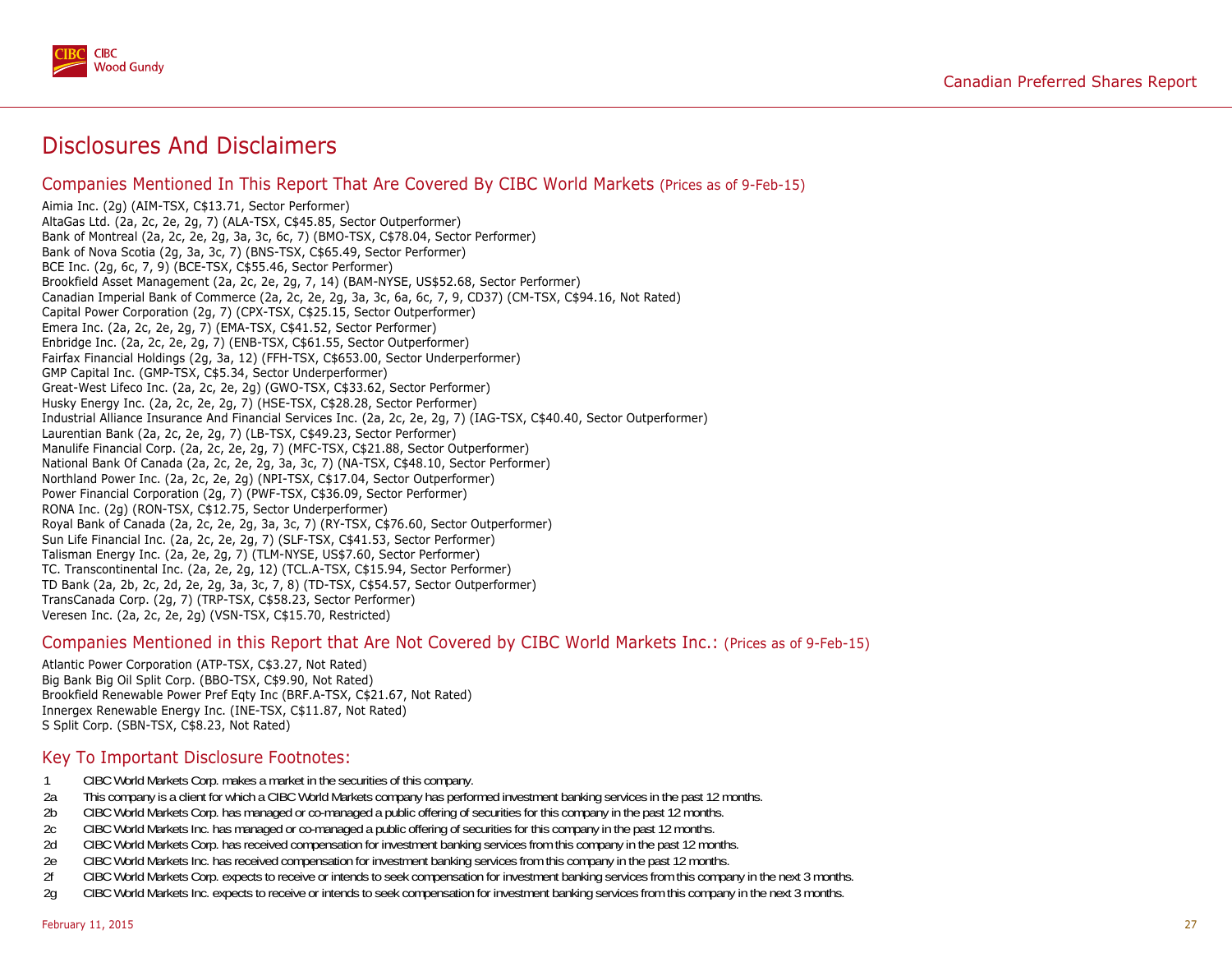

- 3a This company is a client for which a CIBC World Markets company has performed non-investment banking, securities-related services in the past 12 months.
- 3b CIBC World Markets Corp. has received compensation for non-investment banking, securities-related services from this company in the past 12 months.
- 3c CIBC World Markets Inc. has received compensation for non-investment banking, securities-related services from this company in the past 12 months.
- 4a This company is a client for which a CIBC World Markets company has performed non-investment banking, non-securities-related services in the past 12 months.<br>4b CIBC World Markets Corp. has received compensation for non-
- 4b CIBC World Markets Corp. has received compensation for non-investment banking, non-securities-related services from this company in the past 12 months.
- 4c CIBC World Markets Inc. has received compensation for non-investment banking, non-securities-related services from this company in the past 12 months.
- 5a The CIBC World Markets Corp. analyst(s) who covers this company also has a long position in its common equity securities.
- 5b A member of the household of a CIBC World Markets Corp. research analyst who covers this company has a long position in the common equity securities of this company.
- 6a The CIBC World Markets Inc. fundamental analyst(s) who covers this company also has a long position in its common equity securities.
- 6b A member of the household of a CIBC World Markets Inc. fundamental research analyst who covers this company has a long position in the common equity securities of this company.
- 6c One or more members of Investment Strategy Group who was involved in the preparation of this report, and/or a member of their household(s), has a long position in the common equity securities of this company.
- 7 CIBC World Markets Corp., CIBC World Markets Inc., and their affiliates, in the aggregate, beneficially own 1% or more of a class of equity securities issued by this company.<br>A partner, director or officer of CIBC World
- 8 A partner, director or officer of CIBC World Markets Inc. or any analyst involved in the preparation of this research report has provided services to this company for remuneration in the past 12 months.<br>A senior executiv
- A senior executive member or director of Canadian Imperial Bank of Commerce ("CIBC"), the parent company to CIBC World Markets Inc. and CIBC World Markets Corp., or a member of his/her household is an officer, director or advisory board member of this company or one of its subsidiaries.
- 10 Canadian Imperial Bank of Commerce ("CIBC"), the parent company to CIBC World Markets Inc. and CIBC World Markets Corp., has a significant credit relationship with this company.
- 11 The equity securities of this company are restricted voting shares.
- 12 The equity securities of this company are subordinate voting shares.
- 13 The equity securities of this company are non-voting shares.
- 14 The equity securities of this company are limited voting shares.

|                      | <b>CIBC World Markets Research Rating System</b> |                                                                                    |
|----------------------|--------------------------------------------------|------------------------------------------------------------------------------------|
| Abbreviation         | Rating                                           | <b>Description</b>                                                                 |
| <b>Stock Ratings</b> |                                                  |                                                                                    |
| SO.                  | Sector Outperformer                              | Stock is expected to outperform the sector during the next 12-18 months.           |
| <b>SP</b>            | Sector Performer                                 | Stock is expected to perform in line with the sector during the next 12-18 months. |
| SU                   | Sector Underperformer                            | Stock is expected to underperform the sector during the next 12-18 months.         |
| <b>NR</b>            | Not Rated                                        | CIBC does not maintain an investment recommendation on the stock.                  |
| R                    | Restricted                                       | CIBC World Markets is restricted*** from rating the stock.                         |
| Sector Weightings**  |                                                  |                                                                                    |
| 0                    | Overweight                                       | Sector is expected to outperform the broader market averages.                      |
| M                    | Market Weight                                    | Sector is expected to equal the performance of the broader market averages.        |
| U                    | Underweight                                      | Sector is expected to underperform the broader market averages.                    |
| <b>NA</b>            | None                                             | Sector rating is not applicable.                                                   |

\*\*Broader market averages refer to the S&P 500 in the U.S. and the S&P/TSX Composite in Canada.

"Speculative" indicates that an investment in this security involves a high amount of risk due to volatility and/or liquidity issues.

\*\*\*Restricted due to a potential conflict of interest.

"CC" indicates Commencement of Coverage. The analyst named started covering the security on the date specified.

This report is issued and approved for distribution to clients in Canada by registered representatives of CIBC Wood Gundy, a division of CIBC World Markets Inc., Member of the Canadian Investor Protection Fund and Member of the Investment Industry Regulatory Organization of Canada, and by its affiliates via their registered representatives. This report is not authorized for distribution in the United States. This document and any of the products and information contained herein are not intended for the use of private investors in the United Kingdom.

This report is provided for informational purposes only and does not constitute an offer or solicitation to buy or sell any securities discussed herein in any jurisdiction where such offer or solicitation would be prohibited.

The securities mentioned in this report may not be suitable for all types of investors. This report does not take into account the investment objectives, financial situation or specific needs of any particular client of CIBC Wood Gundy. Recipients should consider this report as only a single factor in making an investment decision and should not rely solely on investment recommendations contained herein, if any, as a substitution for the exercise of independent judgment of the merits and risks of investments. CIBC Wood Gundy suggests that, prior to making